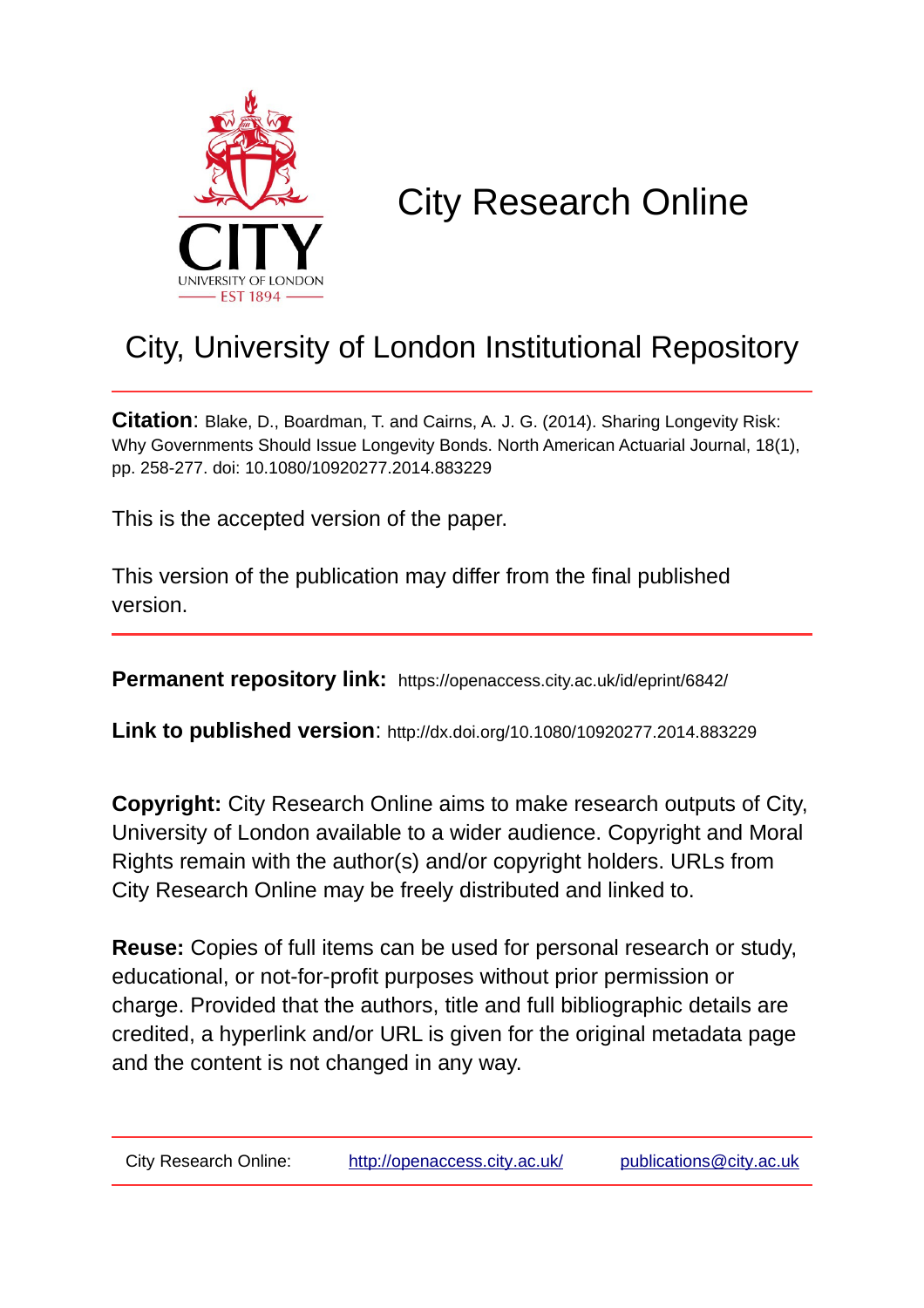# TU Pensions<br>TU Institute

# DISCUSSION PAPER PI-1002

Sharing Longevity Risk: Why Governments Should Issue Longevity Bonds

David Blake, Tom Boardman and Andrew Cairns

February 2013

ISSN 1367-580X

The Pensions Institute Cass Business School City University London 106 Bunhill Row London EC1Y 8TZ UNITED KINGDOM

http://www.pensions-institute.org/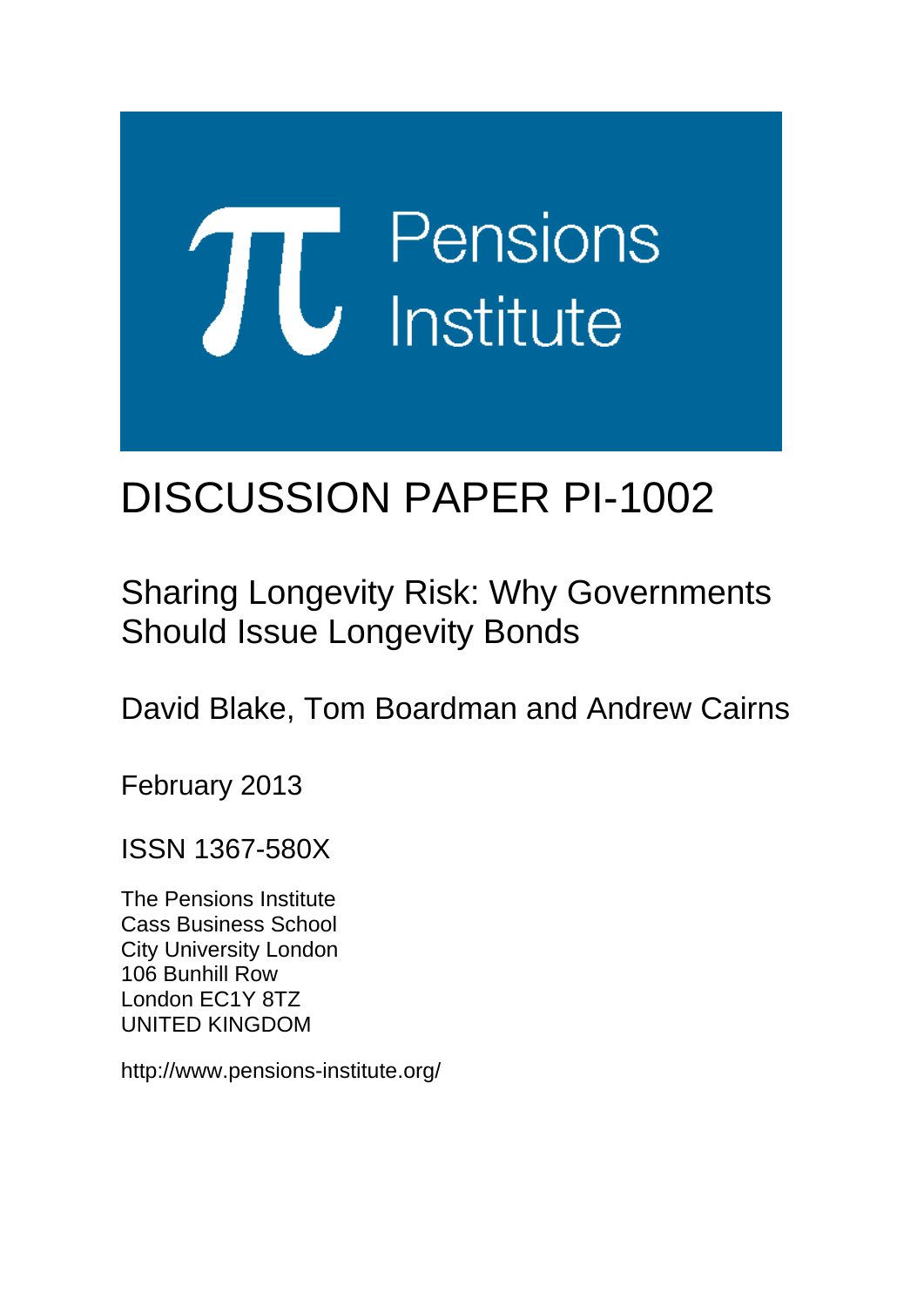### **Sharing Longevity Risk: Why Governments Should Issue Longevity Bonds**

David Blake, Pensions Institute Cass Business School 106 Bunhill Row London, EC1R 1XW United Kingdom (d.blake@city.ac.uk)

Tom Boardman, Visiting Professor, Pensions Institute Cass Business School 106 Bunhill Row London, EC1R 1XW United Kingdom (tvboardman@gmail.com)

Andrew Cairns, Maxwell Institute for Mathematical Sciences and Department of Actuarial Mathematics and Statistics Heriot-Watt University Edinburgh, EH14 4AS United Kingdom (A.J.G.Cairns@ma.hw.ac.uk)

18 February 2013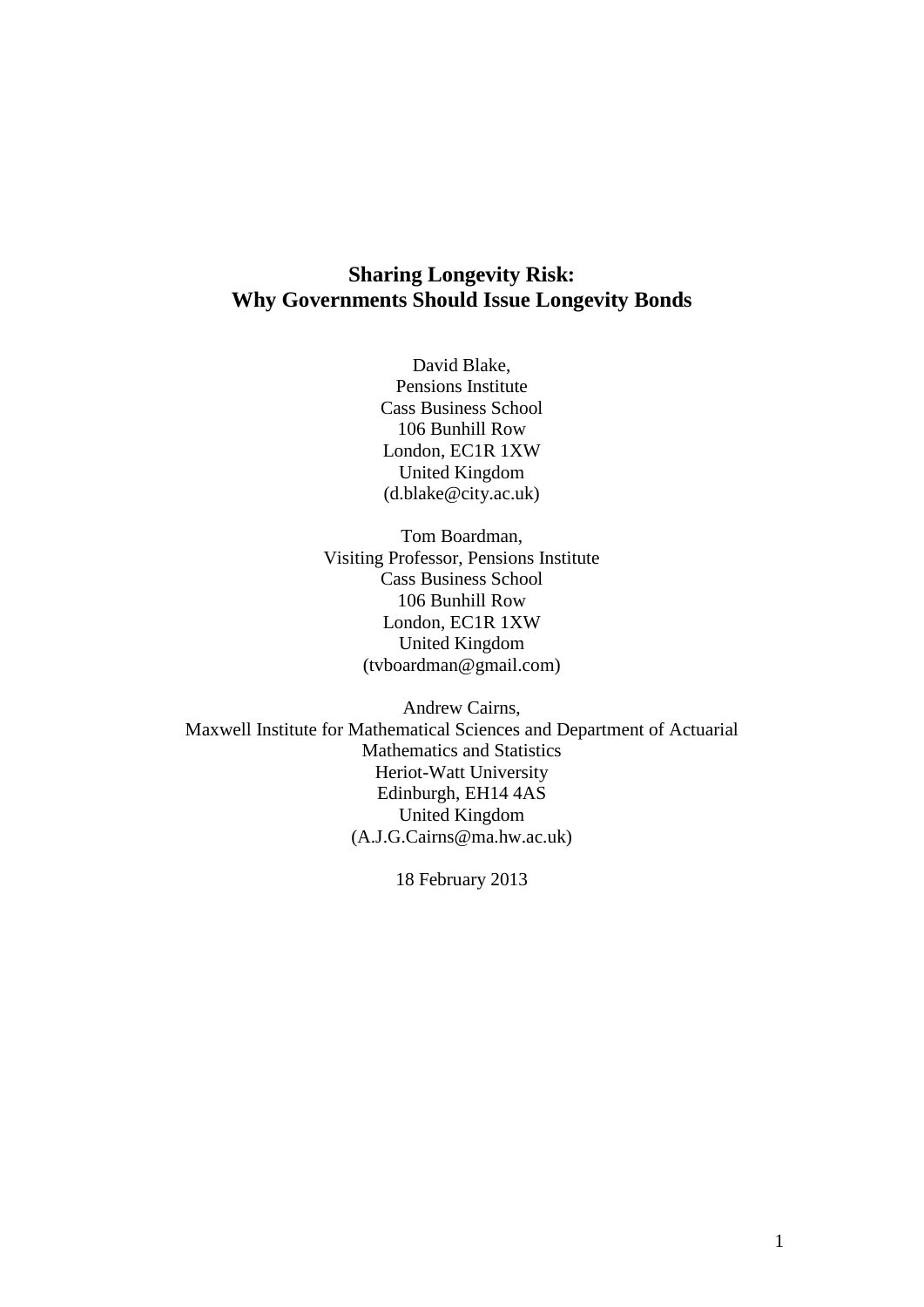### **Abstract**

Government-issued longevity bonds would allow longevity risk to be shared efficiently and fairly between generations. In exchange for paying a longevity risk premium, the current generation of retirees can look to future generations to hedge their systematic longevity risk. Longevity bonds will lead to a more secure pension savings market, together with a more efficient annuity market. By issuing longevity bonds, governments can aid the establishment of reliable longevity indices and key price points on the longevity risk term structure and help the emerging capital market in longevity-linked instruments to build on this term structure with liquid longevity derivatives.

**Key words:** Longevity risk, longevity bonds, public policy, political economy

**JEL classifications**: G22, G23, G24, G28, H11, H63, J11, J18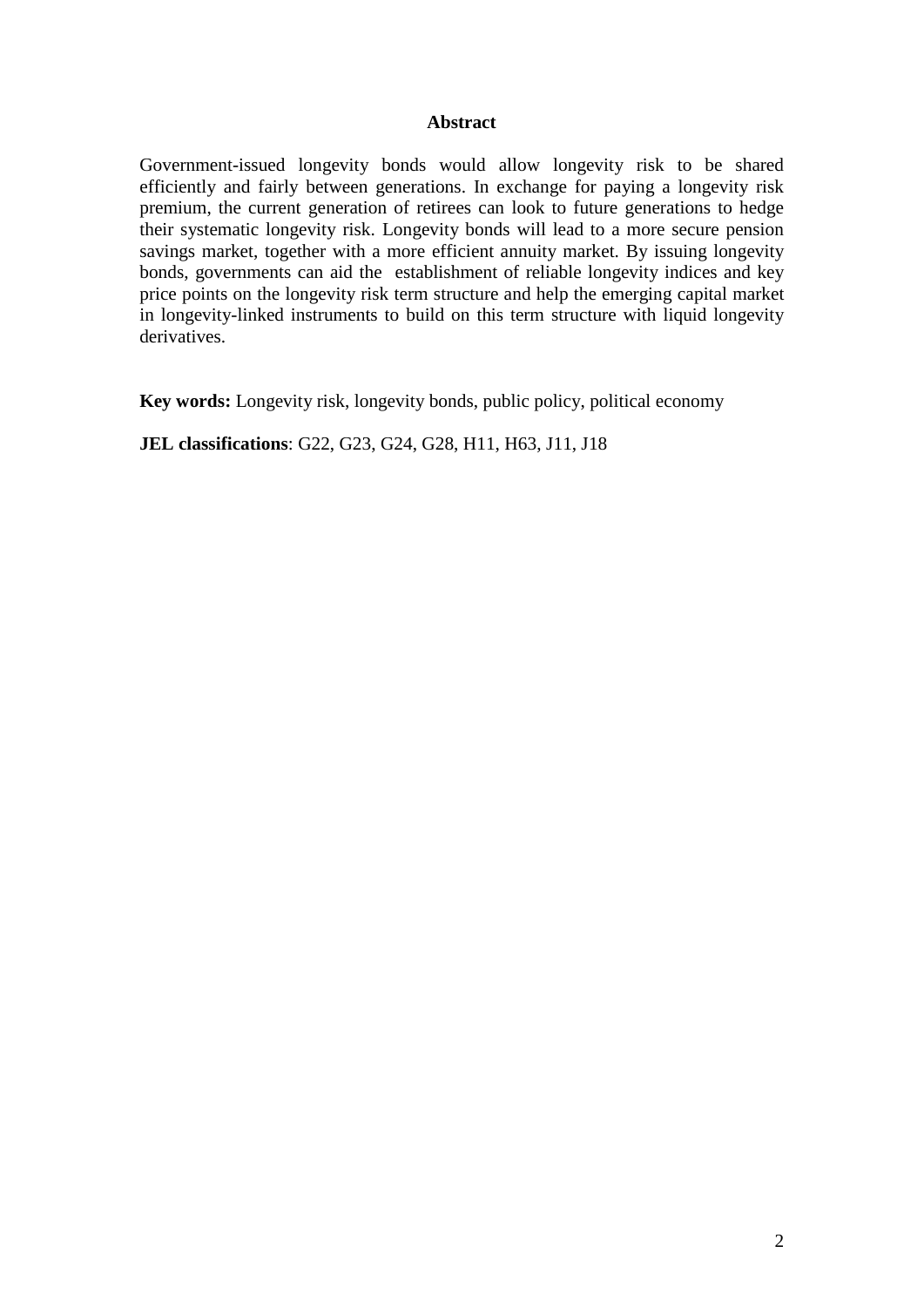### **I. Introduction**

Longevity bonds pay declining coupons linked to the survivorship of a cohort of the population, say 65-year-old males; for example, the coupon payable at age 75 (i.e., 10 years after the issue date of the bond) will depend on the proportion of 65-year-old males who survive to age 75; they have no principal repayment. They are designed to hedge systematic (also known as aggregate or trend) longevity risk.

Insurance companies and pension plan providers face the risk that retirees might on average live longer than expected. Longevity risk is a substantial risk that might adversely affect both the willingness and ability of financial institutions to supply retired households with financial products to manage wealth decumulation in retirement. In this paper, we explain how governments issuing longevity bonds can act as a catalyst to facilitate the transfer of a proportion of this risk to the capital markets. We highlight the benefits that would flow from a transparent and liquid capital market in longevity risk, and we argue that there is an important role for governments to play in helping this emerging market to grow. We also show how the government might consider how to price longevity bonds in the face of potential demand from defined benefit (DB) and defined contribution (DC) plans and from annuity providers. Our line of reasoning comes from working in the UK, but we believe that what we argue here has validity for all countries with mature funded pension systems.

The UK pension fund industry is the second largest in the world by value, with assets of around 20% of those held in the USA. However, the UK lifetime annuity market is much larger than in the US – around 500,000 annuities are set up each year at a cost of £12bn, mainly as a result of the effective requirement to buy life annuities as part of DC pension plan provision.

A well-functioning annuity market will become increasingly important as DC plans mature, not just in the UK, but in all countries where DC pension provision becomes the norm. The importance of DC pensions and, in turn, lifetime annuities is growing rapidly as governments cut social security pensions and companies move away from DB plans. DC plans *have to* work effectively if people are going to be prepared to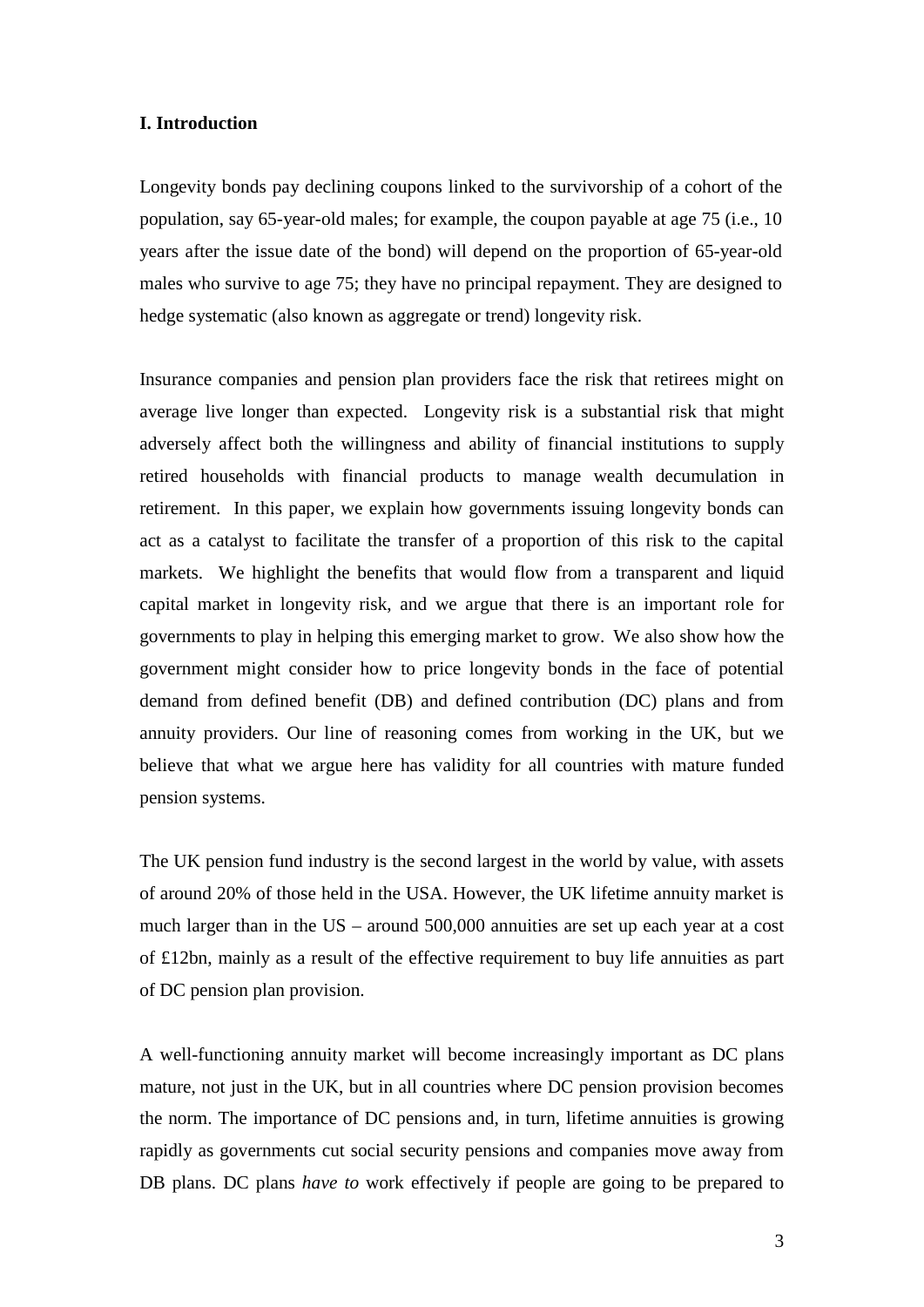save privately for their pensions. However, a growing weakness in DC plans is the inability of annuity providers to hedge the systematic longevity risk they face. Systematic longevity risk might affect the price and availability of annuities, as well as insurance company solvency. Every country with DC pension plans will sooner or later have to confront the problem of dealing with systematic longevity risk.

We therefore believe that the time is right for governments to set up a working party to undertake a cost-benefit analysis of the government issuance of longevity bonds**.**

**II. What is longevity risk?**

1





Figure 1 shows that longevity risk is driven by two underlying risks: random variation risk and trend risk. Random variation risk is the risk that individual mortality rates differ from the outcome expected as a result of chance – some people will die before their life expectancy, some will die after.<sup>[1](#page-5-0)</sup> Trend risk is the risk that unanticipated changes in life-style behaviour or medical advances significantly improve longevity.[2](#page-5-1)

<span id="page-5-1"></span><span id="page-5-0"></span><sup>&</sup>lt;sup>1</sup> The mortality rate for a given age measures the frequency of occurrence of deaths of people of the given age in a defined population during a specified time interval, typically one year. Mortality rates are derived from crude death rates which are calculated as the ratio of deaths to the exposed population, i.e., the number of lives at the start of the period exposed to the risk of dying during a specified time interval, typically one year. A survivor (or survival) rate for a given age measures the proportion of people of the given age surviving a specified time interval. The survivor rate at age 65 equals  $(1 -$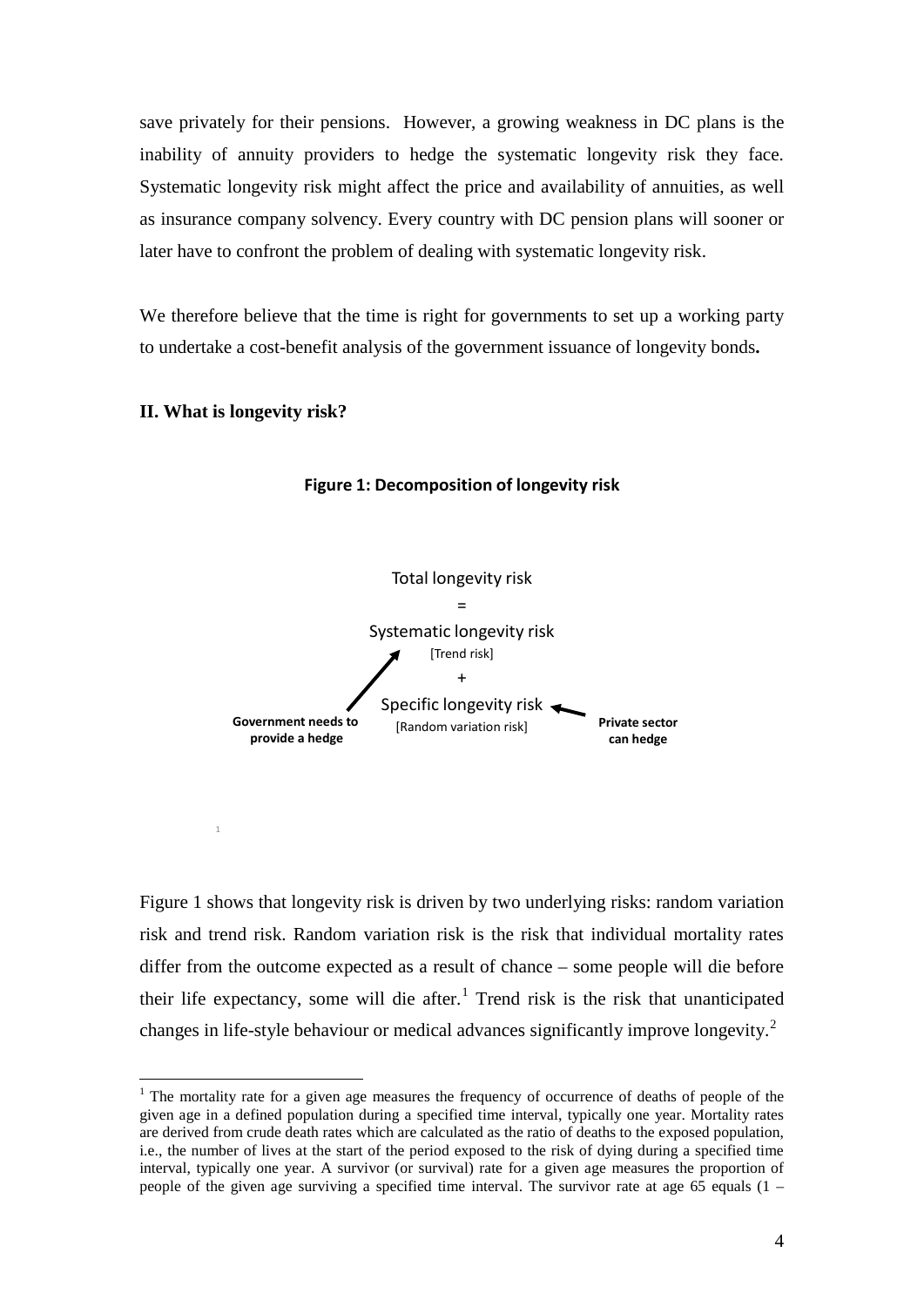Private-sector institutions can deal with a 'specific risk' like random variation risk by pooling and relying on the law of large numbers to reduce the variability of this risk. Trend risk, on the other hand, is, like inflation risk, a 'systematic risk' that cannot be diversified away by pooling<sup>[3](#page-6-0)</sup> and, indeed, the more business an insurer pools, the bigger the relative impact of trend risk. The private sector is unable to hedge this risk effectively without a suitable hedging instrument. We will argue that there is a key role for governments to help the private sector by issuing longevity bonds – particularly by issuing bonds that provide 'tail risk' protection against trend risk – and by helping with the construction of national longevity indices.

### **III. Why should we be concerned about longevity risk and who bears it?**

Longevity risk is borne by every institution making payments that depend on how long individuals are going to live. These include DB pension plan sponsors, insurance companies selling life annuities and governments through the social security pension system and the final salary pension plans of public-sector employees. The situation is particularly acute for insurance companies operating in the European Union (EU) where a new regulatory regime, Solvency II, is due to be introduced in 201[4](#page-6-1).<sup>4</sup> The current Solvency II proposals, if adopted, will require insurers to hold significant additional capital to back their annuity liabilities if longevity risk cannot be hedged effectively or marked to market.

<u>.</u>

mortality rate at age 65). Life expectancy measures the average number of years a person of a given age would live under a given set of mortality conditions. Life expectancy is usually computed on the basis of a life table showing the probability of dying at each age for a given population according to the age-specific death rates prevailing during a specified period. For example, life expectancy at  $65 = 0.5 + 1$  $(1-q(65)) + (1-q(65))^*(1-q(66)) + (1-q(65))^*(1-q(66))^* (1-q(67)) + ... + (1-q(65))^* ...$  \*(1-*q*(120)) and  $q(120)$  is typically set to unity and  $q(65)$  is the mortality rate at age 65, etc. We also need to distinguish between period life expectancy which makes no allowance for future improvements in mortality rates – and so assumes, for example, that  $q(67)$  in the above formula will equal the mortality rate of today's 67-year-olds – and cohort life expectancy which makes such an allowance – and hence will involve a lower  $a(67)$  than used to calculate period life expectancy.

 $\alpha$ <sup>2</sup> Factors such as obesity and environmental degradation could eventually lead to a trend decline in life expectancy.

 $3$  Milevsky et al. (2006) prove this result.

<span id="page-6-1"></span><span id="page-6-0"></span><sup>4</sup> See Appendix A for more details about Solvency II.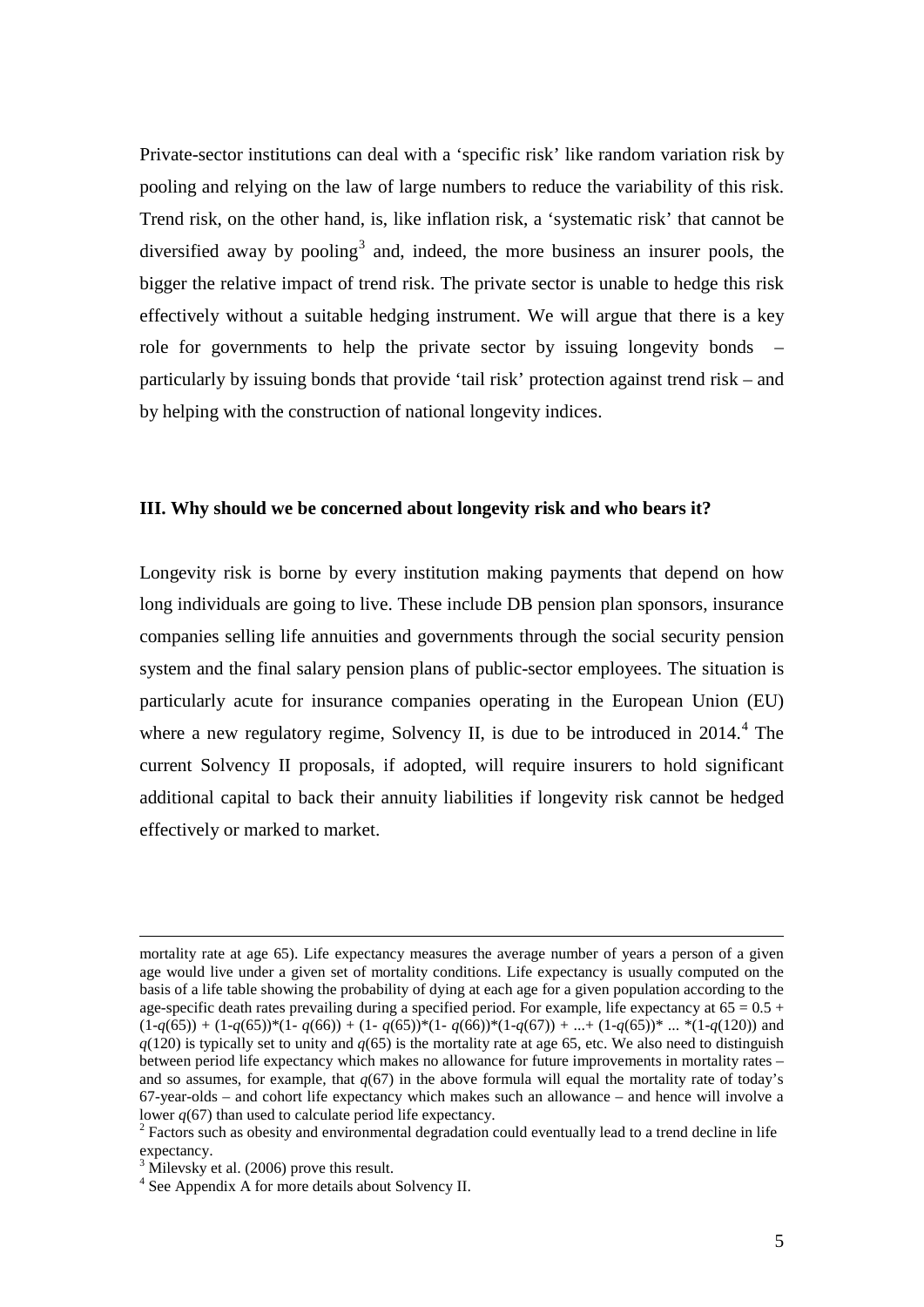By any measure, longevity risk is a significant risk. Global private-sector pension liabilities are of the order of  $$25$  $$25$ trn.<sup>5</sup> In the UK alone, private-sector DB pension liabilities equal £1,340bn, while DC pension assets amount to £737bn (including £150bn in annuities with insurance companies).<sup>[6](#page-7-1)</sup> It has been estimated that every additional year of life expectancy at age 65 adds around 3 percent or £33bn to the present value of DB pension liabilities in the UK, with a similar impact on lifetime annuities.<sup>[7](#page-7-2)</sup> The most recent estimates for UK state pension liabilities were £3,843bn in respect of social security pensions, £852bn in respect of the unfunded pension plans of public-sector employees, and £313bn in respect of the funded plans of public-sector employees (principally local government employees).<sup>[8](#page-7-3)</sup> This implies that UK government-backed longevity-linked liabilities exceed £5trn.<sup>[9](#page-7-4)</sup>

In addition to being extensive, longevity risk in the private sector is beginning to become concentrated, especially in the UK. Private-sector companies in the UK are moving rapidly away from DB pension provision. They are beginning to offload the legacy longevity risk that they still hold either by buying-in annuities from life companies to cover their pensions-in-payment or by undertaking bulk buy-outs of their liabilities, again with life companies.<sup>[10,](#page-7-5)[11](#page-7-6)</sup> In providing these indemnification solutions for DB pension plans, insurance companies are beginning to play a big role in aggregating longevity risk in the economy.

The DB plans in private-sector companies in the UK are being replaced with occupational DC plans – the equivalent of  $401(k)$  plans in the USA – and, in so doing,

<span id="page-7-2"></span>

<span id="page-7-4"></span><span id="page-7-3"></span>

<span id="page-7-1"></span><span id="page-7-0"></span><sup>&</sup>lt;sup>5</sup> OECD (2011) and Life and Longevity Market Association<br>
<sup>6</sup> Levy (2012) and Association of British Insurers; the figures are for end-2010.<br>
<sup>7</sup> Pension Protection Fund and the Pensions Regulator (2006, Table 5.6).<br>
<sup>8</sup> planning to do the same for public sector employees, so this figure is not expected to increase in future as it has in the past.

<span id="page-7-5"></span> $10$  Bulk-buyouts transfer the pension liabilities in corporate pension plans to insurance companies. This market began in earnest in the UK in 1999, when the Prudential Assurance Company did £1bn of business.

<span id="page-7-6"></span><sup>&</sup>lt;sup>11</sup> There is also an increasing use of longevity swaps provided by both insurance companies and investment banks (Hymans Robertson, *Buy-outs, Buy-ins and Longevity Hedging* (various issues)). A longevity swap exchanges fixed for floating survivor rates over the tenor of the swap. The fixed rates might be set equal to the expected rates in Figure 2 below plus the longevity risk premium. The floating rates are the realized rates which could be above or below the fixed rate. Each year, the pension plan or annuity provider pays the fixed rate and receives the floating rate and thereby locks in the cost of the pension or annuity payments. The first suggestion for longevity swaps – or survivor swaps – was made in Dowd et al. (2006).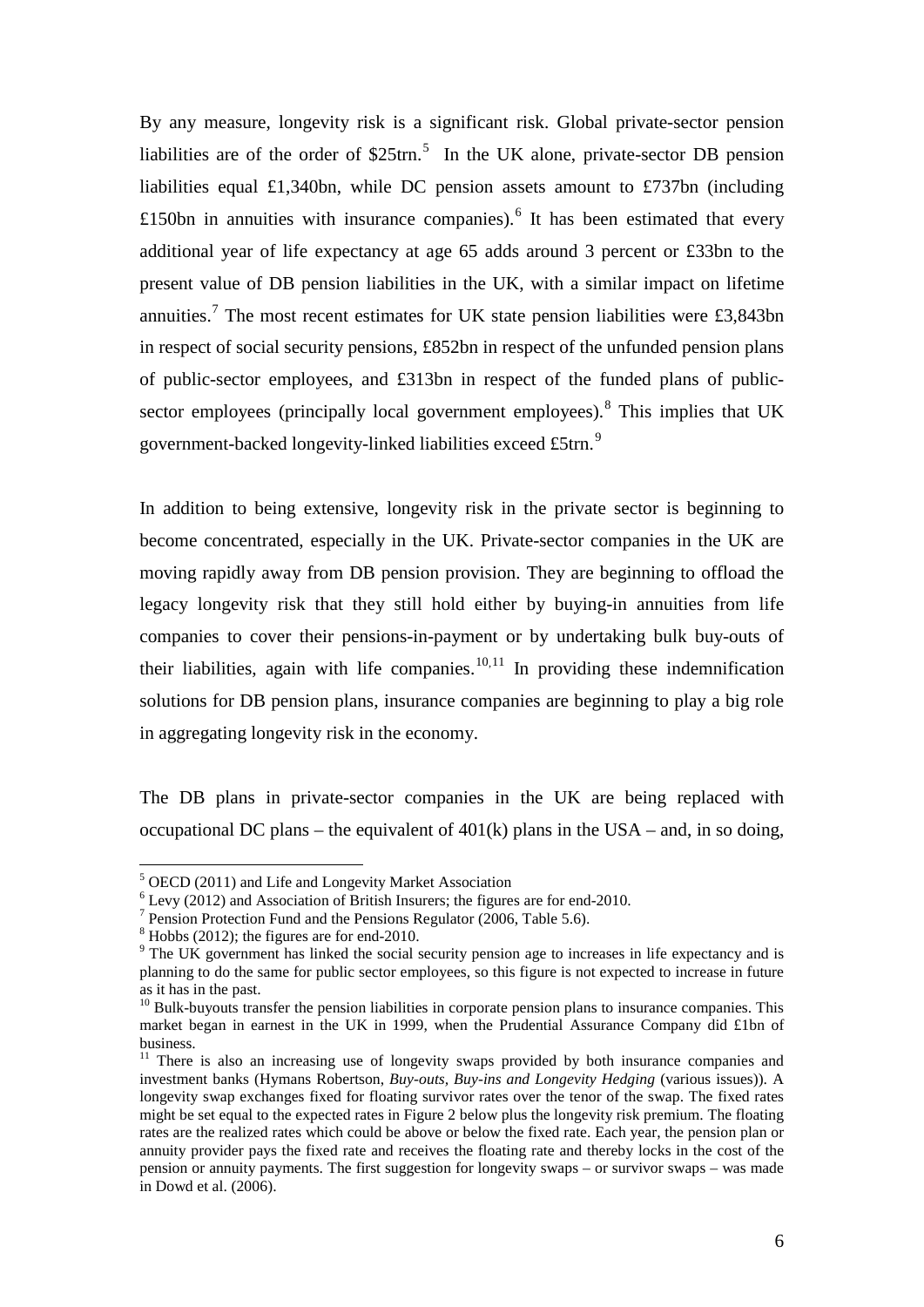companies are passing the longevity risk back to their employees. So individuals should be concerned because there is a real risk that they will outlive their wealth – this is the specific risk identified in Figure  $1 - if$  they do not hedge this risk by buying life annuities. In countries such as the UK and Chile where annuitization of DC pension pots is either mandatory or strongly incentivized, it will again be life companies that provide these annuities.

So all the trends in pension provision – increasing demand from DB plans to use annuities to back their pensions in payment, the growing demand from DB plans for bulk buy-outs, the overall growth in both the number and size of DC pension funds and the associated growth in the number of pensioners with DC funds reaching retirement – are pointing to a big increase in demand for annuities provided by insurance companies.

There are two problems associated with this increased demand. First, there is the danger that this could result in an unhealthy concentration of risk amongst a small number of insurance companies. Second, there is insufficient capital in the insurance/reinsurance industry to deal with total global private-sector longevity risk.

Under Solvency II, it is proposed that insurance liabilities are increased by the addition of a market value margin (MVM) reflecting the cost of capital to cover 'nonhedgeable' risks. For annuity companies this is principally longevity risk. It is currently proposed that in the absence of a hedging instrument for longevity risk, EU insurers will have to charge a 6% cost of capital above the risk-free rate when calculating the MVM. As a consequence of the long-dated nature of annuities, this calculation could result in the amount of capital held for longevity risk approximately doubling from current levels. The resultant extra capital for longevity risk and other Solvency II impacts<sup>[12](#page-8-0)</sup> would have to be passed on to customers and the money's worth of annuities could fall by up to  $10\%$ .<sup>[13](#page-8-1)</sup>

<span id="page-8-1"></span><span id="page-8-0"></span><sup>&</sup>lt;sup>12</sup> For example, the loss of upfront allowances for the liquidity premium and for credit risk.<br><sup>13</sup> Tully (2011). Of this 10%, industry insiders estimate that 7% is accounted for by the lost allowances for the liquidity premium and for credit risk, with the remaining 3% due to the absence of a longevity risk hedge. With £12bn annual sales of annuities in the UK, this implies a cost to every new annual cohort of retirees in the UK alone of £360mn.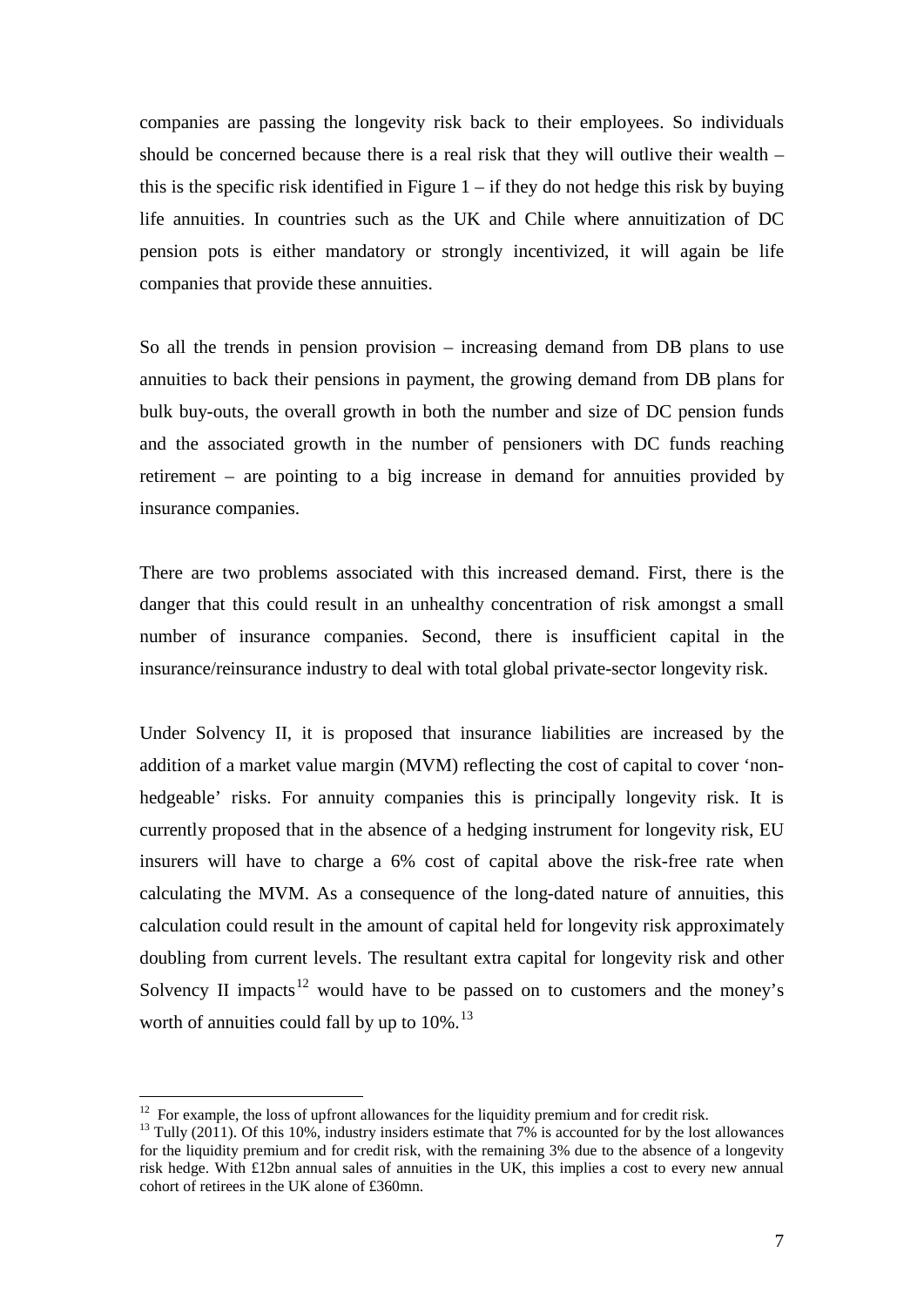The only realistic way of handling the issues of concentration and sufficient capital, is to find an efficient way or passing some of the risk onto governments and the capital markets. The alternative is poorer value annuities, an annuity market prone to insolvency or, in the extreme, no private-sector annuity market at all. All governments that have encouraged the growth of DC pension provision should be concerned about this. But, by issuing longevity bonds, governments can help to overcome these problems.

### **IV. How can longevity bonds hedge systematic longevity risk?**

In order to see how a longevity bond can hedge systematic longevity risk, we need to both quantify longevity risk and identify where it is concentrated. Figure 2 presents a survivor fan chart<sup>[14](#page-9-0)</sup> derived using the Cairns-Blake-Dowd (CBD) stochastic mortality model.<sup>[15](#page-9-1)</sup> The fan chart shows the uncertainty surrounding projections of the number of survivors to each age from the cohort of males from the national population of England and Wales who are aged  $65$  at the end of  $2006$ .<sup>[16](#page-9-2)</sup> The bars indicate the  $90\%$ confidence interval on the projected survivor rate for each age out to 115. The line in the middle of each bar indicates the expected proportion of the cohort to survive to each age. The Figure shows that there is little uncertainty out to age 75: we can be fairly confident that approximately 19% will have died by 75. The uncertainty peaks at age 93: the confidence interval band is widest at this age. The best estimate is that 36% will survive to age 90, but it could be anywhere between 30% and 41%. This is a very large range. The Figure also shows the extent of the so-called 'tail risk' after age 90: there is some probability – even if small – that some members of this cohort will live beyond 110.

<span id="page-9-2"></span><span id="page-9-1"></span>

<span id="page-9-0"></span><sup>&</sup>lt;sup>14</sup> Blake et al. (2008).<br><sup>15</sup> Cairns et al. (2006). This model is briefly explained in Appendix B.<br><sup>16</sup> The CBD model was estimated using data between 1991 and 2006. The historical period over which a stochastic mortality model such as the CBD model is estimated is certainly important for both getting a good fix on the future trend improvements in mortality rates and on their volatility around this trend. However, this does not necessarily mean that a longer data period is better. If there has been a significant change in the trend, then this suggests the model should be estimated over a short period for the purpose of getting a reliable estimate of the latest trend. On the other hand, a longer period might be used to get an estimate of long-run volatility. This is a matter of experimentation. The results we present here are purely illustrative, although they were compared for with consistency with the official Office for National Statistics 2008 projections. Much more analytical work would have to be done using a wider range of models before a real-world longevity bond could be issued.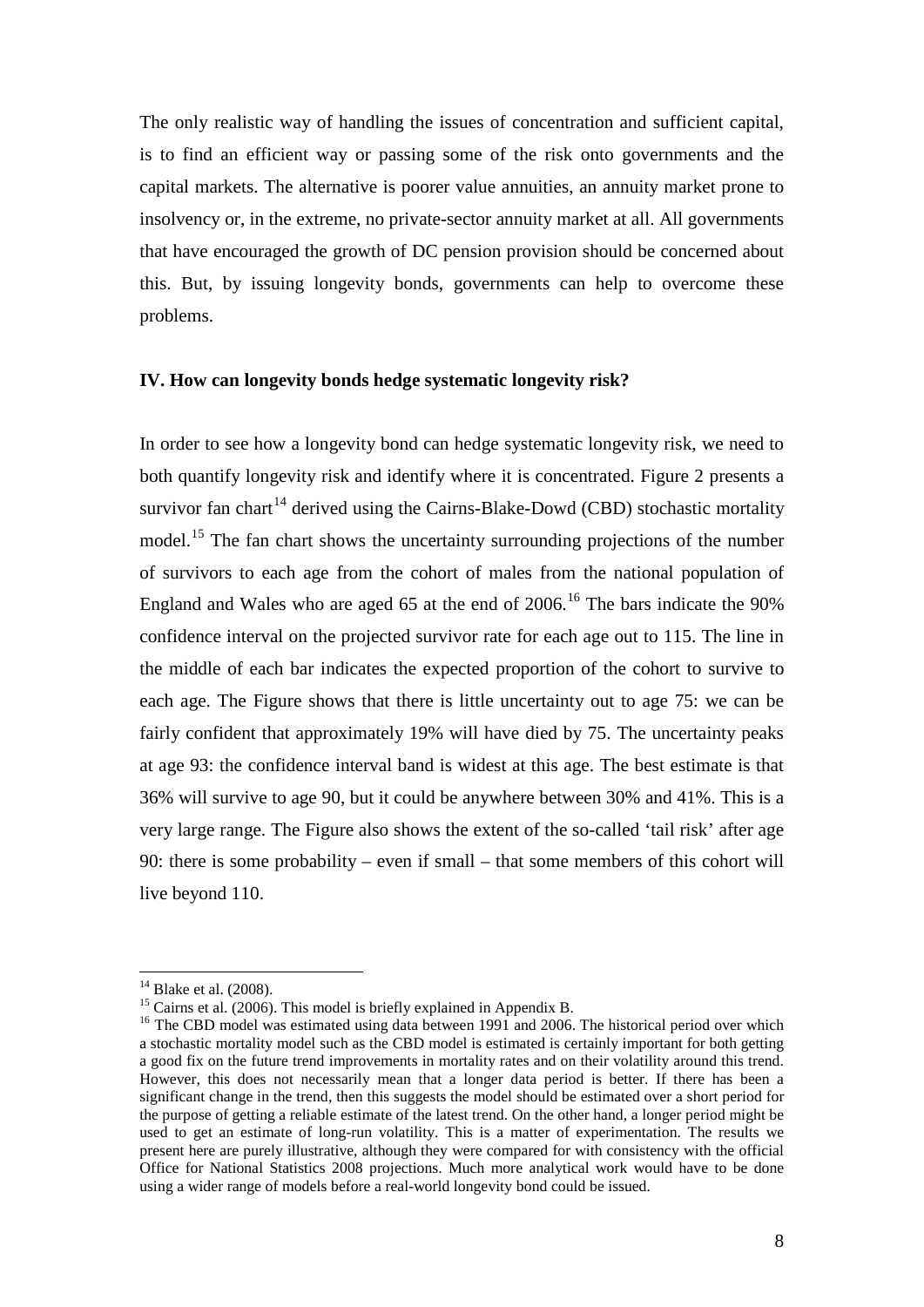

### **Figure 2: Survivor fan chart - Males aged 65**

Note: Derived from the Cairns-Blake-Dowd stochastic mortality model, estimated on English and Welsh male mortality data for 65-year olds over the period 1991-2006

A survivor fan chart is very useful to a pension plan or annuity provider since it shows the likely range of pensioners or annuitants from a given birth cohort surviving to each age. If more survive to each age than was expected, the pension plan or annuity provider has to make higher total pension or annuity payments than was anticipated. The opposite holds if fewer survive to each age than was anticipated. The best estimate expectation of life is 20.5 years; the 5% confidence level expectation is 19.4 years and the 95% confidence level expectation is 21.8 years.

We will now show how a longevity bond with the following characteristics can help to hedge systematic longevity risk:

- The bond pays coupons that decline over time in line with the actual mortality experience of a cohort of the population, say 65-year-old males from the national population: so the coupons payable at age 75, for example, will depend on the proportion of 65-year-old males who survive to age 75.
- Coupon payments are not made for ages for which longevity risk is low: so, for example, the first coupon might not be paid until the cohort reaches age 75 (such a bond would be denoted as a deferred longevity bond).
- The coupon payments continue until the maturity date of the bond which might, for example, be 40 years after the issue date when the cohort of males reaches age 105.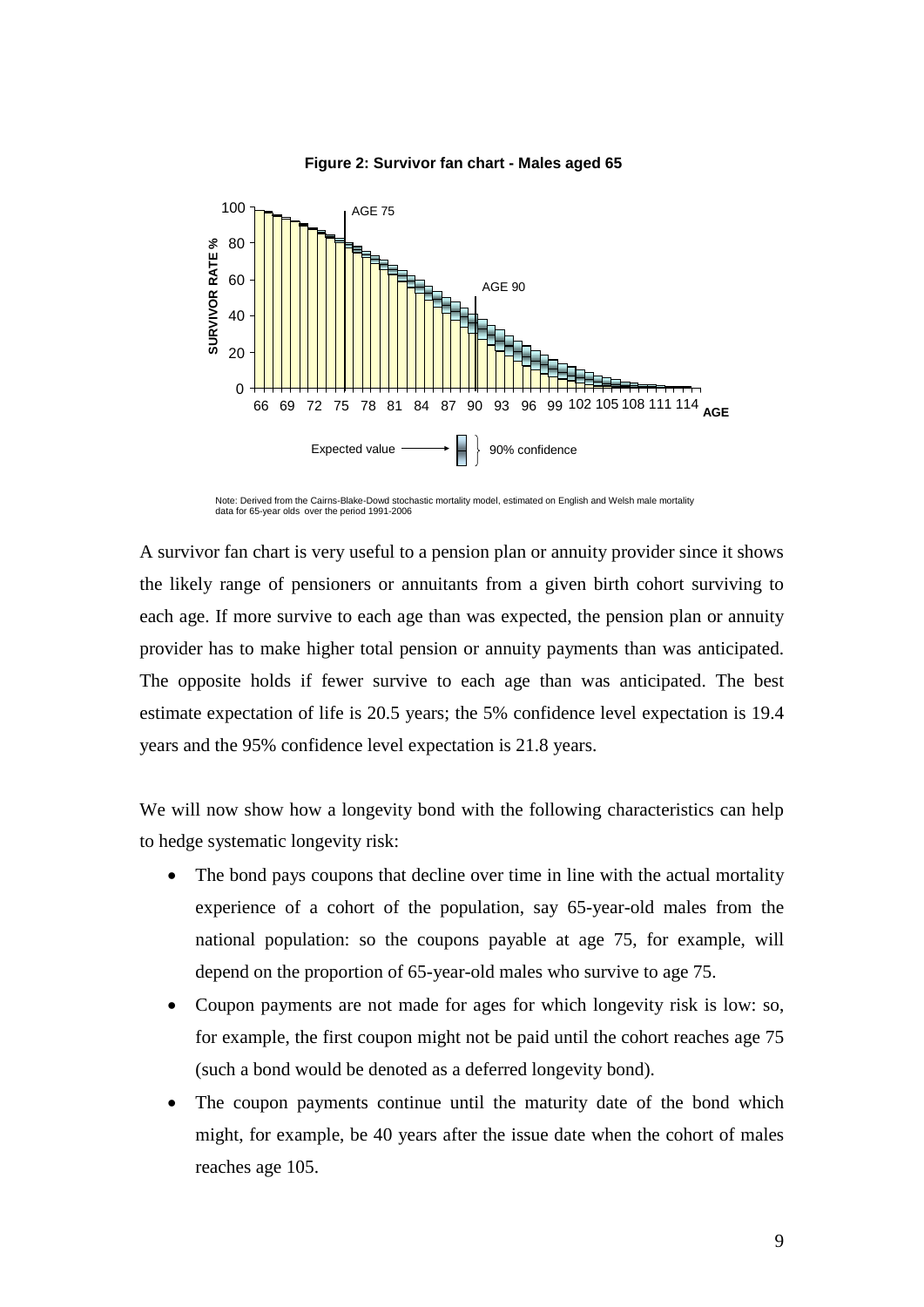- The final coupon incorporates a terminal payment equal to the discounted value of the sum of the post-105 survivor rates to account for those who survive beyond age 105. The terminal payment is calculated on the maturity date of the bond and will depend on the numbers of the cohort still alive at that time and projections of their remaining survivorship. It is intended to avoid the payment of trivial sums at very high ages.
- The bond pays coupons only and has no principal repayment.



**Figure 3: Deferred Longevity Bond for male aged 65 with 10-year deferment**

Figure 3 shows the possible range of coupon payments on a deferred longevity bond based on the national population of English and Welsh males who were aged 65 at the end of 2006. Such a bond would provide a hedge for the systematic longevity risk faced by pension plans and annuity providers. If population survivorship is higher at each age than was expected, the bond pays out higher coupons. This is what pension plans and annuity providers need to help match the higher than expected pensions and annuity payments they need to make. If, on the other hand, survivorship is lower at each age than was expected, the bond pays out lower coupons. But the pension plans and annuity providers are not likely to mind this, since their pensions and annuity payments are also likely to be lower.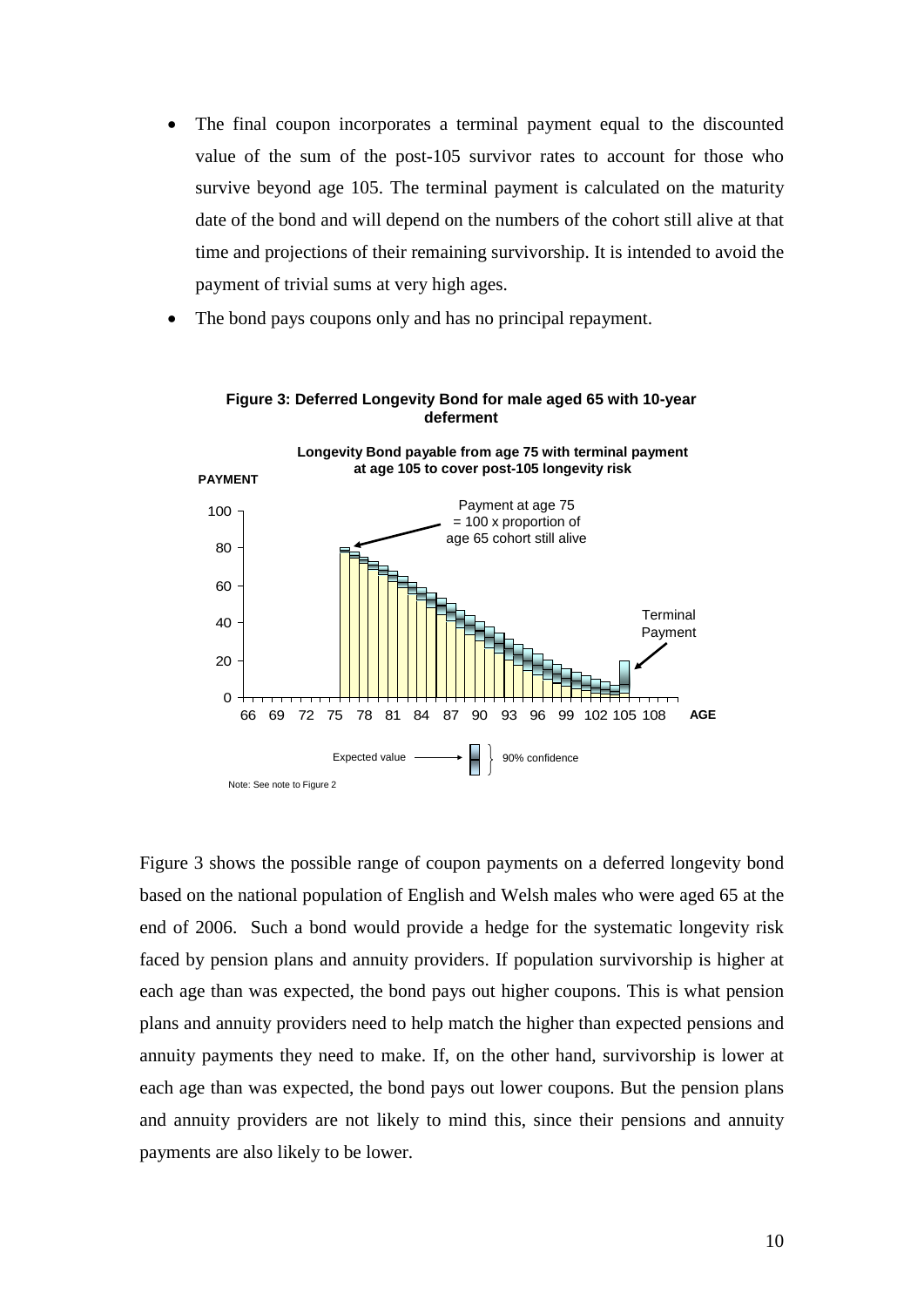However, it is important to recognize that the bond will only provide a perfect hedge for the systematic longevity risk faced by pension plans and annuity providers if the plan members and annuitants have exactly the same mortality experience over time as the cohort underlying the bond. If the plan members and annuitants have a mortality experience that differs from that of the national population, this will introduce basis risk.<sup>17</sup> In practice, there will always be some basis risk. One reason for this is that pension plans and annuity books have far fewer members than the national population and will therefore experience greater random variation risk than the national population and this is likely to cause the mortality experience of a sub-population to diverge from that of the national population over time, even if they have the same mortality profile at the outset.

Another reason is that most pension plans and annuity books will not have the same mortality profile as the national population, even to begin with. There can be differences in age, gender and socio-economic composition. Different birth cohorts have different survivor rates to each age. While survivor rates to each age tend to increase over time, in line with the trend improvement in longevity, they do not do so uniformly: some birth cohorts experience faster improvements than others.<sup>[18](#page-12-1)</sup> Females, on average, live longer than males. Professionals tend to live longer than white-collar workers who in turn tend to live longer than blue-collar and manual workers. But it is not simply the differences in life expectancies between these various groups that are important, it is unexpected changes in the trends in their survivorship experience that causes basis risk.

Yet another reason for basis risk involves the difference between 'lives' and 'amounts'. A population longevity index $19$  will weight each life equally, but members of the higher socio-economic groups will tend to have higher pensions and annuities than members of the lower socio-economic groups. They are also more likely to have multiple annuities. The directors of a small manufacturing company are likely to

<span id="page-12-0"></span><sup>&</sup>lt;sup>17</sup> This is the risk that the 'underlying' – in this case, the survivor rates of the particular population being hedged – does not move in line with the hedging instrument – which, in this case, depends on the survivor rates of the national population.

<span id="page-12-1"></span> $18$  Willetts (2004), Richards et al. (2006).

<span id="page-12-2"></span> $19$ <sup>19</sup> This is an index based on the mortality experience of the national population.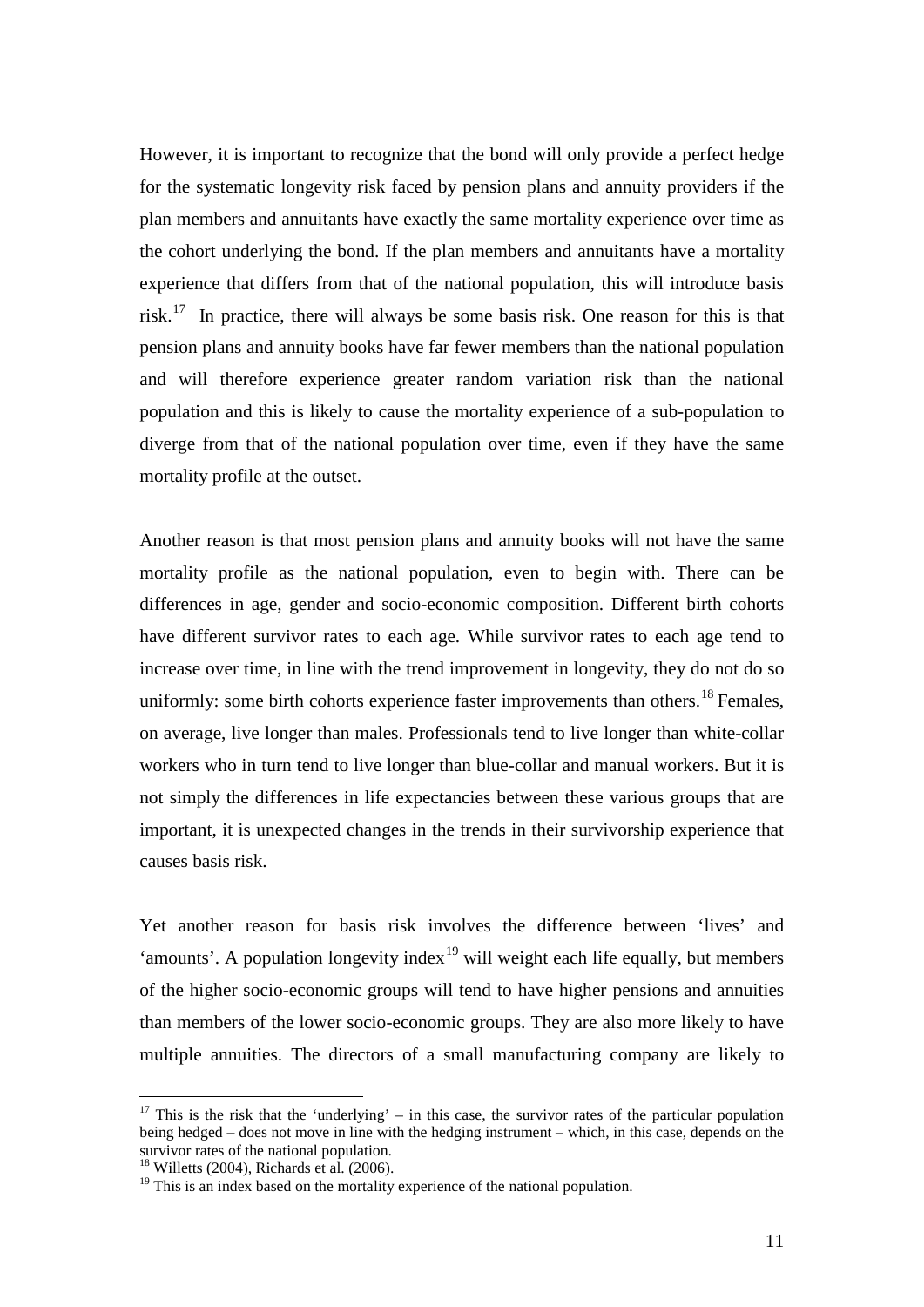represent a large share of the company's pension plan liabilities and are more likely to live longer than the average member. All these factors will increase basis risk and its complexity.

In theory, there could be a longevity bond for both males and females, for each age and for each socio-economic group. Such granularity of the longevity bond market would allow a high degree of hedge effectiveness to be achieved. But it would also result in negligible liquidity or pricing transparency: the more bonds there are, the less trading there will be in each bond and the less frequently the bonds will be priced. As is the case in other markets – especially derivatives markets – a small number of suitably designed bonds should provide an appropriate balance between hedge effectiveness, liquidity and pricing transparency.<sup>[20](#page-13-0)</sup>

Not only are longevity bonds useful for hedging systematic longevity risk once pensioners have retired, they could be used to hedge systematic longevity risk and long-term investment risk in the period leading up to retirement. A typical DC plan will use a life-style (or life-cycle) investment strategy. This involves a high weighting in equities and other growth assets in the early stages of the accumulation process in order to benefit from the equity risk premium. There is then a systematic switch to less volatile assets, typically long-dated fixed-income bonds, during the final stages of the accumulation process – the so-called glide path to retirement – in order to reduce the volatility of the lifetime retirement income secured at retirement. While the fixedincome bonds hedge the interest-rate risk in the purchase of an annuity, $^{21}$  $^{21}$  $^{21}$  they do not hedge the longevity risk. $^{22}$  $^{22}$  $^{22}$ 

Both interest-rate risk and longevity risk could be hedged along the glide path if plan members invested in a fund containing longevity bonds. This would give plan members greater certainty of income in the run up to retirement. This follows because the price of future lifetime annuities (at the member's retirement date) should be

<span id="page-13-1"></span><span id="page-13-0"></span><sup>&</sup>lt;sup>20</sup> See the discussion in section 8 of Blake et al. (2006).<br><sup>21</sup> Since annuity providers buy bonds to make the annuity payments, annuities are subject to interestrate risk. If interest rates fall, bond prices rise and this will reduce the amount of the annuity that can be paid from a given lump sum.

<span id="page-13-2"></span> $22$  If longevity improves at a higher rate than that expected along the glide path, this too will reduce the amount of the annuity that can be paid from a given lump sum.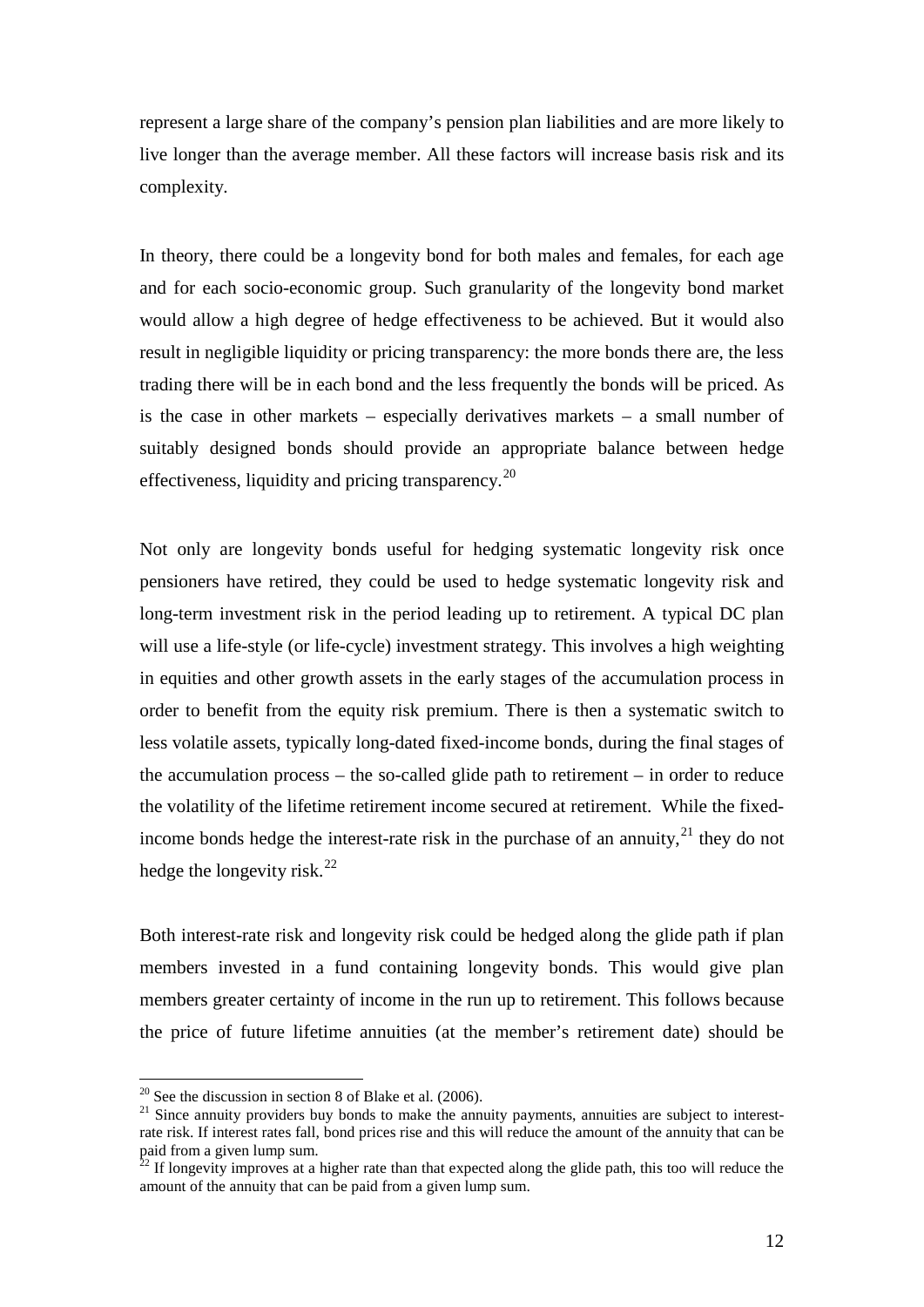highly correlated with the value of this fund which will rise if longevity improves faster than expected or if long-term interest rates fall, and reduce if longevity expectations decline or interest rates rise. The fund might be a better way of providing income security from a DC pension plan at retirement than the alternative of purchasing deferred annuities, since the annuity provider might have to hold significant capital against the deferred annuities it sold (at least this is true in the UK), the cost of which would have to be passed onto the member.

### **V. Why should the government issue longevity bonds?**

In principle, longevity bonds could be issued by private-sector organizations. It has been argued that pharmaceutical companies would be natural issuers, since their revenues are positively linked to survivorship: the longer people live, the more they will spend on medicines.<sup>[23](#page-14-0)</sup> While this is true, the scale of the demand for longevity bonds far exceeds conceivable private-sector supply from companies such as pharmaceuticals. Further, there would be significant credit risk associated with the private-sector issuance of an instrument intended to hedge a systematic risk many years into the future. In practice, we believe that the only realistic issuer of longevity bonds in scale is the government.<sup>[24,](#page-14-1)[25](#page-14-2)</sup>

We believe that there are three important reasons why the government should engage in sharing longevity risk with the private sector. It:

- has an interest in ensuring there is an efficient annuity market
- has an interest in ensuring there is an efficient capital market for longevity risk transfers
- is best placed to engage in intergenerational risk sharing, such as by providing tail risk protection against systematic trend risk.<sup>[26](#page-14-3)</sup>

<span id="page-14-1"></span><span id="page-14-0"></span><sup>&</sup>lt;sup>23</sup> Dowd (2003).<br><sup>24</sup> The first suggestion for governments to do this was made in Blake and Burrows (2001).<br><sup>25</sup> See section X below for a critique of this view.

<span id="page-14-3"></span><span id="page-14-2"></span><sup>&</sup>lt;sup>26</sup> See Bohn (2012) for a formal model of intergenerational risk sharing in the face of shocks to labour productivity, return on capital and longevity. Bohn recommends governments should issue both wage-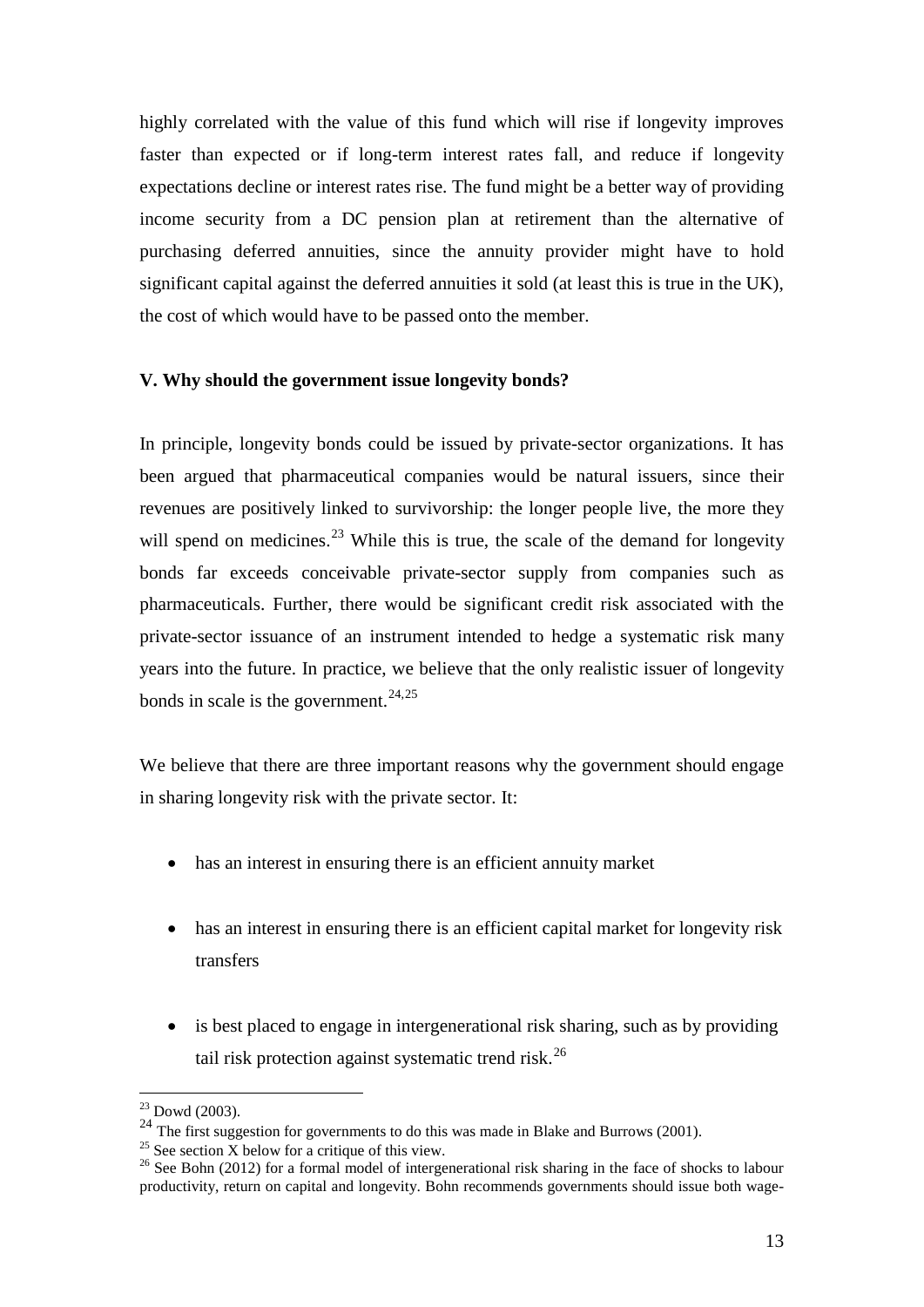### *A. An efficient annuity market for pensioners*

The government has an interest in ensuring there is an efficient annuity market, given its desire to encourage retirement savings in DC pension plans that rely on annuities to turn pension savings into guaranteed lifetime retirement income. If the private sector is unable to hedge systematic longevity risk, it increases the likelihood that insurance companies stop selling annuities or increase annuity prices which would reduce pensioner income in retirement.

A consequence of the above is that governments might find themselves having to pay additional means-tested benefits to supplement pensioners' incomes, as well as receiving lower income tax and expenditure taxes (such as value added tax in the UK) from pensioners due to their lower incomes.[27](#page-15-0) This will, *ceteris paribus*, lead to higher taxes on the working population. This outcome will therefore not be popular with workers or pensioners. Further, workers are likely to reduce savings into DC pension plans. Those that do continue to save in DC plans will face even greater uncertainty about their prospective pension income, since an efficient private-sector annuity market might no longer be in existence when they retire.

### *B. An efficient capital market for longevity risk transfers*

The capital markets have a key role to help ensure there is an efficient annuity market and to reduce concentration risk. It can therefore also be argued that the government has an interest in ensuring there is an efficient capital market for longevity risk transfers. There are two areas where government support is required.

First, the government can help with the construction of national longevity indices. It is for reasons of accuracy that longevity indices would most likely have to be based on national mortality data. A key component of the success of the new capital market

and longevity-indexed bonds, since these would help to reduce both the mismatch between pension assets and liabilities and the pension fund's dependence on corporate sponsors.<br><sup>27</sup> Many of the people buying annuities in the UK are also on means-tested benefits. Any reduction in

<span id="page-15-0"></span>annuity payments arising from more onerous capital requirements resulting from insurers being unable to hedge longevity risk will *immediately* increase means-tested benefits.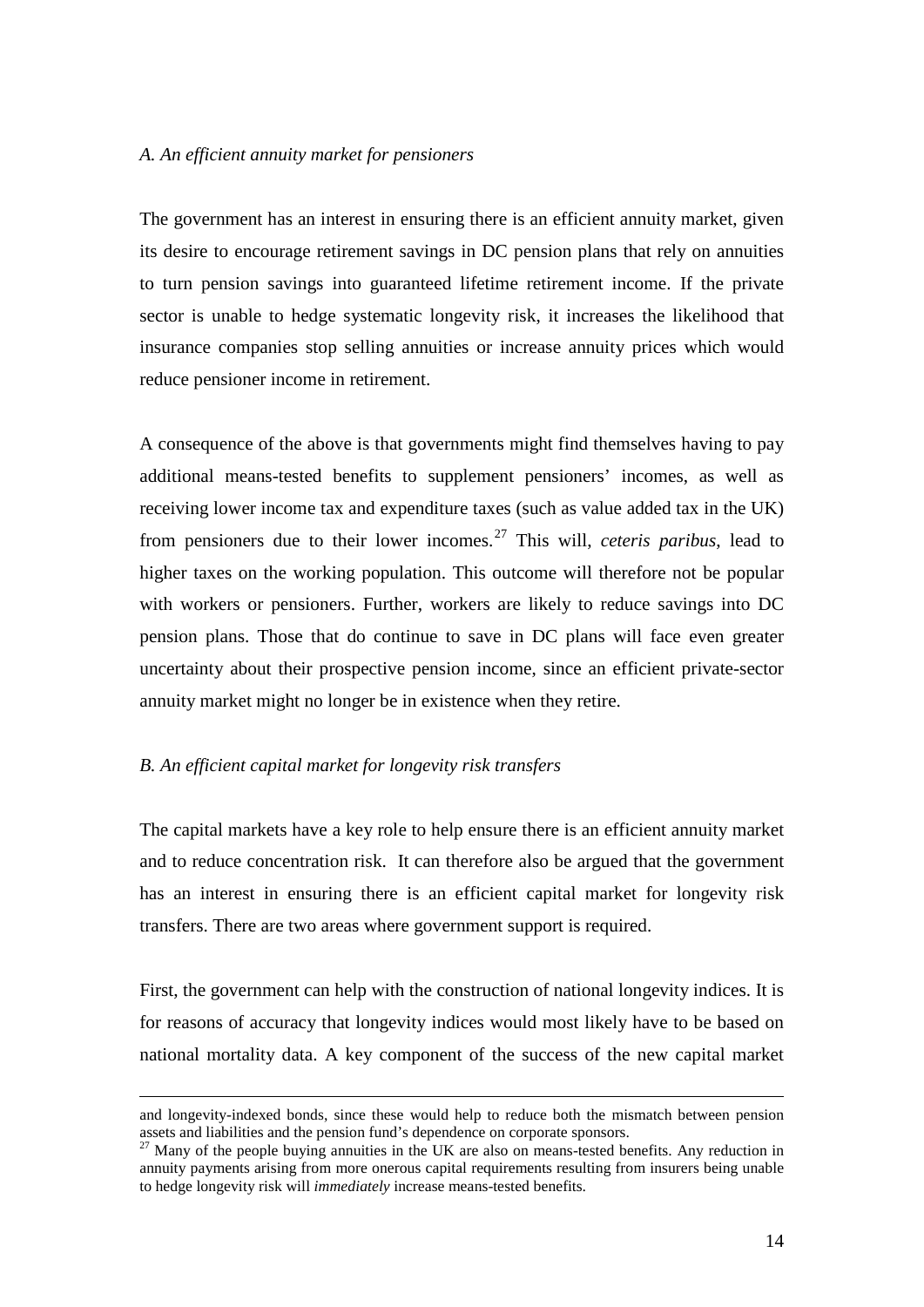will be the timely publication of accurate and independently calculated longevity indices. The longevity indices would cover mortality rates, survivor rates and life expectancies for both males and females.

Only the government has access to the information necessary to produce these indices on account of the legal requirement to report deaths and related information such as dates of death and birth and gender to an official agency, which in the UK is the General Register Office of Births, Marriages and Deaths.<sup>[28](#page-16-0)</sup> Further, only the government has access to the information needed to estimate the size of the exposed population. In the UK, this is currently derived from decadal censuses with annual updates between censuses based on reported deaths and estimated migration flows. However, the resulting estimates are not accurate enough at high ages. It is important to be able to track a cohort over time, particularly at high ages: the government is in a unique position to do this, since it makes social security pension payments to almost every old person and needs to keep good records to do this. While longevity indices based on social class would be useful, the social class of a deceased person is not recorded at the time of death and while attempts have been made to construct social class indices, based on factors such as zip code or post code, these lack the accuracy of national indices. A similar argument would hold for longevity indices based on amounts rather than lives. $29$ 

Second, the government can make an important contribution by issuing longevity bonds to facilitate price discovery, thereby encouraging capital market development. Longevity risk is not currently actively traded in the capital markets, so we do not have a good estimate of its market price or premium.<sup>[30](#page-16-2)</sup> But if the government issued a small number of longevity bonds, this would help to establish and maintain the market-clearing 'price points' for longevity risk at key ages and future dates, and hence establish a market price for longevity risk. In other words, the bonds would

<span id="page-16-0"></span> $28$  The government will always have more refined information than the private sector as a result of data protection legislation. This legislation prevents the release of information that would allow an individual – even one who has died – to be identified. Mortality data will only be published in a sufficiently aggregated form – in terms of date and location of death – that makes it impossible for specific individuals to be identified.<br> $^{29}$  For an examination of longevity hedging using longevity indices, see Coughlan et al. (2011).

<span id="page-16-1"></span>

<span id="page-16-2"></span><sup>&</sup>lt;sup>30</sup> The longevity risk premium is paid by the longevity bond's buyer to the bond's issuer to remove systematic longevity risk. It therefore results in a lower coupon that the bond's issuer has to pay the bond's buyer for purchasing the bond, thereby lowering the effective yield on the bond.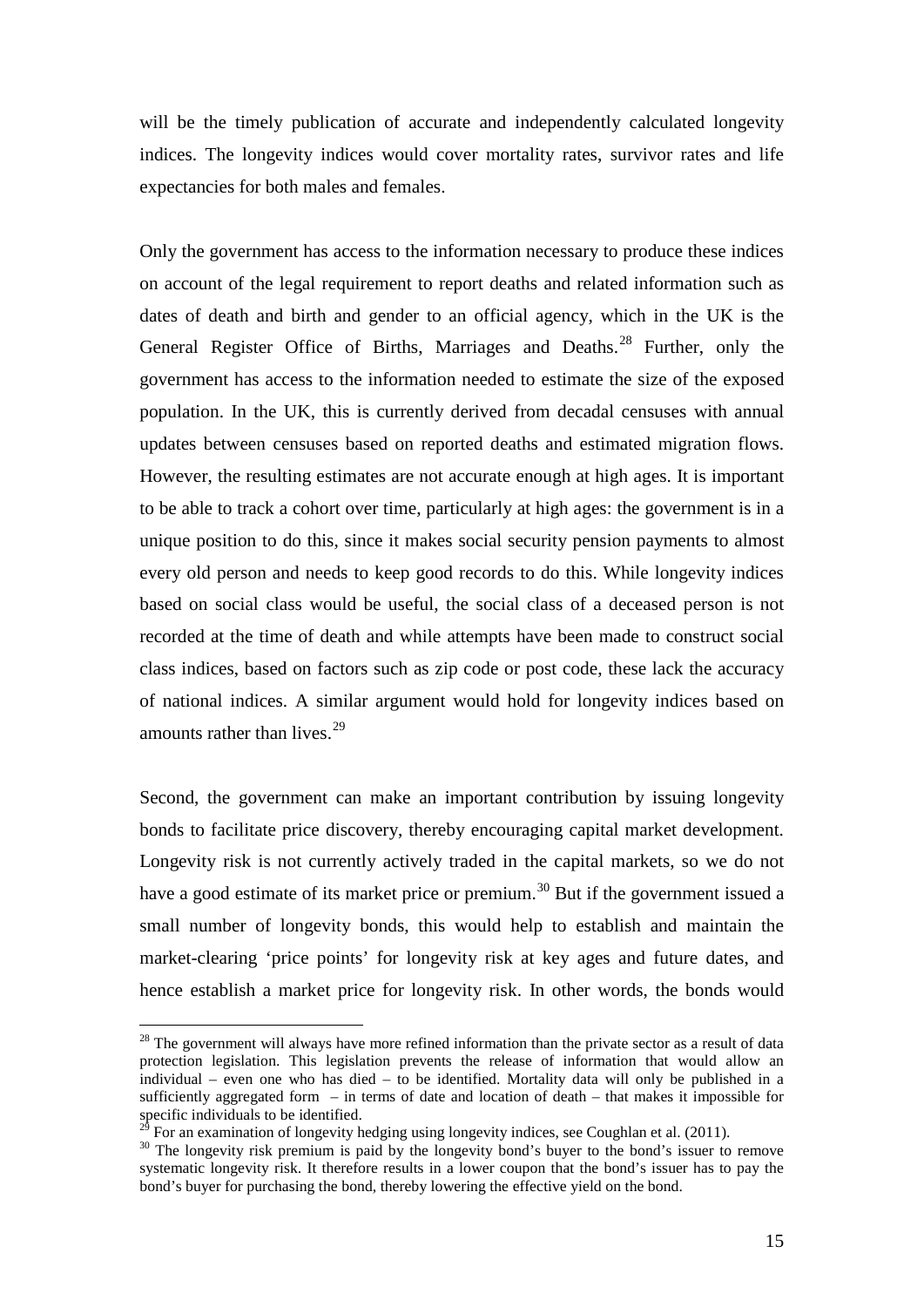help to establish the riskless term structure for survivor rates for ages above 65 for future years.<sup>[31](#page-17-0)</sup> There is a clear analogy with the fixed-income and index-linked (TIPS) in the US) bond markets. In these markets, the issue of government bonds helped to establish the riskless term structures for interest rates and inflation rate expectations, respectively, for terms out to 50 years or more. The private sector was then able to issue corporate fixed-income and index-linked bonds with different credit risks (AAA, AA, etc.) and establish credit term structures above the riskless benchmark curves.

The longevity risk term structure is more complex than either the interest rate or inflation term structures, since it is two-dimensional – involving age as well as time – whereas the latter are one-dimensional, involving only time. The longevity risk term structure is therefore a two-dimensional surface, rather than a line: cohorts move diagonally across the surface over time, getting one year older with every passing year, with some members of the cohort dying each year. This is demonstrated in Figure 4 which shows the cash flows on two deferred longevity bonds: one bond based on male lives from the national population aged 65 and one bond based on male lives from the national population aged 75. Each bond is specified by four dates: the birth year of the cohort being tracked (e.g., 1945), the issue date (e.g. 2010), the first payment date (e.g., 2020) and the last payment date (e.g., 2050).<sup>[32](#page-17-1)</sup> There is a corresponding mortality term structure for females, so longevity bonds are also identified by gender (M or F).

<span id="page-17-0"></span><sup>&</sup>lt;sup>31</sup> Currently, the survivor rates for future years are based on model projections, such as the CDB model. Figure 2 illustrates this for males aged 65 at the end of 2006. The theoretically fair price of a longevity bond could therefore be determined using the CBD model. However, with a traded market in longevity bonds, a market view of future survival rates would replace model projections and the resulting price points would be used in determining the market price of the bonds. Pricing-to-market would replace pricing-to-model.

<span id="page-17-1"></span> $32$  If a strips market in longevity bonds develops – as happens with fixed-income and index-linked bonds – then hedgers could buy the subset of the coupon payments that most closely meets their hedging requirements, rather than having to buy the whole bond. In addition, if the individual coupons in Figure 4 are traded separately, this will allow more accurate determination of the price points for longevity risk along the diagonals of the longevity risk term structure.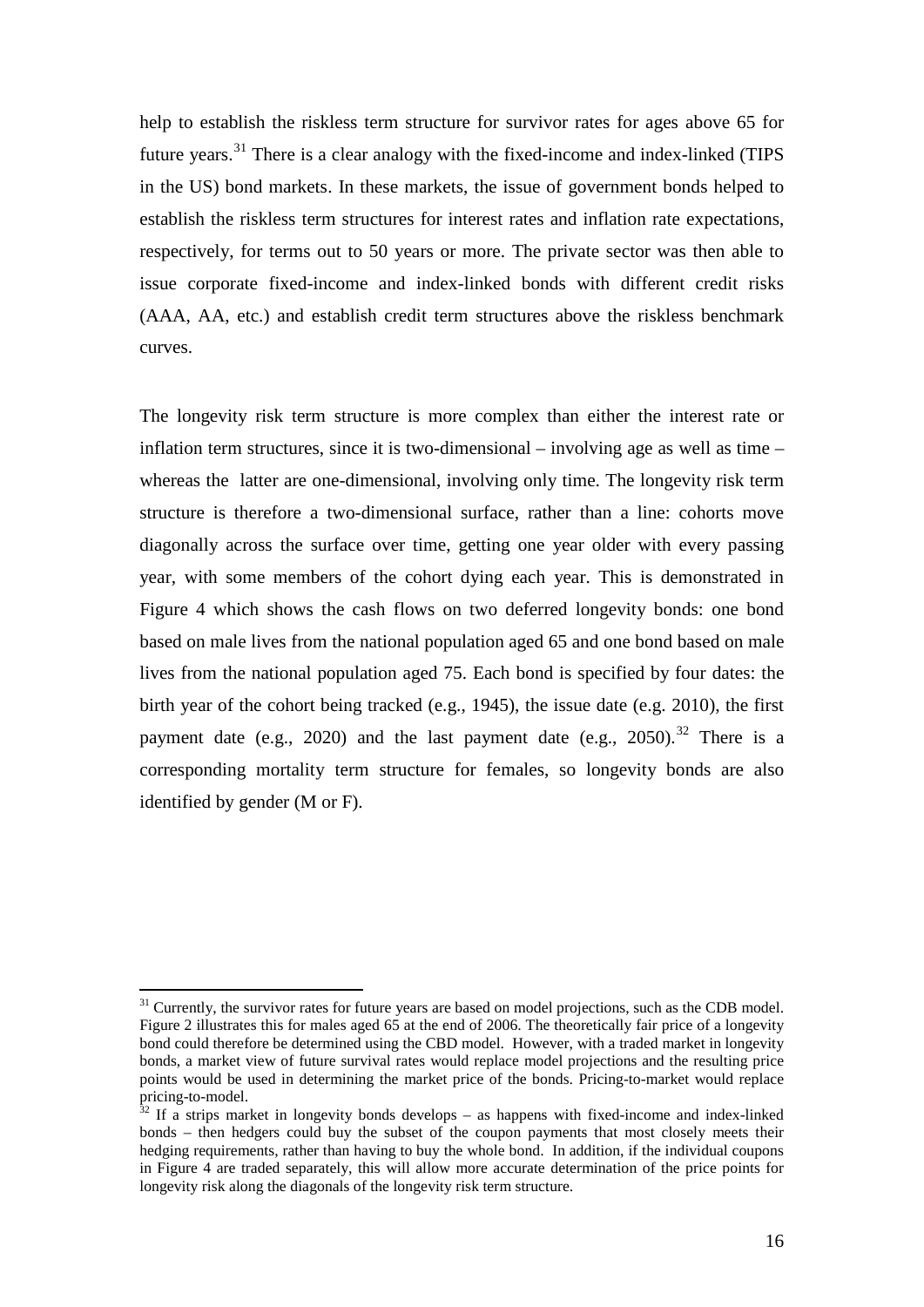

The establishment of a market price for longevity risk would be particularly useful for EU insurance companies operating under Solvency II. The maximum longevity risk premium that an annuity provider would be willing to pay to buy a longevity bond would be related to the level of capital that the regulators agree can be released as a result of holding the longevity bond to back annuity liabilities.<sup>[33](#page-18-0)</sup>

The establishment of price points will also help to facilitate the capital market development of longevity swaps and other longevity derivatives similar to the interest-rate and inflation swaps that developed in the fixed-income and index-linked bond markets. Market participants were able to use market interest-rate and inflation expectations rather than projections from models. The same would happen in the longevity swaps market. The longevity swaps market began to develop in the UK in 2007-09 with eight publicly announced swaps involving six annuity providers and two pension funds. A number of global investment banks and reinsurers intermediated the deals – J.P. Morgan, Deutsche Bank, RBS, Credit Suisse, Goldman Sachs and SwissRe – and the longevity risk was passed through to investors – such as insurance-

<span id="page-18-0"></span><sup>&</sup>lt;sup>33</sup> It will also be related to the extent of the basis risk that remains unhedged and potentially the size of any illiquidity premium contained in the price of longevity bonds. If longevity bonds are not actively traded, investors will demand an illiquidity premium to hold them and the regulator might be reluctant to accept that the bonds' prices can be used for mark-to-market pricing for capital release purposes.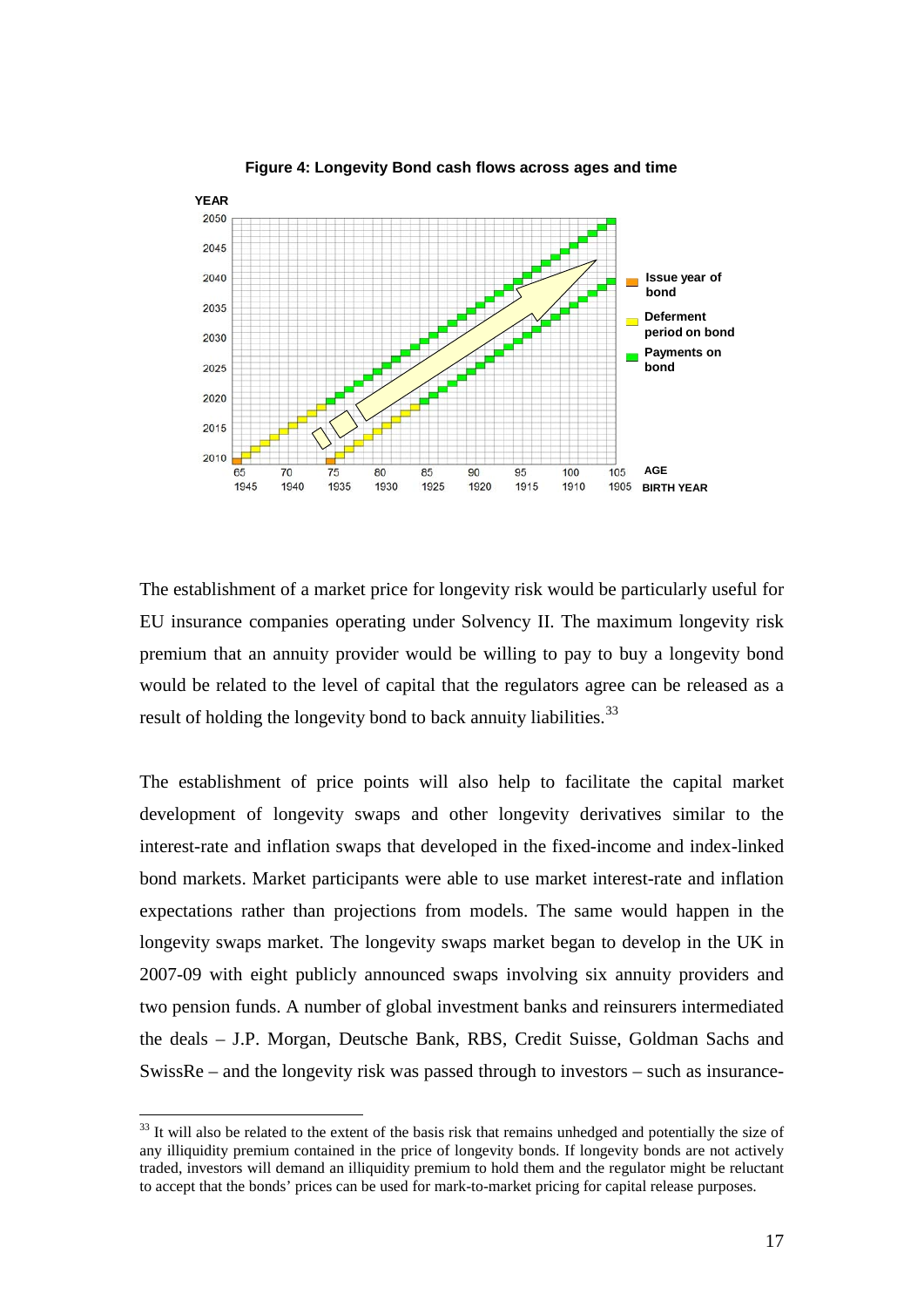linked securities (ILS) investors, hedge funds, sovereign wealth funds, family offices and endowments – attracted by a new asset class that is uncorrelated with traditional asset classes, such as equities, bonds and real estate.

### *C. Intergenerational risk sharing*

The government is the only agency in society that can engage in intergenerational risk sharing on a large scale and enforce intergenerational contracts.<sup>[34](#page-19-0)</sup> This is important, given that longevity risk is a risk that crosses a number of generations.

This is how the intergenerational risk sharing operates. The government would receive a longevity risk premium by issuing longevity bonds. In effect, the current retired population pays future generations an insurance premium to hedge its systematic longevity risk. If, in equilibrium, the risk premium is sufficient to ensure that the generation bearing the risk is adequately compensated, then each generation is treated fairly. The current generation of pensioners derives benefit from annuity companies being able to use government-issued longevity bonds to provide better value annuities. The premium that this generation pays for taking away the longevity risk is effectively the premium required to compensate the younger generations to whom the government is passing on the risk in the form of possible higher taxes to enable the government to continue paying pensions to members of the current generation who live longer than expected.

<span id="page-19-0"></span><sup>&</sup>lt;sup>34</sup> In the private sector, long-term contracts can involve significant credit risk as mentioned above and collateralization can introduce significant frictional costs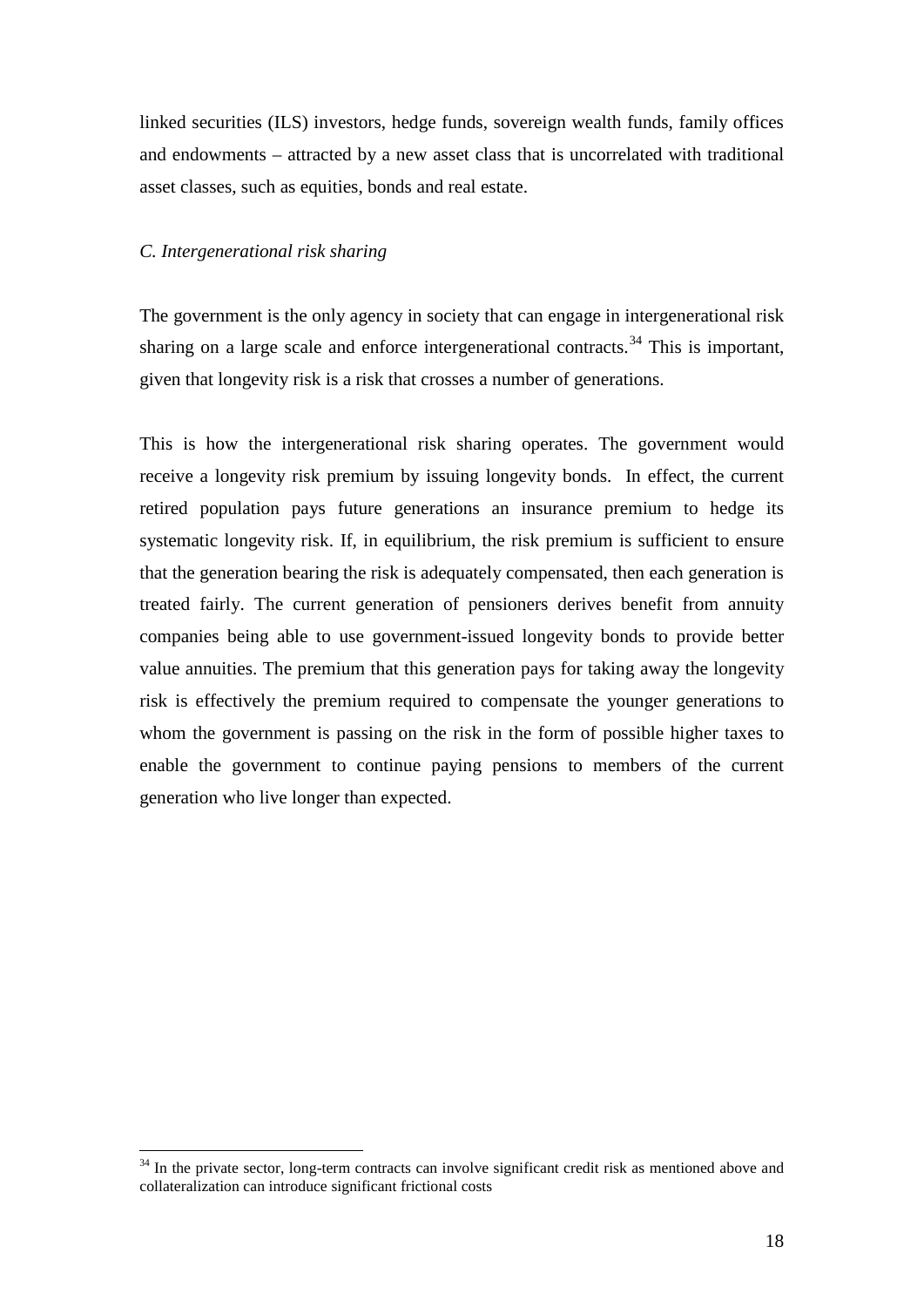

### **Figure 5: Deferred Tail Longevity Bond for male aged 65**

A key role for government in this context is to provide a hedge for systematic longevity risk by offering tail risk protection against trend risk. Once the market for longevity bonds has matured, in the sense of producing stable and reliable price points in the age range 65-90, the capital markets can take over responsibility for providing the necessary hedging capacity in this age range using longevity securities and derivatives. All that might then be needed would be for the government to provide a continuous supply of deferred tail longevity bonds with payments starting from age 90 in order to allow pension plans and insurers to hedge their tail risk.<sup>[35](#page-20-0)</sup> Figure 5 illustrates the cash flows on such a bond. These bonds will be necessary on a permanent basis, since the capital that annuity providers would be required by the regulator to post in order to cover this risk would be very high in the absence of a close matching asset. The bonds are also necessary because the investors who have recently become interested in taking the other side of the longevity swaps market have no appetite for hedging long-duration tail longevity risk.

<span id="page-20-0"></span><sup>&</sup>lt;sup>35</sup> Pension plans and annuity providers might still be willing to invest in government-issued longevity bonds covering the age range 65-90 if they are competitively priced compared with capital market hedges.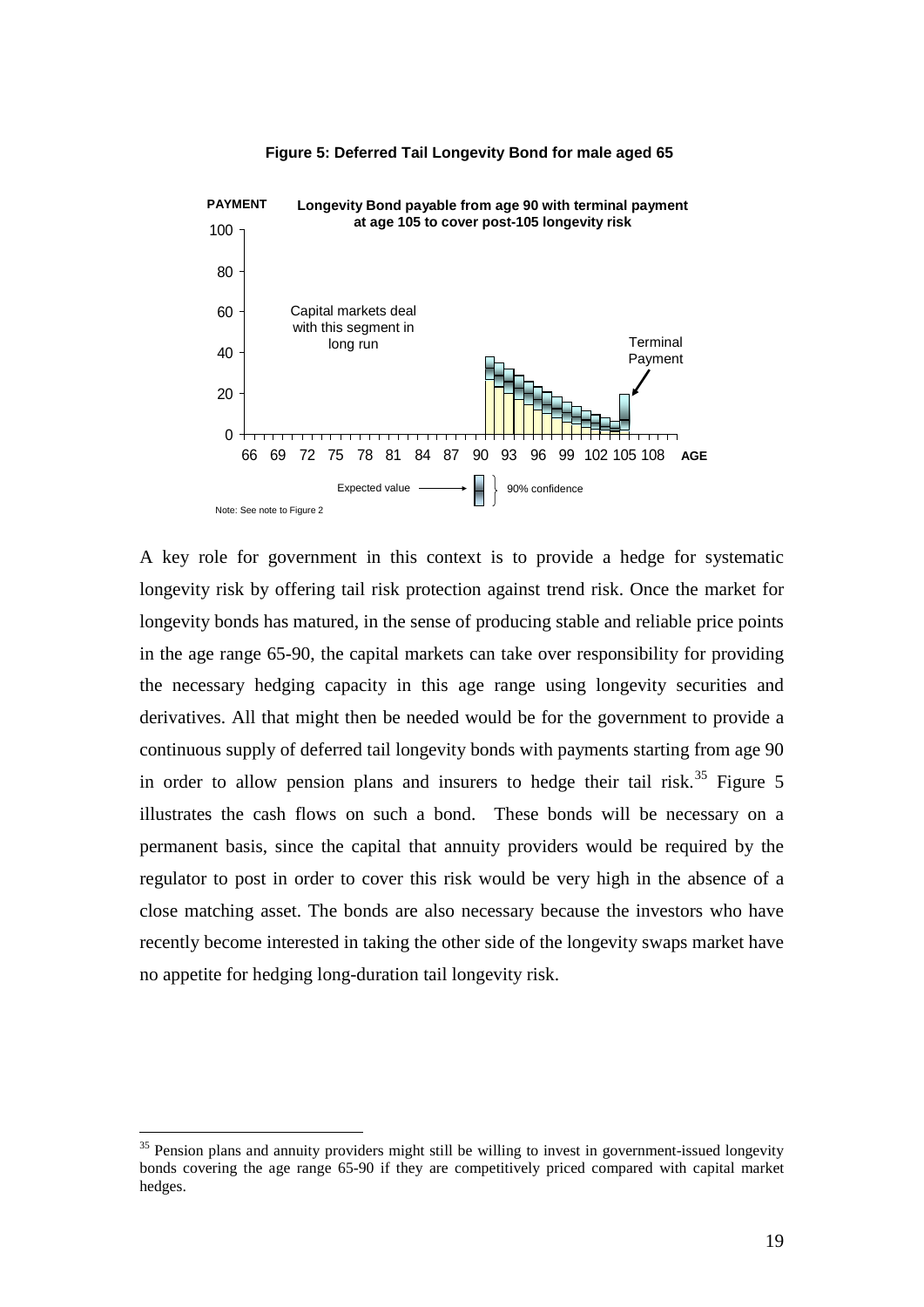### **VI. What is the potential demand for longevity bonds?**

The demand for longevity bonds is driven principally by the growth of DC pensions and the growing maturity of DB plans. The market in DB longevity risk management is new and there is a significant programme currently being implemented in the UK by investment banks and actuarial consultants to educate DB pension plan trustees and annuity providers about the benefits of longevity risk hedging. Although the investment banks have an incentive to talk up the market, the demand is genuine. We believe that the potential demand for longevity bonds is substantial.

In the UK alone: of the £1.3trn in DB private-sector pension liabilities, around £600bn relate to pensions in payment; of the approximately £600bn in accumulated DC pension assets, £200bn relate to people over age 55; and insurance companies are committed to making annuity payments valued in excess of £150bn.

We believe that a suitable initial issuance of longevity bonds (with 10-year deferment) by the UK government could be four bonds: LBM(65,75), LBF(65,75), LBM(75,85) and LBF $(75,85)$ .<sup>[36](#page-21-0)</sup> The size of each bond issue will depend, in part, on price and this will be considered in the next section. However, the total issuance is likely to be small in relation to the overall size of the government bond market and is unlikely to become a principal funding source for government.<sup>[37](#page-21-1)</sup> Nevertheless, the issuance will have significant value, since it will improve the efficiency of the annuity market as well as providing a useful risk management tool for DB plans.

### **VII. Pricing considerations**

Ultimately, the demand for longevity bonds will depend on their price. Demand will be higher the closer the government offers the bonds at true economic cost, i.e., charges a fair, but not excessive, longevity risk premium. It is right that the government seeks to charge a fair risk premium on longevity bonds because this

<span id="page-21-1"></span><span id="page-21-0"></span><sup>&</sup>lt;sup>36</sup> LBM(65,75) is a longevity bond for males aged 65, with the first coupon paid at age 75, etc.<br><sup>37</sup> Total UK government bond issuance will exceed £700bn over 5 years as a consequence of the fallout from the 2007-08 Global Financial Crisis.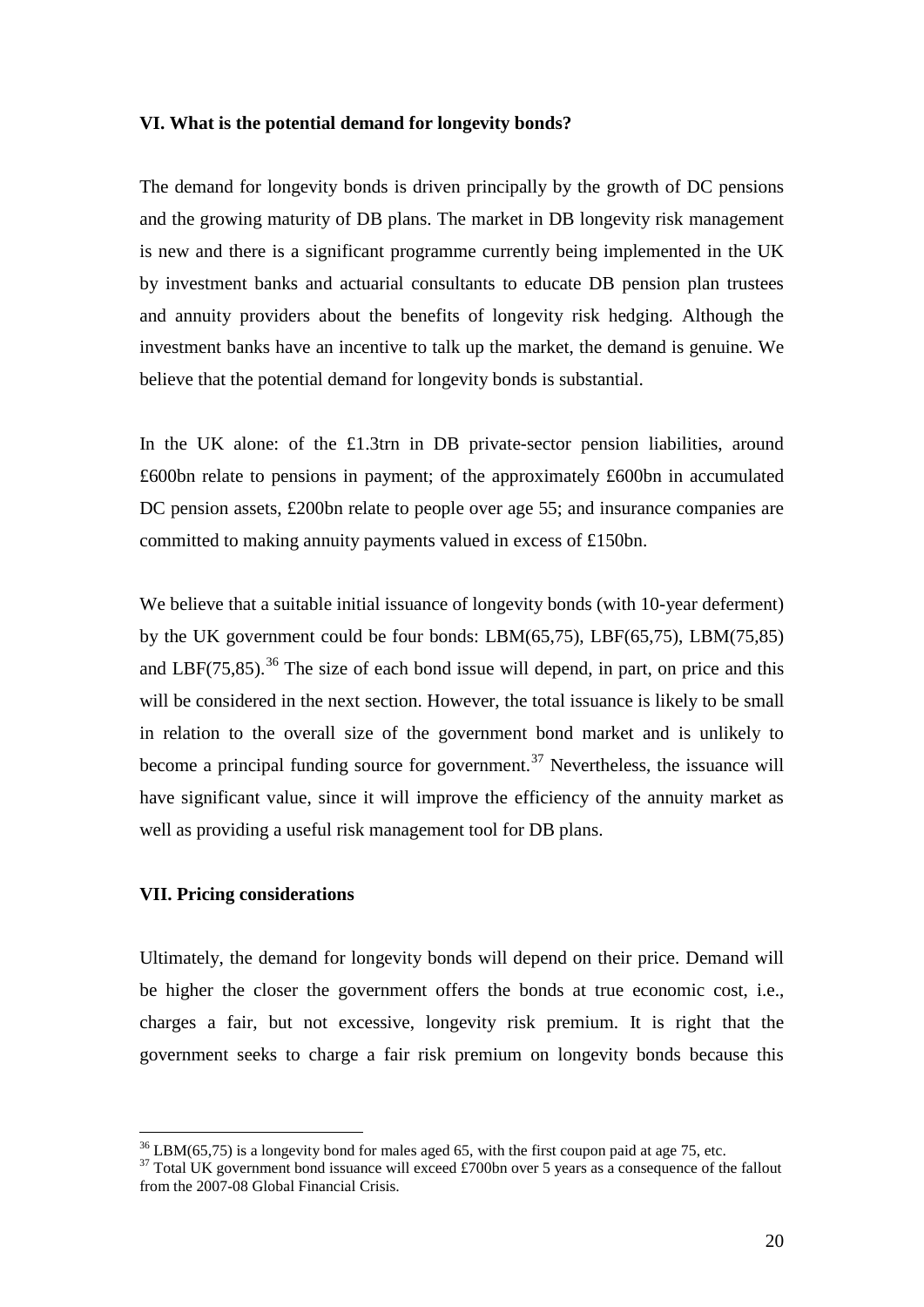ensures intergenerational fairness. The expected cost of the longevity risk should be borne by those whose retirement incomes will be derived from the bonds.

Some might argue that the government should seek to charge a risk premium in excess of the economic cost. For example, if, in a Solvency II world, insurance companies writing annuity business end up having to hold capital in excess of true economic levels, because they are unable to hedge longevity risk, then they might be prepared to pay a premium price for longevity bonds if, by doing so, they can reduce their capital requirements. This would obviously depend on the Solvency II treatment of longevity bonds and the capital reduction that the regulators would allow.

It would be short sighted of governments to seek to exploit this arbitrage situation. If insurance companies can reduce their capital requirements closer to economic capital levels, then this should result in higher annuity values with the consequent benefits to government, pensioners and savers already highlighted.

In addition, we also believe that it is most unlikely that the market for longevity bonds will develop if the government just focuses on insurers. The bonds will need to be priced to attract DB pension plans which do not currently face solvency capital requirements. DB plans which do not have a pressing need for a full buy-out using annuities (which will be subject to Solvency II capital via insurers) and which want to engage in risk management will only buy longevity bonds if they believe they are priced fairly (and cheaper than longevity swaps and other derivative longevity hedges provided by the private sector). So, if we want to ensure DB pension plans buy longevity bonds issued by the government, the government should not price them above AAA.

Members in DC pension plans de-risking (i.e., life-styling or life-cycling) in the run up to their retirement also will have a choice between using long-dated bonds and longevity bonds and again many will be discouraged from using longevity bonds if the government looks to charge a mark-up beyond the fair price. Other investors, including investment banks, will also be discouraged from buying longevity bonds if they believe the longevity risk premium is excessive, because they will fear that the bonds will eventually fall in value to reflect their true economic cost.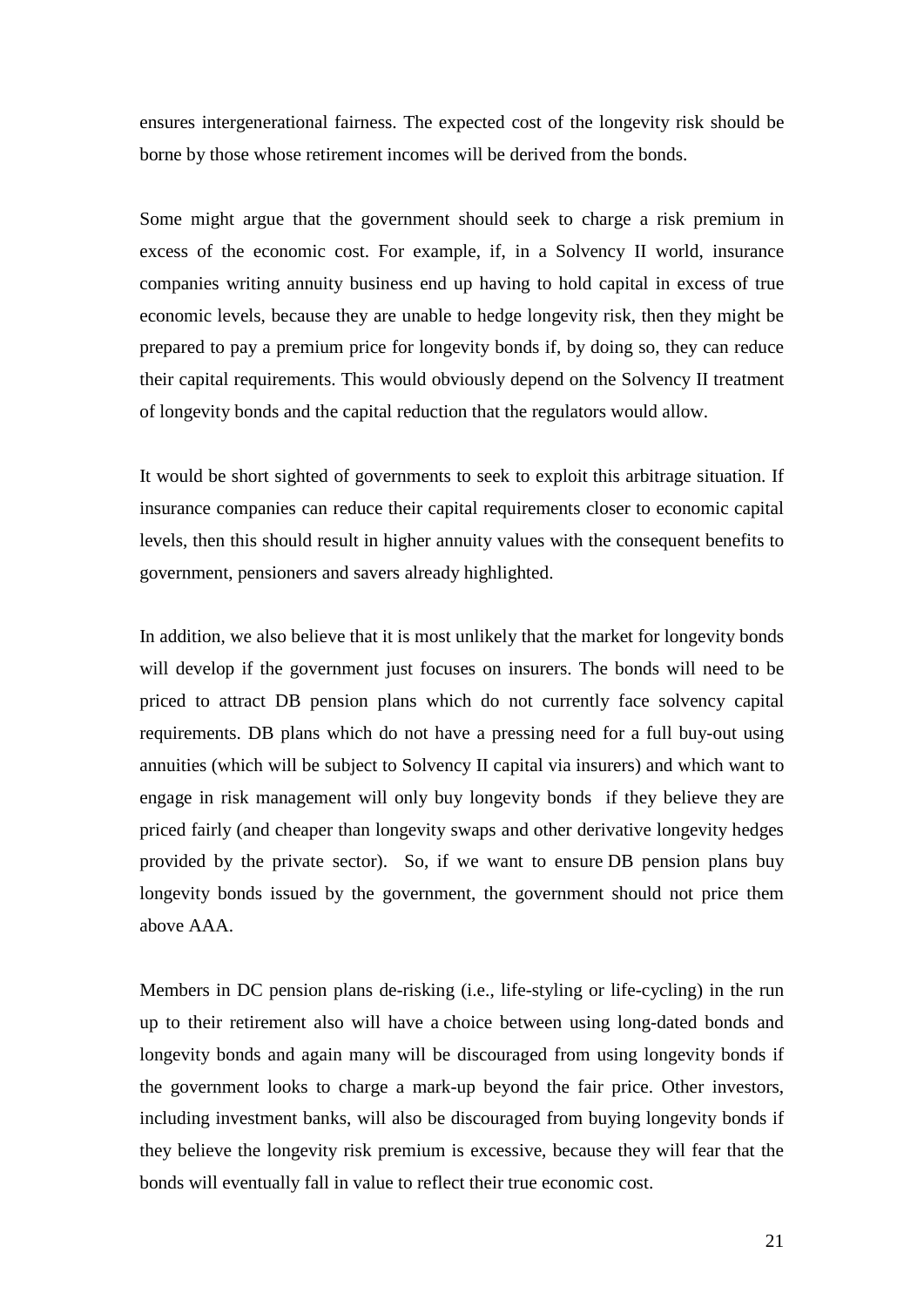So for the market in longevity bonds to take off, we believe they should be priced according to economic capital principles. The analysis below is intended to initiate the process of defining what is the fair economic price. Our intention is not to determine that price; rather it is to indicate one possible approach and the issues that need to be resolved for determining what the fair price might be. The approach we have adopted builds on the insurance industry 'cost-of-capital' method.<sup>38</sup> This determines a risk margin for capital above the best estimate of the value of the liabilities. The best estimate of the value of the liabilities in our model is derived from the median scenario and, at any point in time, is the present value of the expected future coupons on the bond from the median scenario discounted at the risk-free rate. The cost-ofcapital method involves four stages:

- Determine the required credit rating for the bond.
- Project the longevity risk capital required for each year in the life of the bond to maintain the required credit rating.
- Multiply each annual capital requirement by a percentage cost of capital to give the cost of capital in money terms.
- Calculate the present value of each of these cost-of-capital amounts using a risk-free discount rate and sum to give the present value of the overall risk premium.

The starting point for quantifying the minimum risk premium that the government should charge to ensure intergenerational fairness is to consider the notional level of capital it would need to hold to achieve at least a AAA rating. It is important to realize that the government will not actually hold this capital – unlike an insurer – but simply uses the notional required capital amount to calculate the cost of capital for each year of the bond's life. To calculate this notional capital, we ideally need to use stochastic mortality and interest rate modelling to determine the amount of notional capital that

<span id="page-23-0"></span><sup>&</sup>lt;sup>38</sup> Chief Risk Officer Forum (2008). See Appendix C for an explanation.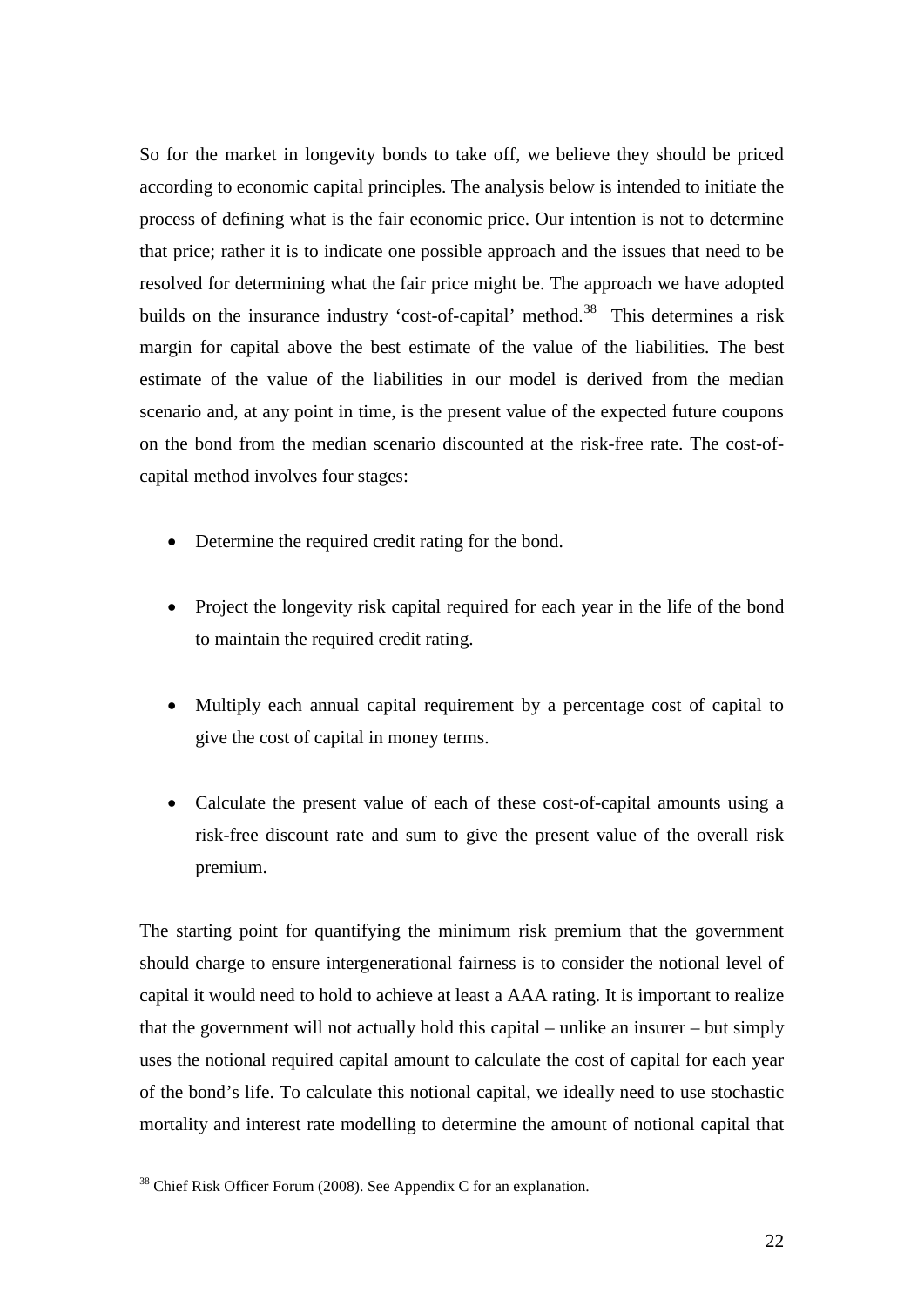would apply throughout the duration of the bond to ensure the bond's payments would be made with a continuing AAA level of confidence.

Our first task is to derive the survival probability on AAA bonds. We assume a yearly survival probability of 0.9995 in the analysis below to reflect the high standard of security that would be associated with government-issued longevity bonds. This is marginally higher than the annualized 20-year survival rates on AAA bonds of 0.9991 between 1970 and 2008 and 0.9994 between 1920 and 2008.<sup>[39](#page-24-0)</sup>

We then used the CBD model to project 10,000 longevity scenarios for English and Welsh males aged 65 at the end of 2006 (as shown in Figures 2, 3 and 5) and these were, in turn, used to calculate 10,000 present values of the coupon payments on a range of different types of longevity bond. Table 1 shows the distribution of life expectancies for males aged 65 and 75 at the end of 2006, according to the CBD model and quantiles of the distributions of longevity bond present values, payable immediately (PV $(65,65)$  and PV $(75,75)$ ), payable from age 75 (PV $(65,75)$ ), payable from age 85 (PV(75,85)) and payable from age 90 (PV(65,90) and PV(75,90)), respectively.<sup>40</sup> For convenience, the median present value for each bond has been rescaled to £100 by adjusting the base coupon. A fixed risk-free discount rate of 4% is assumed throughout. $41$  Further, no allowance is made for expenses and other operational risks, since we are looking to quantify the pure price of the risk premium for longevity.

<span id="page-24-1"></span><span id="page-24-0"></span><sup>&</sup>lt;sup>39</sup> The desired survival probability could be higher if required.<br><sup>40</sup> Notice that the PV(65,90) bond is more volatile than the PV(65,75) bond which, in turn, is more volatile than the PV(65,65) bond. This is for precisely the same reason that a zero-coupon bond is more volatile than a coupon-paying bond with the same maturity: because the zero's cash flows are more heavily concentrated towards the end of its maturity than a bond paying regular coupons, it has greater duration.

<span id="page-24-2"></span> $41$ <sup>41</sup> The explanation for the choice of a fixed risk-free discount rate of 4% is given in Appendix C. A more sophisticated approach would stochastically model the risk-free term structure.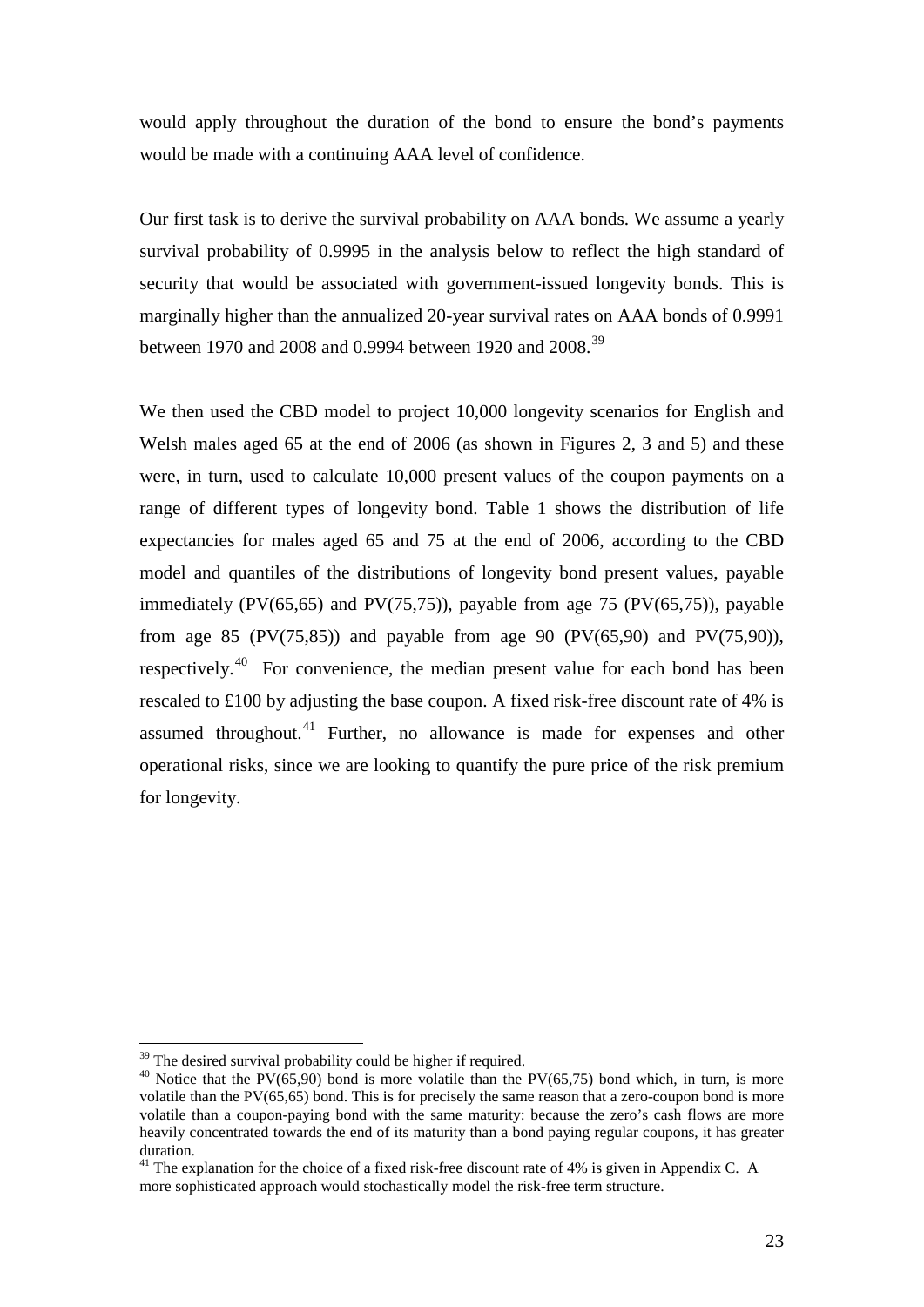|                                                    |       |            |           |           |       | <b>Table 1: Distribution of the expectancies and longevity bond present values</b> |            |           |
|----------------------------------------------------|-------|------------|-----------|-----------|-------|------------------------------------------------------------------------------------|------------|-----------|
| Quantile                                           | e65   | PV(65, 65) | PV(65,75) | PV(65,90) | e75   | PV(75,75)                                                                          | PV(75, 85) | PV(75,90) |
|                                                    |       |            |           |           |       |                                                                                    |            |           |
| 0.005                                              | 18.77 | 94.68      | 88.02     | 60.36     | 10.96 | 93.28                                                                              | 79.06      | 66.04     |
| 0.01                                               | 18.93 | 95.22      | 89.14     | 63.55     | 11.07 | 93.94                                                                              | 81.34      | 69.40     |
| 0.025                                              | 19.17 | 95.97      | 90.81     | 68.42     | 11.20 | 94.81                                                                              | 83.82      | 73.22     |
| 0.05                                               | 19.37 | 96.57      | 92.19     | 72.44     | 11.34 | 95.67                                                                              | 86.48      | 77.63     |
| 0.5                                                | 20.51 | 100.00     | 100.00    | 100.00    | 12.03 | 100.00                                                                             | 100.00     | 100.00    |
| 0.95                                               | 21.82 | 103.65     | 108.39    | 134.43    | 12.79 | 104.57                                                                             | 114.76     | 126.10    |
| 0.975                                              | 22.07 | 104.34     | 109.98    | 141.43    | 12.94 | 105.37                                                                             | 117.62     | 131.67    |
| 0.99                                               | 22.38 | 105.12     | 111.73    | 150.07    | 13.14 | 106.57                                                                             | 121.17     | 138.73    |
| 0.995                                              | 22.57 | 105.63     | 113.03    | 155.36    | 13.28 | 107.31                                                                             | 123.87     | 143.24    |
| <b>Mean</b>                                        | 20.53 | 100.03     | 100.09    | 101.25    | 12.04 | 100.05                                                                             | 100.19     | 100.65    |
|                                                    |       |            |           |           |       |                                                                                    |            |           |
| <b>Median annuity</b>                              |       |            |           |           |       |                                                                                    |            |           |
| factor                                             |       | 12.619     | 5.222     | 0.675     |       | 8.420                                                                              | 2.106      | 0.815     |
| <b>Base coupon <math>(\mathbf{\pounds})</math></b> |       | 7.925      | 19.149    | 148.133   |       | 11.876                                                                             | 47.493     | 122.730   |

Table 1: Distribution of life expectancies and longevity bond **p** 

Notes: Derived from the CBD model estimated on English and Welsh male data for age 65 over the period 1991-2006. e65 and e75 = life expectancy at ages 65 and 75. PV(65,65) = present value of a bond with base coupon of £7.925 for a male aged 65, payable from age 65. PV(65,75) = present value of a bond with base coupon of £19.15 for a male aged 65, payable from age 75.  $PV(65,90)$  = present value of a bond with base coupon of £148.13 for a male aged 65, payable from age 90. The discount rate is assumed to be a risk free 4%. The median annuity factor is the present value of a base coupon of one unit payable yearly in arrears multiplied by the proportion of the cohort still alive at the end of each year, for the life of the annuitant from a given age. The base coupon is derived by dividing the median price of the bond (set as 100) by the median annuity factor. The actual coupon in each year a coupon is due is equal to the (rescaled) base coupon multiplied by the percentage of the population surviving between the bond's issue date and the coupon payment date.

We now need to determine the relevant quantiles of the distribution of present values to achieve a AAA rating. We do this at the undiscounted mean term of the expected payments.<sup>[42](#page-25-0)</sup> Table 2 shows the mean term on the issue date for a range of different

<span id="page-25-0"></span> $42$  An alternative would have been to use the discounted mean term or duration of the bond. This, however, has the effect that it changes when the discount rate changes. This is inappropriate because the potential dispersion of projected cash flows, and hence the risk against which capital is being held, does not depend on interest rates. We did, however, examine the effect of using the discounted mean term with a fixed discount rate of 4% and it made very little difference to the final estimate of the longevity risk premium.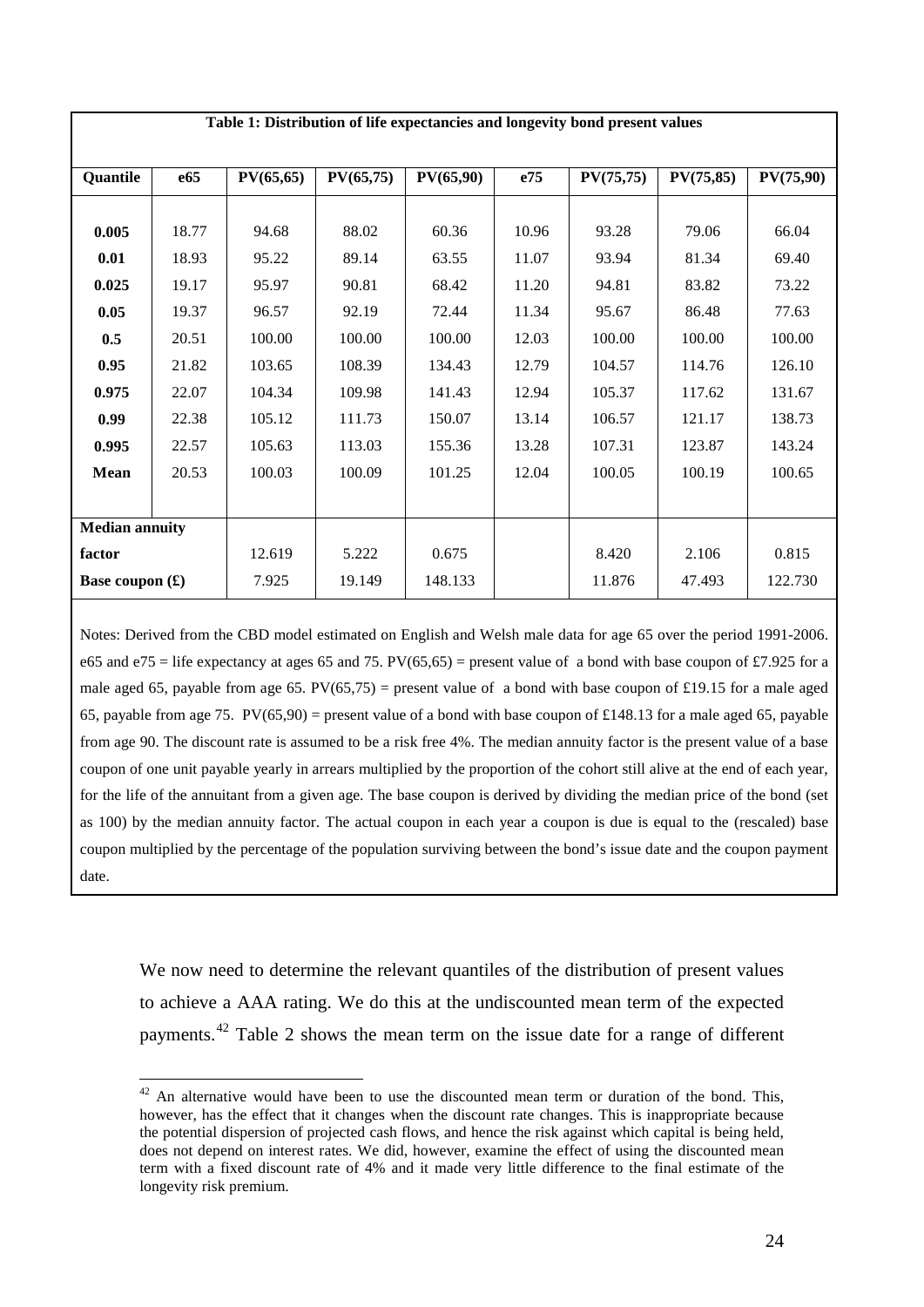bonds. The corresponding AAA quantiles are shown in the last column. These are found by raising the survival probability of 0.9995 to the power of the mean term.

**Table 2: Mean term of longevity bonds and corresponding AAA quantiles on issue date of bonds**

| <b>Longevity bond</b> | <b>Mean term</b>                                                                                      | <b>AAA</b> quantile |
|-----------------------|-------------------------------------------------------------------------------------------------------|---------------------|
| LBM(65,65)            | 13.21                                                                                                 | 0.99341             |
| LBM(65,75)            | 19.73                                                                                                 | 0.99018             |
| LBM(65,90)            | 30.51                                                                                                 | 0.98486             |
| LBM(75,75)            | 8.72                                                                                                  | 0.99565             |
| LBM(75,85)            | 16.00                                                                                                 | 0.99203             |
| LBM(75,90)            | 19.87                                                                                                 | 0.99011             |
|                       | Notes: The mean term is found by summing the expected coupons on a bond weighted by the number        |                     |
|                       | of years ahead each coupon occurs and then dividing by the sum of the expected coupons.               | The                 |
|                       | corresponding AAA quantile is found by raising the survival probability of 0.9995 to the power of the |                     |
|                       | mean term. For example, for the LBM(65,65) bond, the mean term is 13.21 years and the                 |                     |

corresponding AAA quantile is  $0.9995^{13.21} = 0.99341$ .

Using the information in Tables 1 and 2, we can determine the initial notional capital that is required for a AAA rating and then use this to calculate the cost of capital for each year of the bond's life.

Take, for example, the LBM(65,75) bond (i.e., one based on males age 65 with payments starting at age 75). On the issue date, the mean term is 19.73 years and therefore the AAA capital requirement can be derived from the 0.99018 quantile (see Table 2), giving an initial capital requirement of 11.73% (see Table 1 – the 0.99 quantile is £111.73, while the median is £100). Figure 6 shows graphically the level of economic capital required for the first year.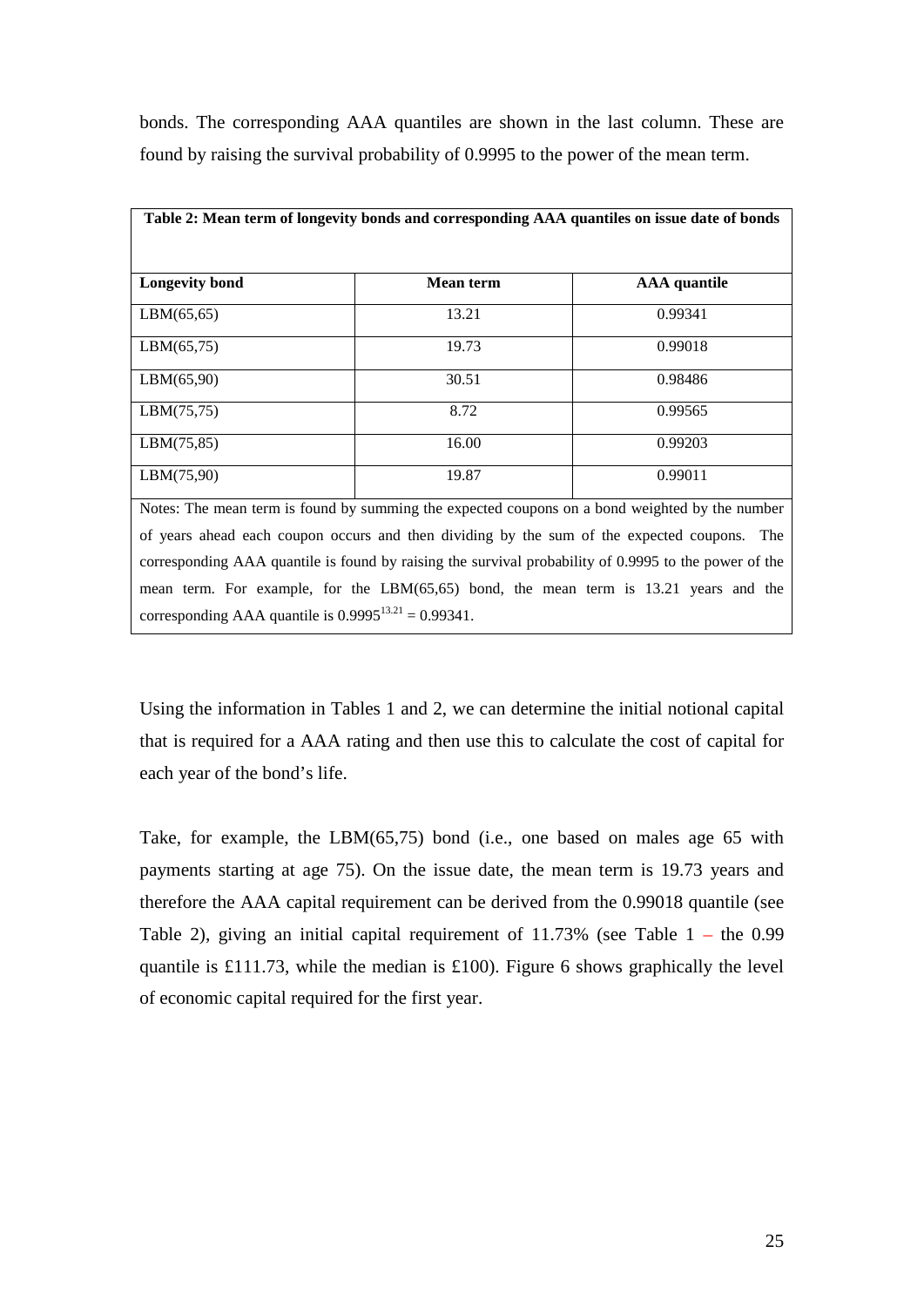### **Figure 6: Distribution of 10,000 scenarios of the present values of 10-year Deferred Longevity Bond payments for males aged 65**



**Longevity Bond with coupon of £19.15 adjusted for survivorship of age 65 cohort**

For subsequent years, we continue to use the best estimate of the bond's coupons from the median scenario. However, we need to re-run the CBD model to produce new sets of 10,000 scenarios for each year in the future. In doing this, we assume that mortality rates follow the best estimate path from the median scenario up to the year (and associated age) that we are modelling and then we produce a new stochastic distribution of outcomes using drift and volatility parameters consistent with the CBD model used in the first year.

Although this results in a narrowing funnel of doubt as each year passes. $43$  the mean term of the expected cash payments also reduces and this requires higher quantiles of the distribution to be used each year to maintain the desired AAA credit rating for the bond.<sup>[44](#page-27-1)</sup> The net outcome of these opposing effects results in a lower capital mark-up percentage over time. Table 3 shows a subset of the mean terms, the resultant AAA quantiles and the capital mark-up percentages for  $LEM(65,75)$  and  $LBM(75,85)$  that can be applied to the series of best estimate liabilities derived from the median scenario.

<span id="page-27-1"></span><span id="page-27-0"></span><sup>&</sup>lt;sup>43</sup> As the age 65 and 75 cohorts grow older, the range of possible outcomes narrows.<br><sup>44</sup> This follows because 0.9995 raised to the power of a lower mean term produces a higher quantile than 0.9995 raised to the power of a higher mean term as Table 2 shows.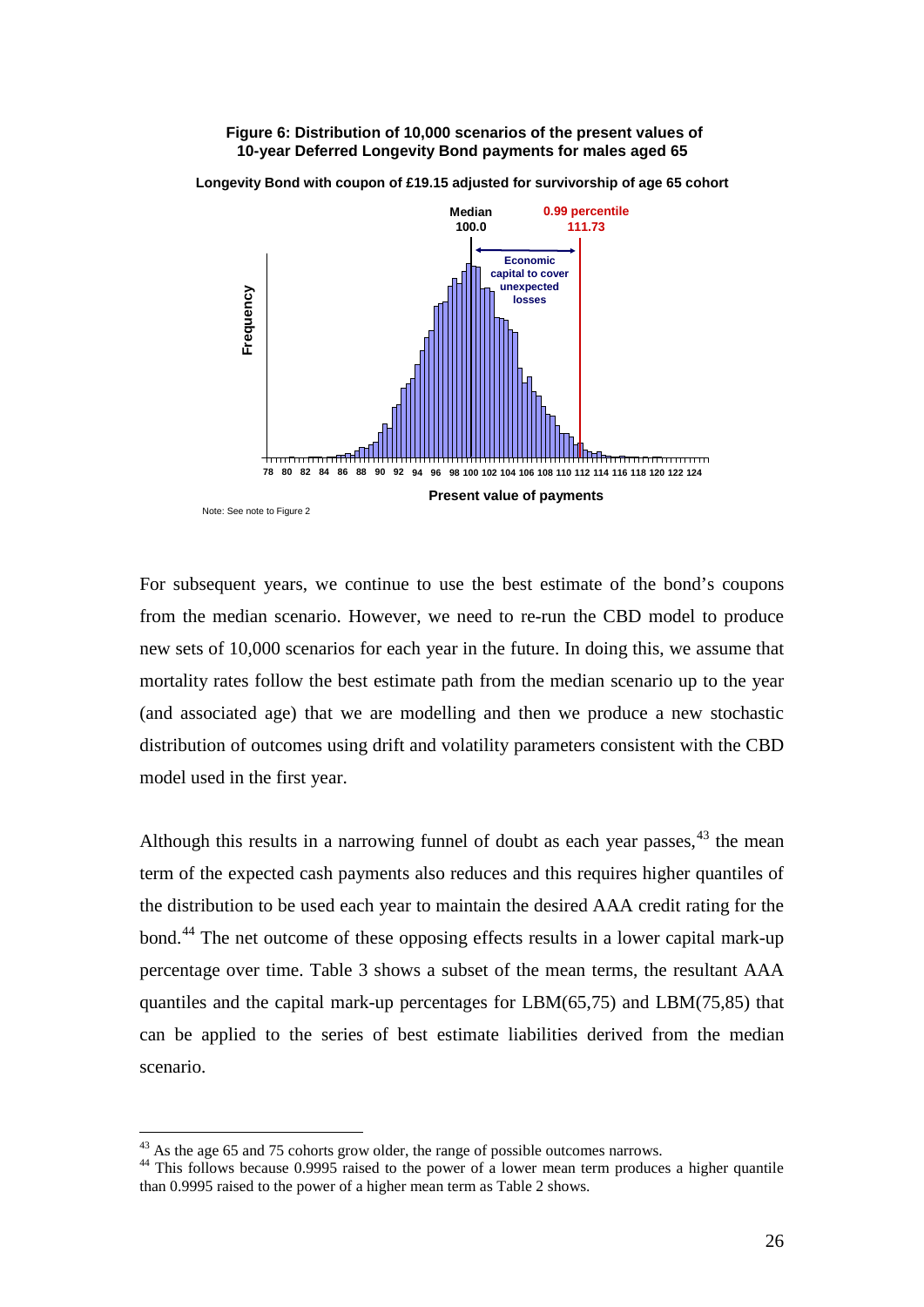It is therefore possible using the CBD model to calculate the notional required AAA capital holdings for longevity risk for each year for any bond. We now need to multiply each one of these by the cost of capital and a risk-free discount factor and sum this series to produce the required risk premium which can be expressed as a percentage of the expected bond price of 100. We can then convert this to an effective basis points reduction from the risk-free rate.

| Table 3: Mean term, AAA quantiles and resultant AAA capital as a percentage of best estimate<br>liabilities |                  |          |           |                  |          |           |
|-------------------------------------------------------------------------------------------------------------|------------------|----------|-----------|------------------|----------|-----------|
|                                                                                                             |                  |          |           |                  |          |           |
|                                                                                                             | LBM(65,75)       |          |           | LBM(75, 85)      |          |           |
| Age                                                                                                         | <b>Mean term</b> | Quantile | Capital % | <b>Mean term</b> | Quantile | Capital % |
| 65                                                                                                          | 19.73            | 0.99018  | 11.73%    |                  |          |           |
| 70                                                                                                          | 14.73            | 0.99266  | 11.31%    |                  |          |           |
| 75                                                                                                          | 9.73             | 0.99515  | 11.01%    | 16.00            | 0.99203  | 21.81%    |
| 80                                                                                                          | 8.16             | 0.99593  | 10.34%    | 14.73            | 0.99266  | 20.70%    |
| 85                                                                                                          | 6.76             | 0.99663  | 10.05%    | 9.73             | 0.99515  | 19.89%    |
| 90                                                                                                          | 5.51             | 0.99725  | 9.66%     | 8.16             | 0.99593  | 18.31%    |
| 95                                                                                                          | 4.44             | 0.99778  | 9.04%     | 6.76             | 0.99663  | 17.05%    |
| 100                                                                                                         | 3.54             | 0.99823  | 8.52%     | 5.51             | 0.99725  | 15.82%    |
| 105                                                                                                         | 2.82             | 0.99859  | 8.07%     | 4.44             | 0.99778  | 13.98%    |
| 110                                                                                                         | 2.27             | 0.99887  | 7.57%     | 3.54             | 0.99823  | 12.90%    |

A critical factor in the process is to determine the appropriate cost of capital. This has been the subject of much debate in the run up to Solvency II: annuity companies are currently expected to use a 6% cost of capital when calculating their MVM. This is intended to cover a number of risk factors associated with annuity provision, the most significant being non-hedgeable longevity risk. However, the industry believes that this figure will lead to a SCR which will result in insurers being asked to hold capital above the true economic level.<sup>[45](#page-28-0)</sup> The industry has therefore recommended a cost of capital in the range 2.5%-4.5% p.a., based on the cost of non-hedgeable risks and a capital level calibrated to a  $0.995$  survival probability over one year.<sup>[46](#page-28-1)</sup> This

<span id="page-28-0"></span> <sup>45</sup> Chief Risk Officer Forum (2008, pp. 16-18).

<span id="page-28-1"></span><sup>&</sup>lt;sup>46</sup> Chief Risk Officer Forum (2008, p. 8). See Appendix C for an explanation.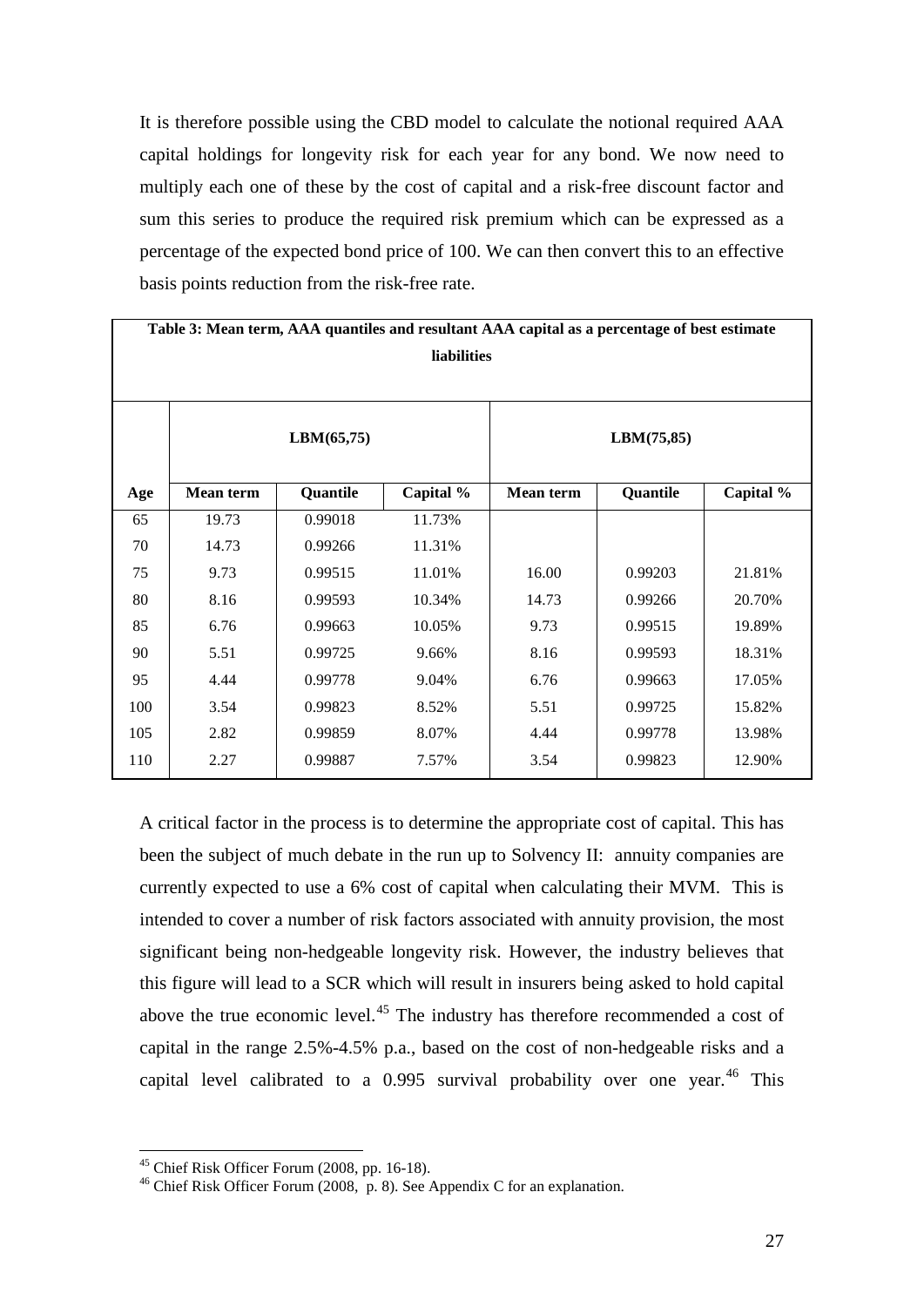approximately translates into a cost of capital in the range 1.67%-3% p.a., based on a 0.9995 annual survival probability.<sup>[47](#page-29-0)</sup>

The upper end of this range is substantially higher than a government would be expected to charge. This is because the longevity risk faced by governments is lower than that faced by insurers because they have the benefit of having a more reliable estimate of current longevity exposures. They therefore have a more accurate starting point for modelling longevity improvement risk. They also face less random variability in trend improvements in longevity as government-issued longevity bonds will be based on national population data. By contrast, the population relevant for insurers is a small and much more volatile subset of the national population. A case could therefore potentially be made for government to use a cost of capital of around 2%.[48,](#page-29-1) [49](#page-29-2)

Table 4 shows the total risk premium for a number of longevity bonds for illustrative costs of capital of 2% and 3%. It also shows the corresponding basis points reductions from the risk-free rate. Take LBM(65,75) and a 2% cost of capital, for example. This bond has a total risk premium of 3.2%. This means that the issue price of the bond would be £103.20. The effective yield on the bond is equal to the risk-free rate less the basis points reduction, so the effective yield on LBM(65,75) is  $3.821\%$ .<sup>[50](#page-29-3)</sup>

<span id="page-29-1"></span><span id="page-29-0"></span><sup>&</sup>lt;sup>47</sup> Chief Risk Officer Forum (2008, Figure1, p. 30).  $48$  This would include an allowance for model risk, e.g., in the model used to project future mortality rates.

<span id="page-29-2"></span> $49$  An alternative approach to the cost-of-capital method used in this paper is the 'percentile method' which determines the level of capital needed to ensure that all payments can be met for a set percentage of all the scenarios. In the context of Solvency II, a probability of 75% has been suggested. By using the initial 10,000 present value scenarios from the CBM model, a 75 percentile risk premium can be determined and, in turn, an implied cost of capital can be calculated. In this case, the percentile method implies costs of capital of 2.11% for LBM(65,75), 1.75% for LBM(65,90) 2.77% for LBM(75,85) and

<span id="page-29-3"></span><sup>2.45%</sup> for LBM(75,90).  $50$  By using a discount rate of 3.821%, the present value of the coupon payments on the LBM(65,75) bond equals £103.20.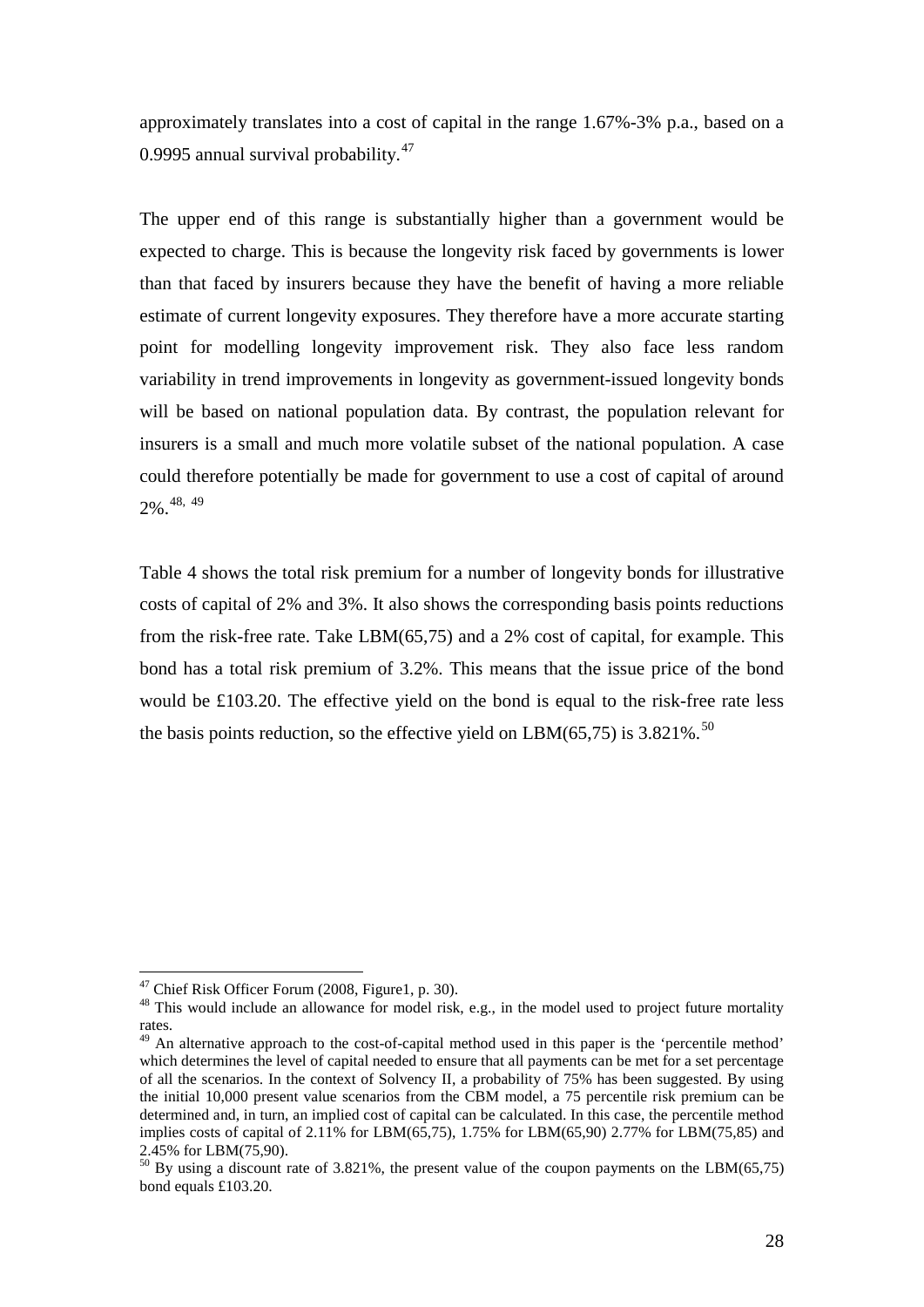| Table 4: Risk premiums and basis points reduction in yield on                                                                                        |                     |                                  |                     |                                  |  |  |
|------------------------------------------------------------------------------------------------------------------------------------------------------|---------------------|----------------------------------|---------------------|----------------------------------|--|--|
| longevity bonds                                                                                                                                      |                     |                                  |                     |                                  |  |  |
|                                                                                                                                                      |                     |                                  |                     |                                  |  |  |
| <b>Bond</b>                                                                                                                                          |                     | 2% cost of capital               | 3% cost of capital  |                                  |  |  |
|                                                                                                                                                      | <b>Risk premium</b> | <b>Bps reduction in</b><br>yield | <b>Risk premium</b> | <b>Bps reduction in</b><br>yield |  |  |
|                                                                                                                                                      |                     |                                  |                     |                                  |  |  |
| LBM(65, 65)                                                                                                                                          | 1.4%                | 13.4 bps                         | 2.0%                | $20.0$ bps                       |  |  |
| LBM(65,75)                                                                                                                                           | 3.2%                | 17.9 <sub>bps</sub>              | 4.7%                | $26.5$ bps                       |  |  |
| LBM(65,90)                                                                                                                                           | 15.1%               | 48.7 bps                         | 22.6%               | 70.8 bps                         |  |  |
|                                                                                                                                                      |                     |                                  |                     |                                  |  |  |
| LBM(75,75)                                                                                                                                           | 1.2%                | 16.5 bps                         | 1.8%                | 24.7 bps                         |  |  |
| LBM(75,85)                                                                                                                                           | 4.1%                | $27.6$ bps                       | 6.2%                | $40.8$ bps                       |  |  |
| LBM(75,90)                                                                                                                                           | 8.2%                | $42.6 \text{ bps}$               | 12.4%               | $62.2$ bps                       |  |  |
| Notes: The risk premium is the total for each bond. The basis points reduction shows the annual<br>reduction from the assumed risk-free yield of 4%. |                     |                                  |                     |                                  |  |  |

### **VIII. Who benefits from government issuing longevity bonds?**

Who benefits from governments assisting in encouraging the optimal sharing of longevity risk? The simple answer is everyone. Everyone should benefit from having a market price for longevity risk and the ability to hedge systematic longevity risk. But there are also more specific benefits.

The government:

- Gains by having both a more secure DC pension savings market and a more efficient annuity market, resulting in less means-tested benefits and a higher tax take.
- Should gain access to a new source of long-term funding which, by widening the investor base, lowers the cost of government issuance.
- Is able to issue bonds with a deferred payment structure to help its current funding programme and improve its cash flow.
- Earns a market-determined longevity risk premium thereby further reducing the expected cost of the long-term national debt.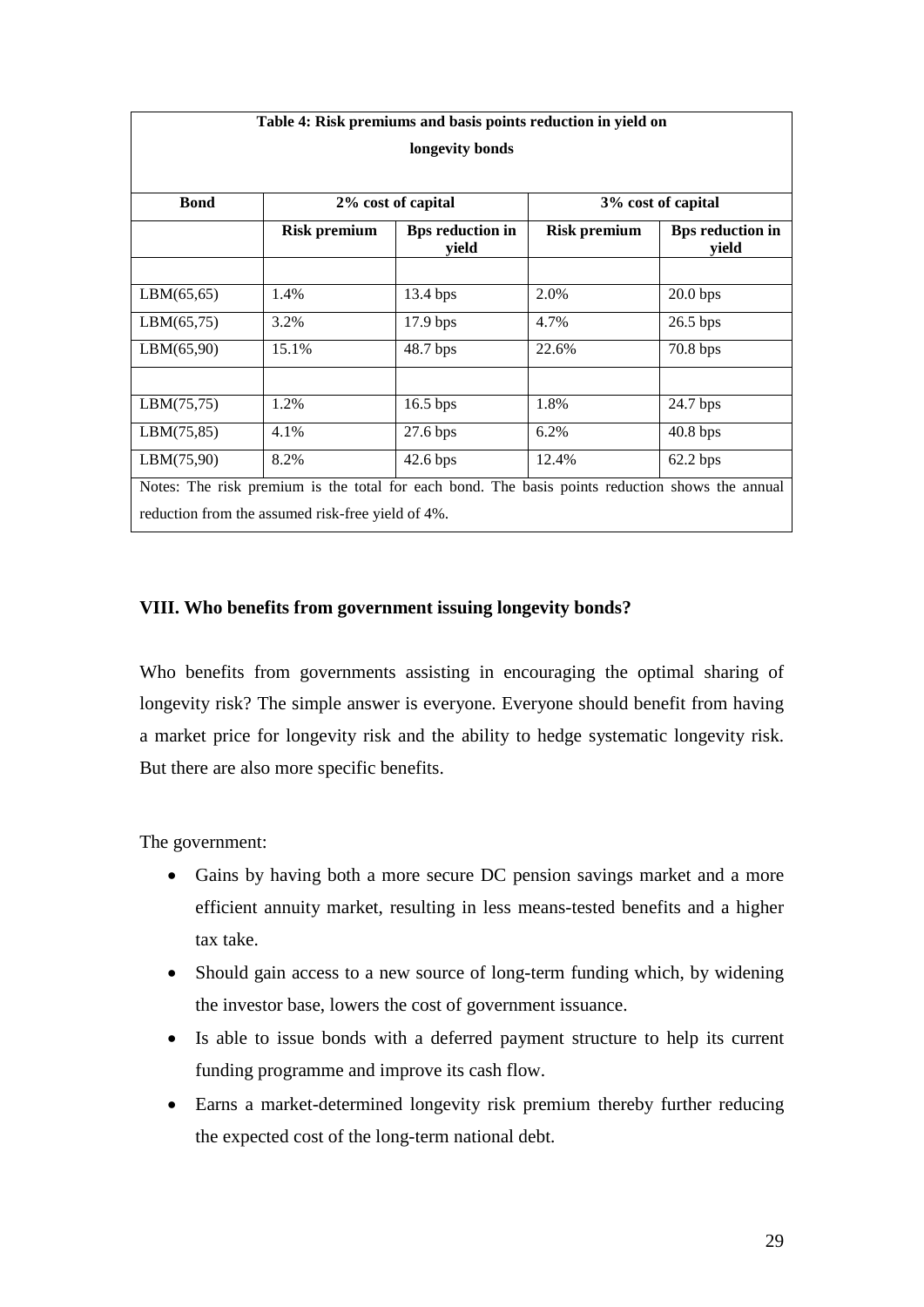For DB pension plans:

- Have the opportunity to reduce longevity risks.
- Can hedge longevity risk exposure prior to buy out.

Insurers:

- Can potentially establish a mark-to-market longevity risk term structure and hence hold the optimal level of economic capital or at least hold capital closer to the economic level.
- Longevity bonds will help insurers to play an aggregating role in providing pension plans and individuals with longevity insurance, whilst being able to pass on a proportion of their risk to the capital market; this would reduce their longevity concentration risk and facilitate the spread of longevity risk around the capital markets.

The capital markets:

- Get help to kick start market participation through the establishment of reliable longevity indices and key price points on the longevity risk term structure.
- Can build on this longevity risk term structure with liquid longevity derivatives.

### Investors:

• Get access to a new (longevity-linked) asset class whose returns are uncorrelated with traditional asset classes, such as bonds, equities and real estate.

Regulators:

• A longevity risk term structure should help the insurers' regulator (the Prudential Regulation Authority<sup>[51](#page-31-0)</sup> in the UK) validate insurers' economic capital, thereby making regulation more robust.

<span id="page-31-0"></span><sup>&</sup>lt;sup>51</sup> This replaced the Financial Services Authority in April 2013.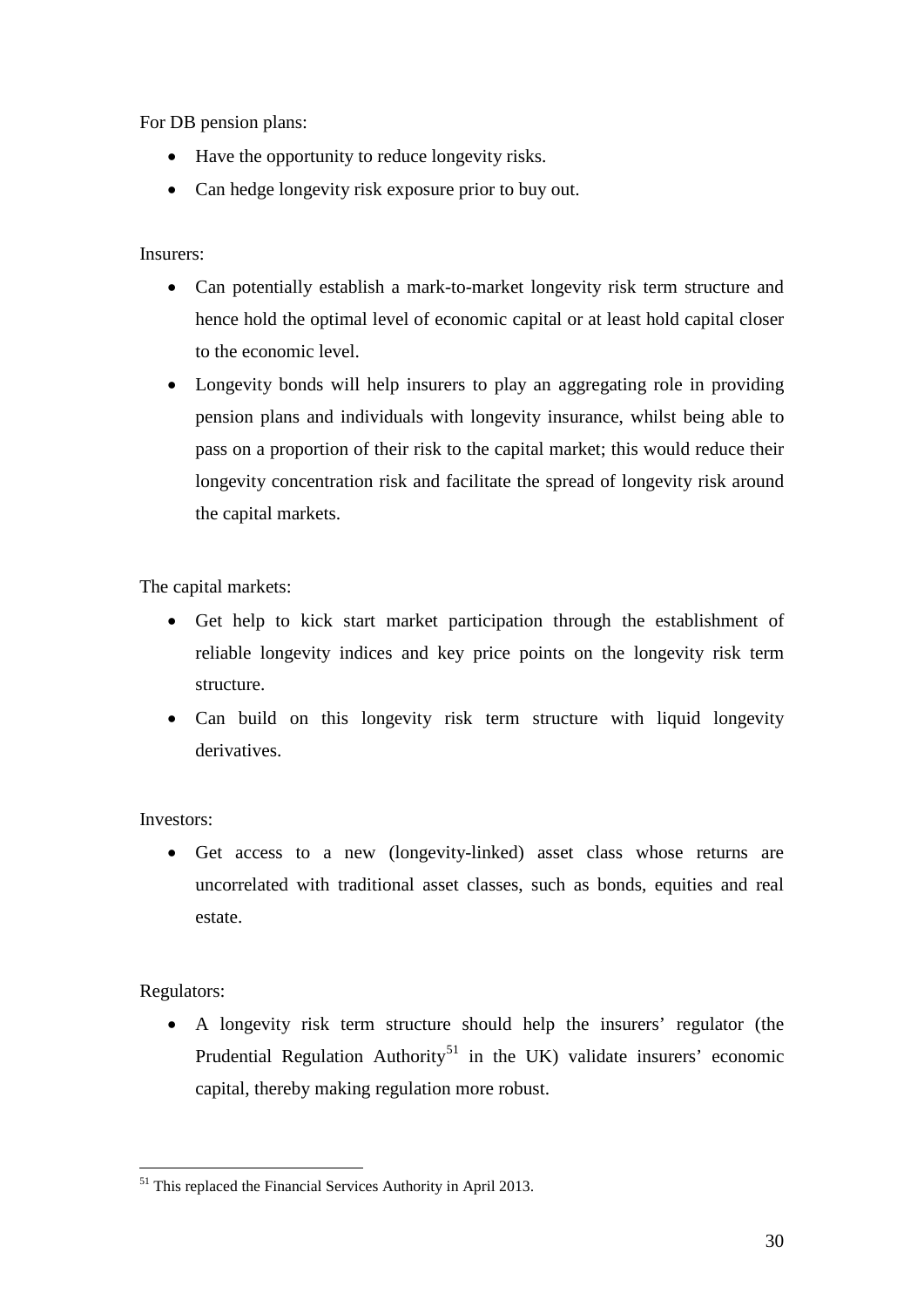- Longevity bonds should help an orderly transfer of longevity risk from DB plans to the capital markets, thereby reducing reliance on an uncertain sponsor covenant and reducing concentration risk amongst insurers, and, in turn, giving comfort to the pension plans' regulator.
- A longevity risk term structure should help facilitate the calculation of any risk-based levy to a pension insurance plan (the Pension Protection Fund in the  $UK).$ <sup>[52](#page-32-0)</sup>

Pension plan members:

- DB pension plan members potentially get better security.
- DC pension plan members get better valued annuities which produce a higher lifetime income when they retire.
- Further, individuals with DC pension plans would have a means of hedging the longevity risk associated with purchasing an annuity at retirement.

### **IX. Growing support for government issuance of longevity bonds**

Support for governments to issue longevity bonds is growing steadily, not only in the UK, where the situation is most immediate, but also internationally.

The UK Pensions Commission suggested the government should consider the use of longevity bonds to absorb tail risk for those over 90 or 95, provided it exits from other forms of longevity risk pre-retirement which it has done by linking state pension age to increases in life expectancy and by raising the future state pension age from 65 to 68 by 2046. "One possible limited role for government may, however, be worth consideration: the absorption of the 'extreme tail' of longevity risk post-retirement, i.e., uncertainty about the mortality experience of the minority of people who live to very old ages, say, beyond 90 or beyond 95."[53](#page-32-1)

<span id="page-32-0"></span> $52$  The Pensions Regulator in the UK is responsible for the regulation of occupational trust-based DB and DC schemes and attempts to limit the number of DB schemes needing support from the Pension Protection Fund (which was based on the US Pension Benefit Guaranty Corporation). 53 Pension Commission (2005, p. 229).

<span id="page-32-1"></span>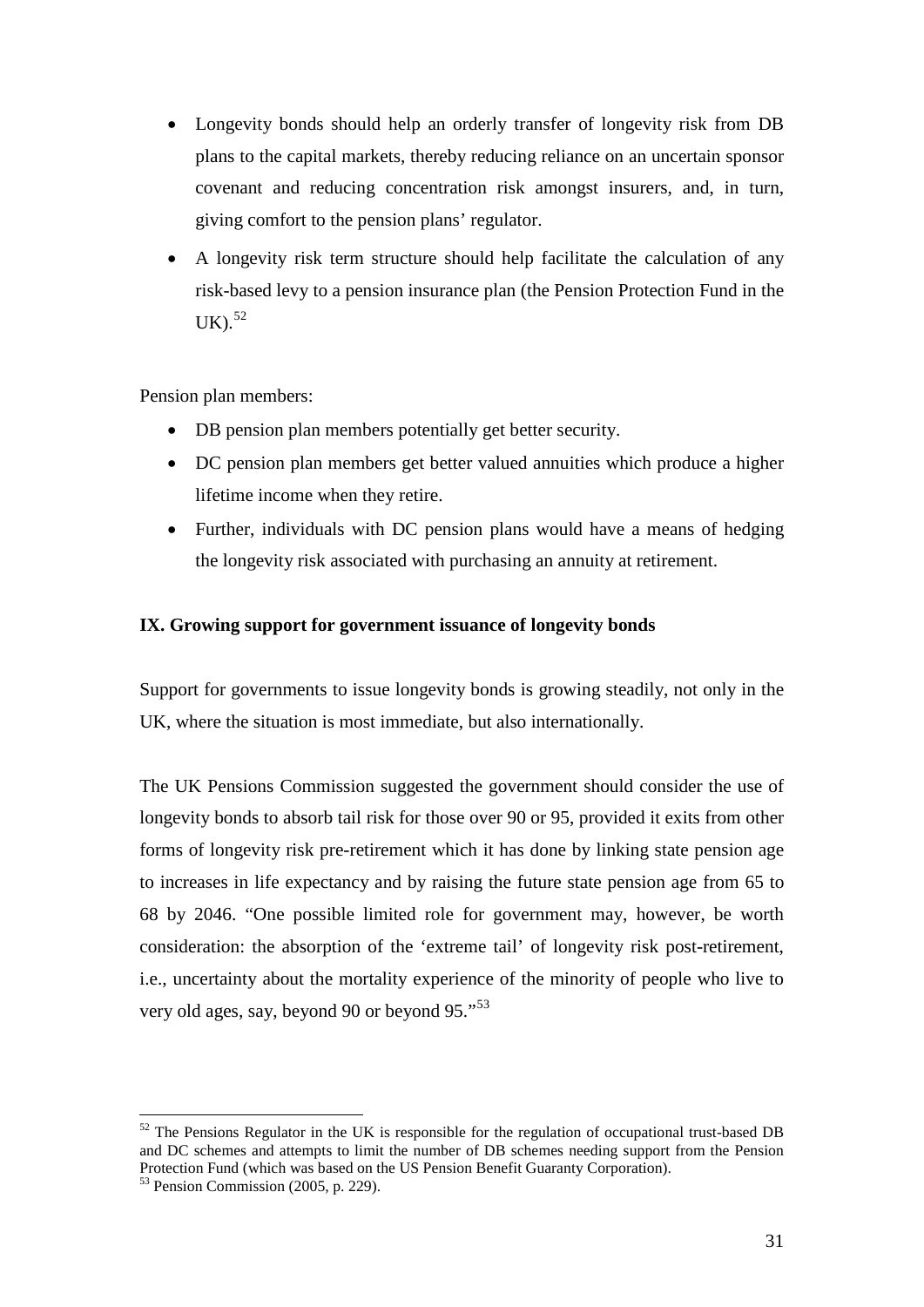The UK Confederation of British Industry (CBI), which represents British employers, has argued: "Government should drive development of a market in longevity bonds, a similar instrument to annuities, by which the payments on the bonds depend on the proportion of a reference population that is still surviving at the date of payment of each coupon. This should be done through limited seed capital and supporting policy work on the topic. Government could also consider how best to match government bond issues to pension scheme needs, including the provision of more long-dated bonds and whether government should issue mortality bonds itself."<sup>[54](#page-33-0)</sup>

According to the OECD: "Governments could improve the market for annuities by issuing longevity indexed bonds and by producing a longevity index."[55](#page-33-1)

The World Economic Forum has argued: "Given the ongoing shift towards defined contribution pension arrangements, there will be a growing need for annuities to enhance the security of retirement income. Longevity-indexed bonds and markets for hedging longevity risk would therefore play a critical role in ensuring an adequate provision of annuities."[56](#page-33-2)

Finally, the IMF states: "Although the private sector will further develop marketbased transfer mechanisms for longevity risk if it recognizes the benefits of doing so, the government has a potential role in supporting this market. Measures could include provision of better longevity data, better regulation and supervision, and education to promote awareness of longevity risk. Those governments that are able to limit their own longevity risk could consider issuing a limited quantity of longevity bonds to jumpstart the market."<sup>[57](#page-33-3)</sup>

<span id="page-33-1"></span><span id="page-33-0"></span><sup>&</sup>lt;sup>54</sup> *Redressing the Balance - Boosting the Economy and Protecting Pensions, CBI Brief, May 2009.*<br><sup>55</sup> Antolin and Blommestein (2007).<br><sup>56</sup> World Economic Forum (2009).<br><sup>57</sup> International Monetary Fund (2012).

<span id="page-33-2"></span>

<span id="page-33-3"></span>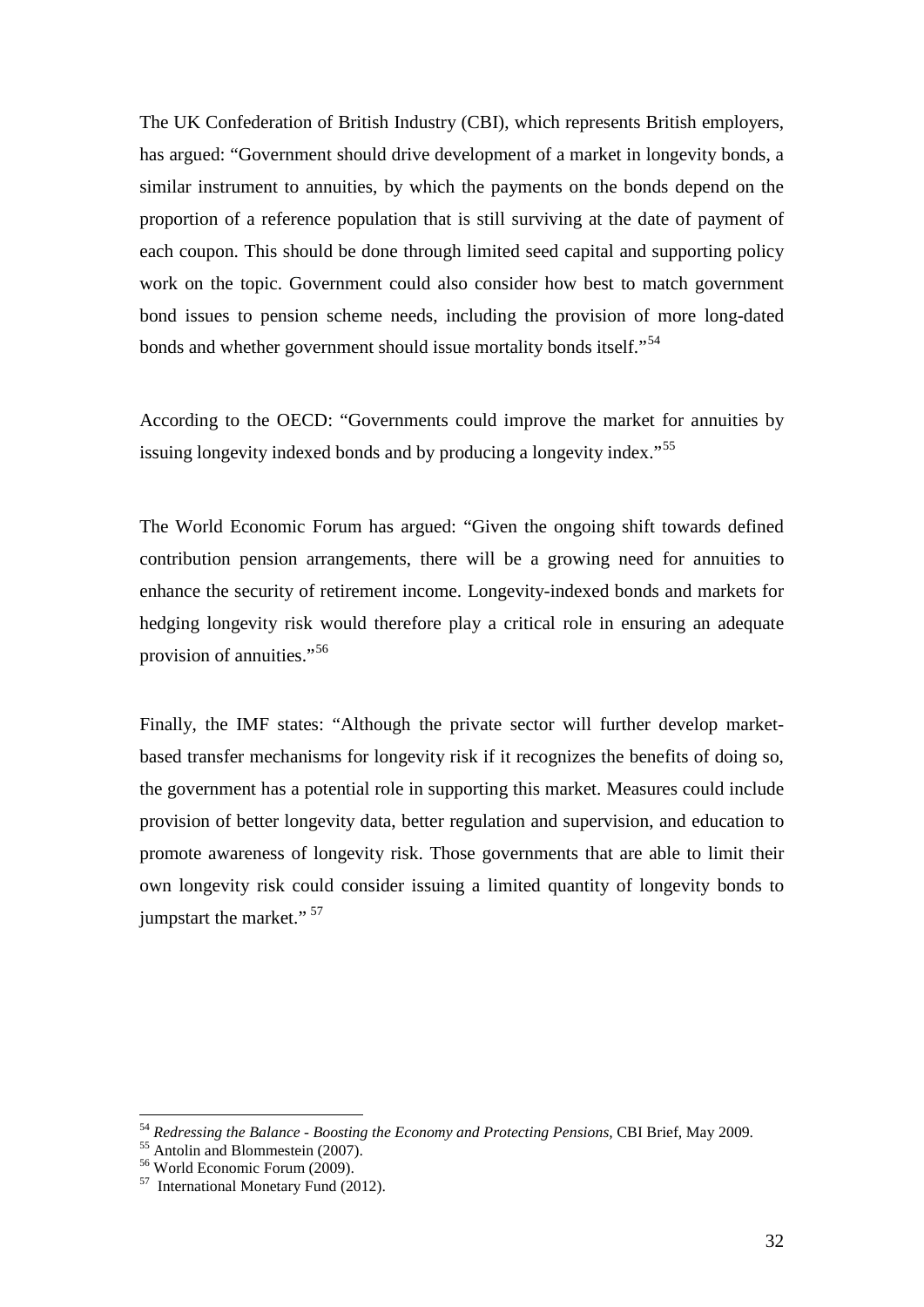### **X. Counter arguments**

While we feel we have put forward a number of strong arguments supporting the case for longevity bonds that are issued by governments, we do need to acknowledge and then address a number of counter arguments.

First, concerns have been raised that governments are not natural issuers of longevity bonds because of their large existing exposure – in excess of £5trn in the case of the UK government – to longevity risk.

We would argue that a government's exposure to unanticipated longevity improvements through the issuance of longevity bonds is – or at least could be – well hedged. First, the government receives a longevity risk premium from issuing the bonds. Second, in the event that the risk premium proves to be insufficient, the government can reduce its state pension spend and increase its pre-retirement tax take by raising the state pension age, as recommended by the UK Pensions Commission. The next generation might have to work longer, but will, in any case, have ended up being a fitter generation than anticipated and so be able to earn more income which, in turn, will produce more tax. Third, since the issuance of longevity bonds should result in a more efficient annuity market and hence higher incomes in retirement, this should also result in an increase in the tax take and help to reduce the amount of means-tested benefits. In addition, it should be noted that the higher tax take and lower meanstested benefits arising from a more efficient annuity market applies to the lifetimes of all pensioners buying an annuity, whereas the tail risk protection provided by deferred tail longevity bonds applies only to those surviving over 90, some 25 years in the future.

Overall, once a government is only issuing deferred tail longevity bonds, the risk will be very manageable and consistent with the government's role of facilitating intergenerational risk sharing. We believe that there could be a significant cost-benefit to the government from the issuance of longevity bonds and therefore a strong, indeed overwhelming, case for a government to issue longevity bonds**.**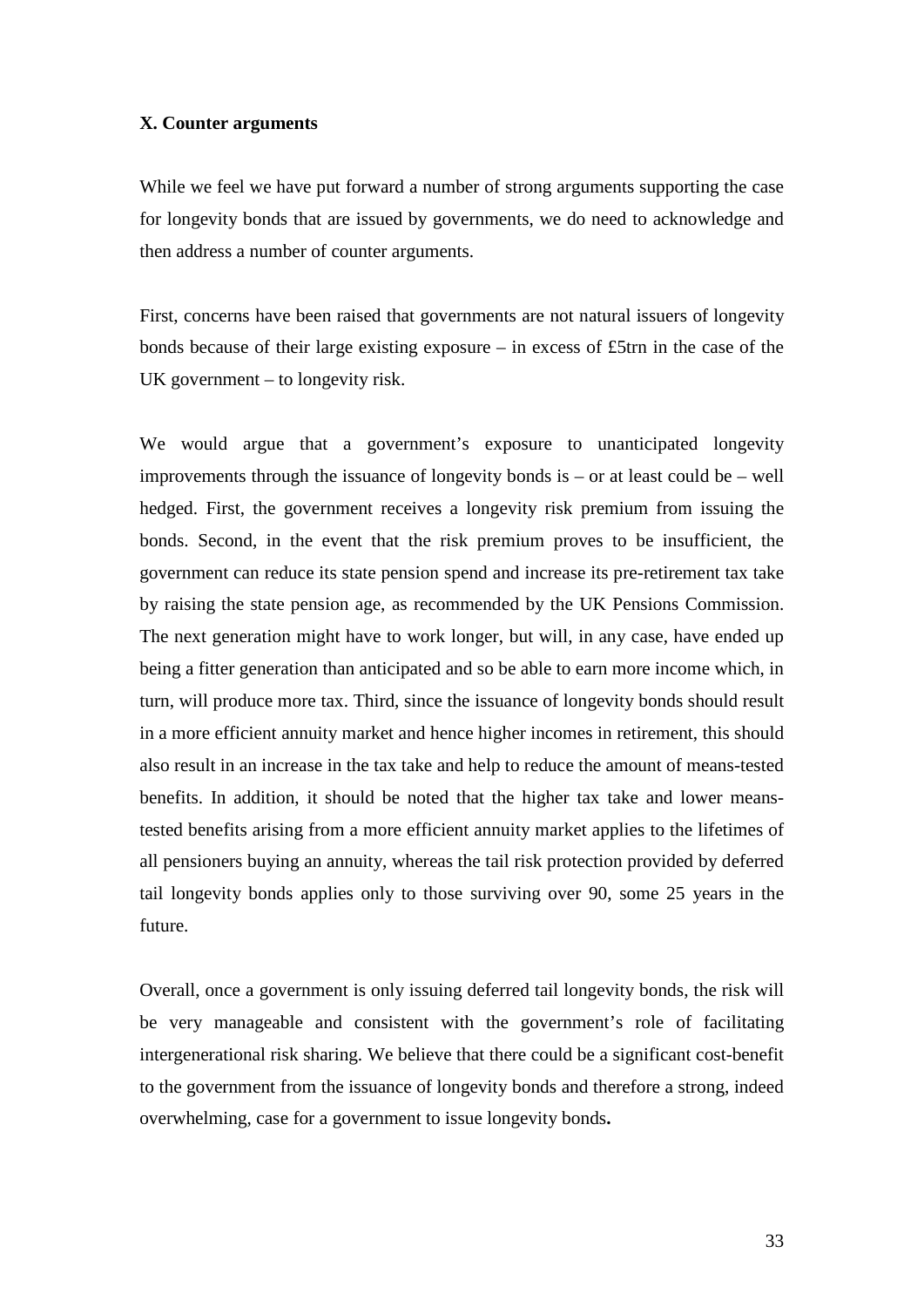The second criticism is that there is no role at all for a government in issuing longevity bonds as argued by Dowd (2003) and Brown and Orszag (2006).

Dowd (2003) criticized the original argument used by Blake and Burrows (2001) to justify government issuance of longevity bonds (or what Blake and Burrows called survivor bonds), namely the appeal to the Arrow-Lind Theorem on social risk bearing. This theorem states that by dispersing an aggregate risk across the population (of taxpayers) as a whole, the associated risk premium on a longevity bond issued by the government would be lower than that charged by a private-sector issuer. Dowd countered that many of the assumptions underlying the theorem – such as taxes are costless to collect, each household bears an equal share of the tax burden, and an absence of distributional effects – do not hold in practice. Instead, he argued that capital markets are better suited than any government to bear and share risks, since they allow risks to be diversified internationally. In short, Dowd argued that government intervention was unnecessary, since private-sector parties were perfectly capable of creating and trading longevity-linked instruments and derivatives themselves. There was no market failure for the government to correct, rather the time is not yet ripe: "The fact that a particular innovation has not yet occurred does not in itself constitute an argument for government intervention to bring it about. Any good new idea, including that of survivor derivatives, should eventually take off – but we have to give it time.... When the time is ripe, it is therefore entirely possible, and even likely, that markets for survivor derivatives – survivor bonds, forwards, futures, options and swaps, and annuity securitization – will take off, and eventually become as familiar as comparable instruments such as credit derivatives are today" (pp. 347- 8).

Brown and Orszag (2006) also accept that a longevity risk premium would need to be paid in order to hedge aggregate longevity risk, but they argue that it is not sufficiently high to cause a market failure and hence justify government intervention: "we suspect that this risk does exert some upward pressure on annuity pricing, possibly in the range of a few percentage points" (p. 622). They also accept that the intergenerational sharing of longevity risk can potentially improve social welfare. Suppose a scientific discovery improves the life expectancy of all current and future generations. Current 80-year olds would be unable to respond to this by re-entering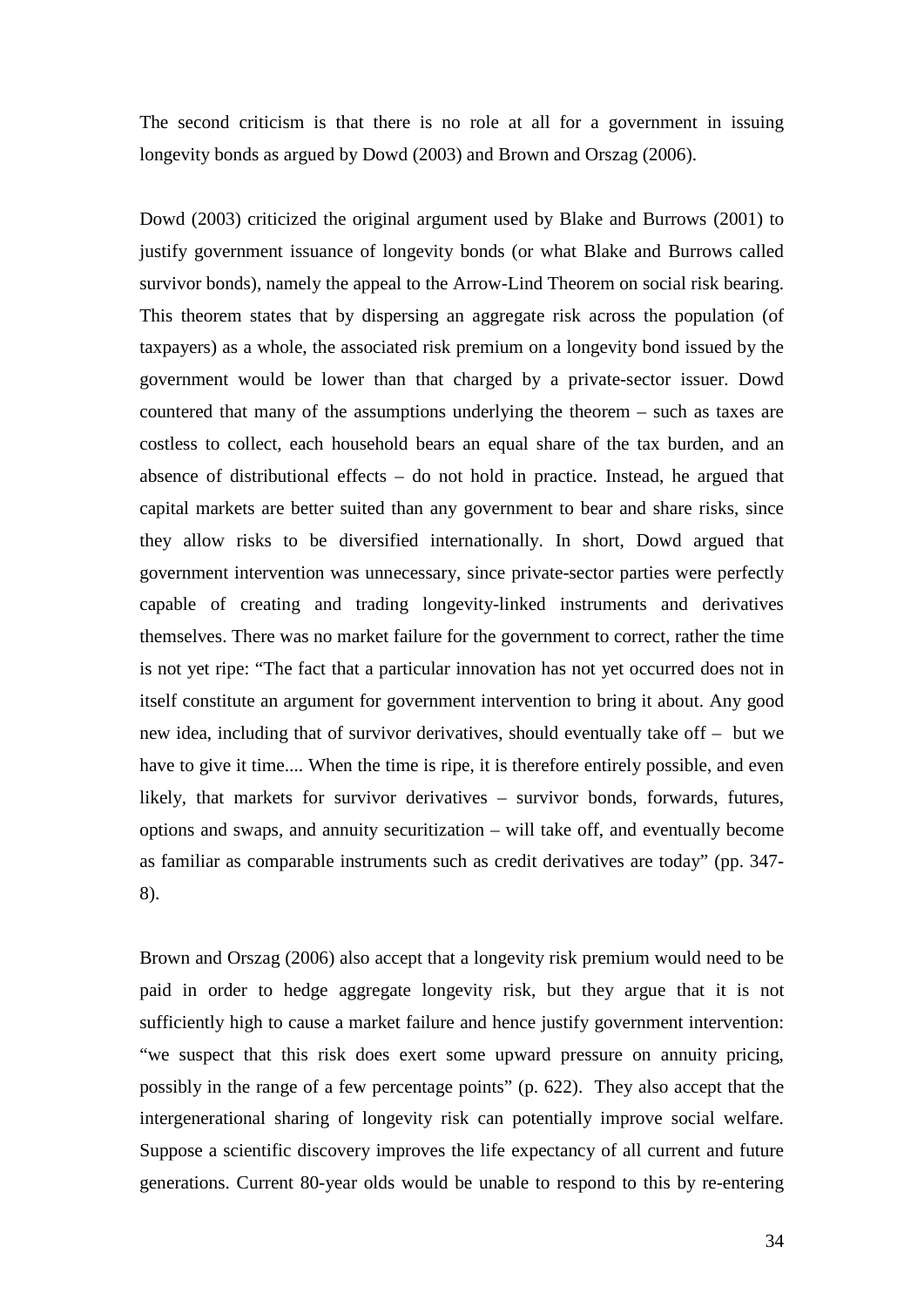the labour market and hence would experience a lower standard of living as their remaining wealth would have to be spread over a longer period. Younger generations are more able to adjust to this mortality shock. Hence the financial risk from such a shock could be spread over a number of generations and this would improve social welfare. Since only the government is able to enforce intergenerational contracts, there is a potential role for the government in efficiently spreading risk across generations. However, Brown and Orszag believe that it is unlikely that the government will spread risk efficiently: "to maximize social welfare, it is not sufficient that the government move *any* amount of risk from the current generation to some other generation. Rather, the government needs to move the *optimal* amount of risk onto the right generations" (p. 625). Instead, they believe that the government will favour the current generation of voters, and particularly the large number of vocal grey voters, over generations as yet unborn, by transferring "more than the optimal amount of risk to future generations" (p.  $629$ ).<sup>[58](#page-36-0)</sup>

We would argue that there is a role for both government and the private sector in developing a longevity market. As discussed in Figure 1, the private sector is best at hedging specific longevity risk, once it has hedged systematic longevity risk. The government is the only agent in society with both the capacity and credibility to provide a long-term hedge for systematic longevity risk through the issuance of longevity bonds. While Dowd, Brown and Orszag highlight some of the difficulties associated with the government's ability to forecast future mortality improvements, the existence of longevity bonds would provide an incentive for the government to collect better death records and improve its longevity forecasting techniques, both of which would have wider social benefits. Even if the private sector is better at forecasting than the government – which in this case is hard to believe since it is the government that collects death statistics – systematic longevity is a slowly building trend risk and the private-sector issuer of a longevity bond risks insolvency if it gets that trend wrong in a way that the government will its unlimited powers of taxation does not.

<span id="page-36-0"></span> <sup>58</sup> Dowd (2003, pp. 346-7) makes the same point: "The intergenerational argument is open to the objection that governments have an incentive to put the interests of current voters ahead of those of future voters". We would argue that the issuance of longevity bonds would help to reduce this incentive. The current generation is getting its longevity risk insurance for free: if longevity bonds were issued, it would have to pay for it!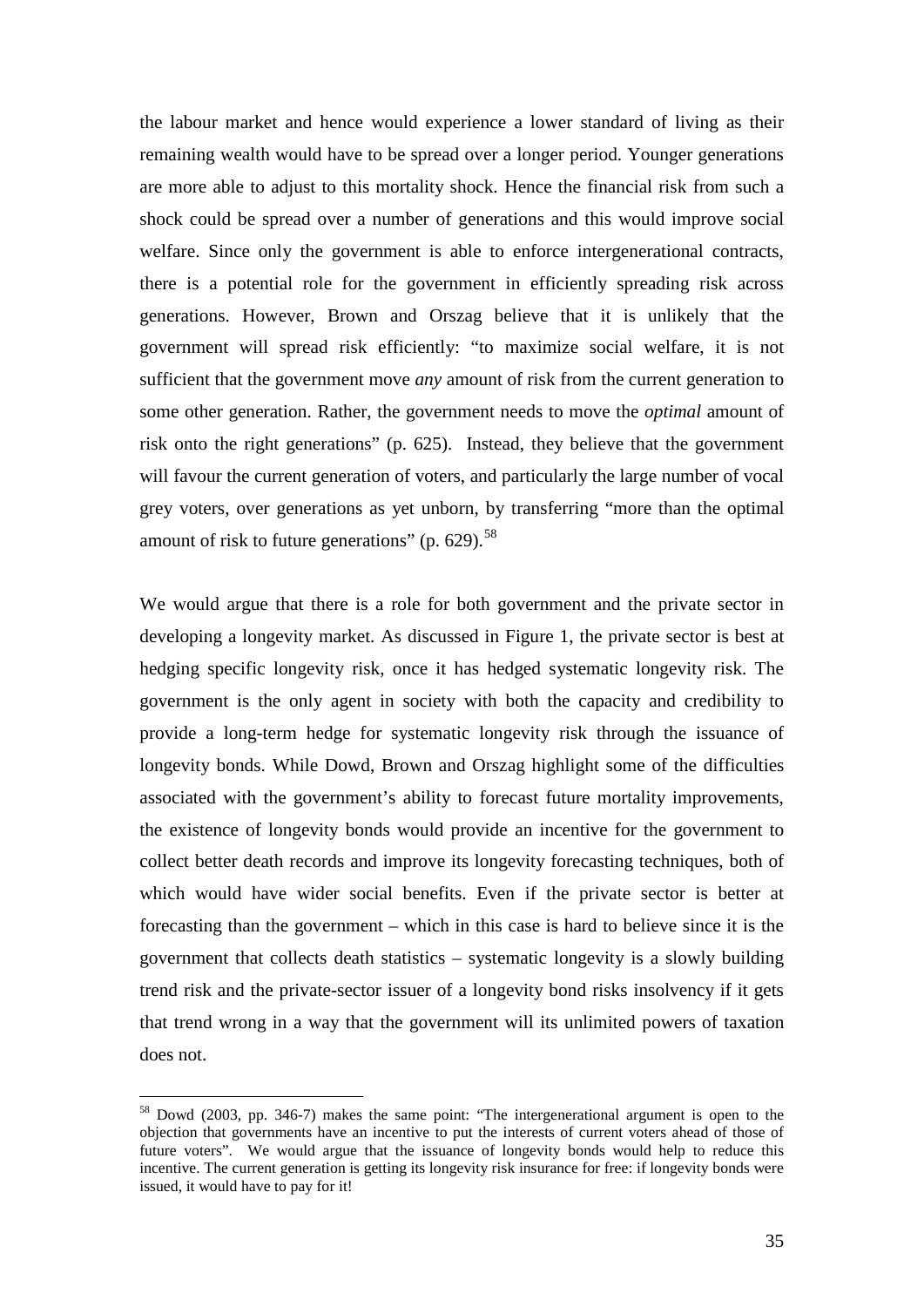The third criticism is that even if longevity bonds are issued by the government, there is a question mark concerning the potential liquidity of the market trading longevity bonds. Some have argued that liquidity is likely to be thin, since any new information concerning mortality that would be sufficiently significant to motivate trading is likely to arrive very infrequently. While this is true, we believe that there are important lessons from the inflation-linked financial futures market. Early attempts to introduce such a market were initially unsuccessful but they eventually succeeded and inflation indices have similar characteristics to longevity indices, especially in their low frequency of publication.

The first attempt occurred when CPI futures contracts were listed on the US Coffee, Sugar and Cocoa Exchange in June 1985. This contract was delisted in April 1987, with only 10,000 contracts ever having been traded. The key reasons for the failure of this contract were: there was no underlying inflation-linked securities market at the time, the underlying was an infrequently published (i.e., monthly) index, and there was no stable pricing relationship with other instruments to attract the attention of arbitrageurs. The second attempt occurred when Treasury inflation-protected securities (TIPS) futures were listed on the Chicago Board of Trade in June 1997 and subsequently delisted before the end of the year with only 22 contracts ever traded. The key reasons for the failure of this contract were: TIPS had only started trading five months before, there was just a single 10-year TIPS trading, the futures contract competed with the underlying for liquidity, and there was uncertainty over the future of the TIPS program. The final attempt was in February 2004 when the Chicago Mercantile Exchange launched a CPI futures contract which is still trading. The reasons for the success of this contract are: inflation-linked securities have gained acceptance amongst investors, TIPs have evolved into recognized asset class, there is a well-understood pricing relationship allowing for arbitrage opportunities between TIPS, fixed-interest Treasury bonds and CPI futures, the US Treasury is committed to long-term TIPS issuance, CPI futures do not compete directly with but rather complement TIPS and use same the inflation index, and liquidity is enhanced by electronic trading on Globex. This experience therefore suggests that it is possible to create a liquid market in an instrument based on an infrequently published index.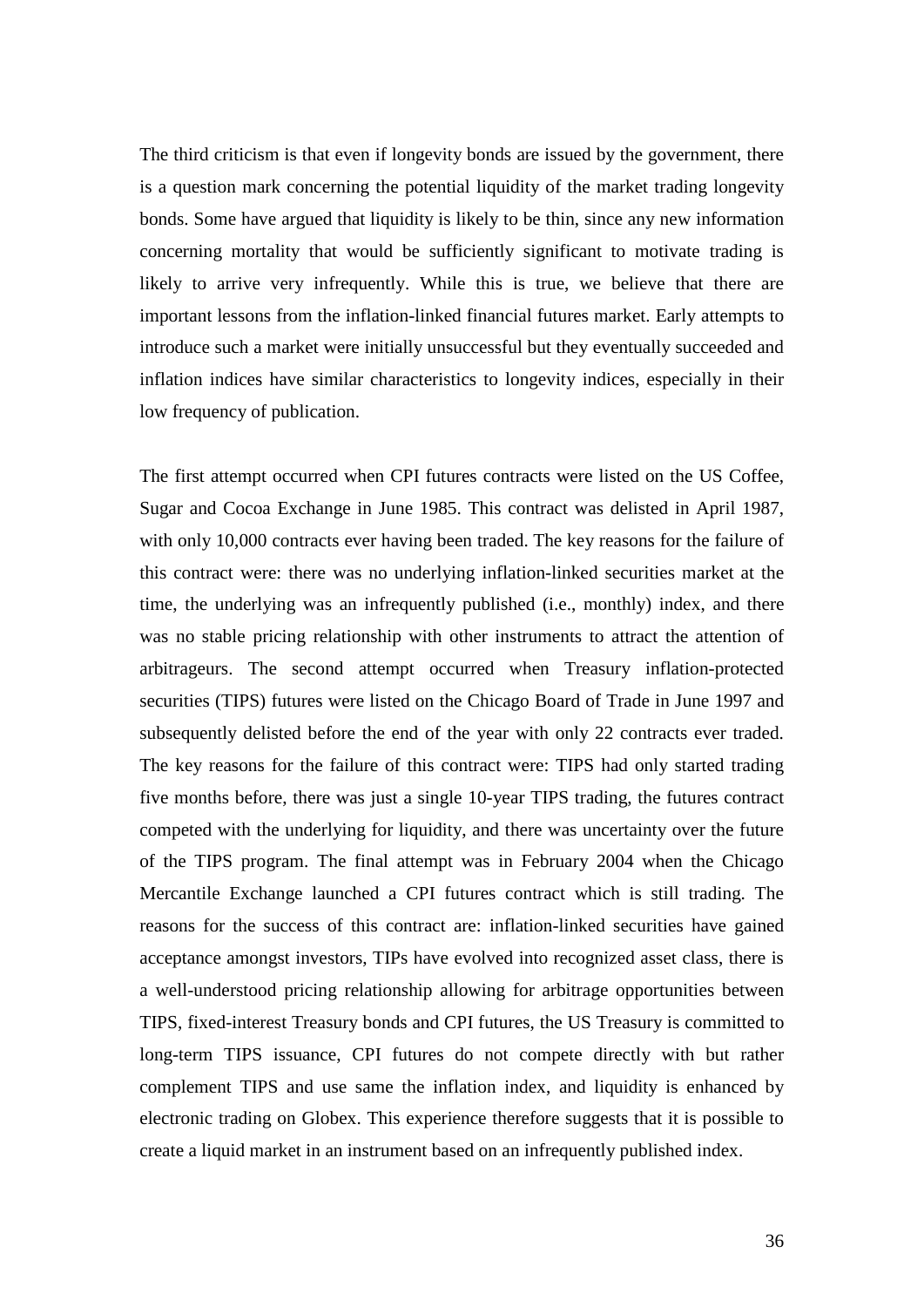The fourth criticism is that longevity bonds are unnecessary since the load in annuity prices is sufficiently large to a) absorb the increase in regulatory capital that will be required after the introduction of Solvency II in the absence of longevity bonds, and b) to absorb the longevity risk in countries not subject to Solvency II (e.g., the US and Australia).

Our response is that there is limited scope for annuity providers to absorb either the costs of the additional capital requirements or the aggregate longevity risk without seriously reducing the money's worth of the annuities they sell.<sup>[59](#page-38-0)</sup>

The life annuity market in the UK has scale (a £12bn per annum market - around a half of the global annuity market) and as a consequence is price competitive with a number of life insurers competing for business. It is relatively easy for pensioners to compare the different guaranteed incomes on offer in exchange for their pension savings.

In recent years, the money's worth of the UK annuity market has been assessed and tracked by Professors Edmund Cannon and Ian Tonks. They were commissioned by the Department for Work and Pensions (DWP) in 2009 to produce a detailed report on the money's worth of annuities in the UK. Their report examines a time series of pension annuity rates in the UK for the period 1994 to 2007. "The report computes the money's worth of annuities and finds that, on average, the money's worth over the sample period for 65-year old males has been 90 per cent, and for 65-year old females has been a similar but slightly larger 91 per cent. Taking into account load factors associated with annuity contracts and in comparison with other financial and insurance products this implies that annuities are fairly priced." (Cannon and Tonks (2009, xiii).

<span id="page-38-0"></span><sup>&</sup>lt;sup>59</sup> The conventional methodology for valuing annuities is to calculate the 'money's worth' statistic, which will equal 100% when annuity providers have no administrative costs and are making no profits. In practice, the money's worth is typically less than 100 per cent due to the presence of administrative costs, risk charges (in form of cost of capital) and the need for annuity providers to make a 'normal profit'. The sum of the costs and normal profit is called the 'load factor'.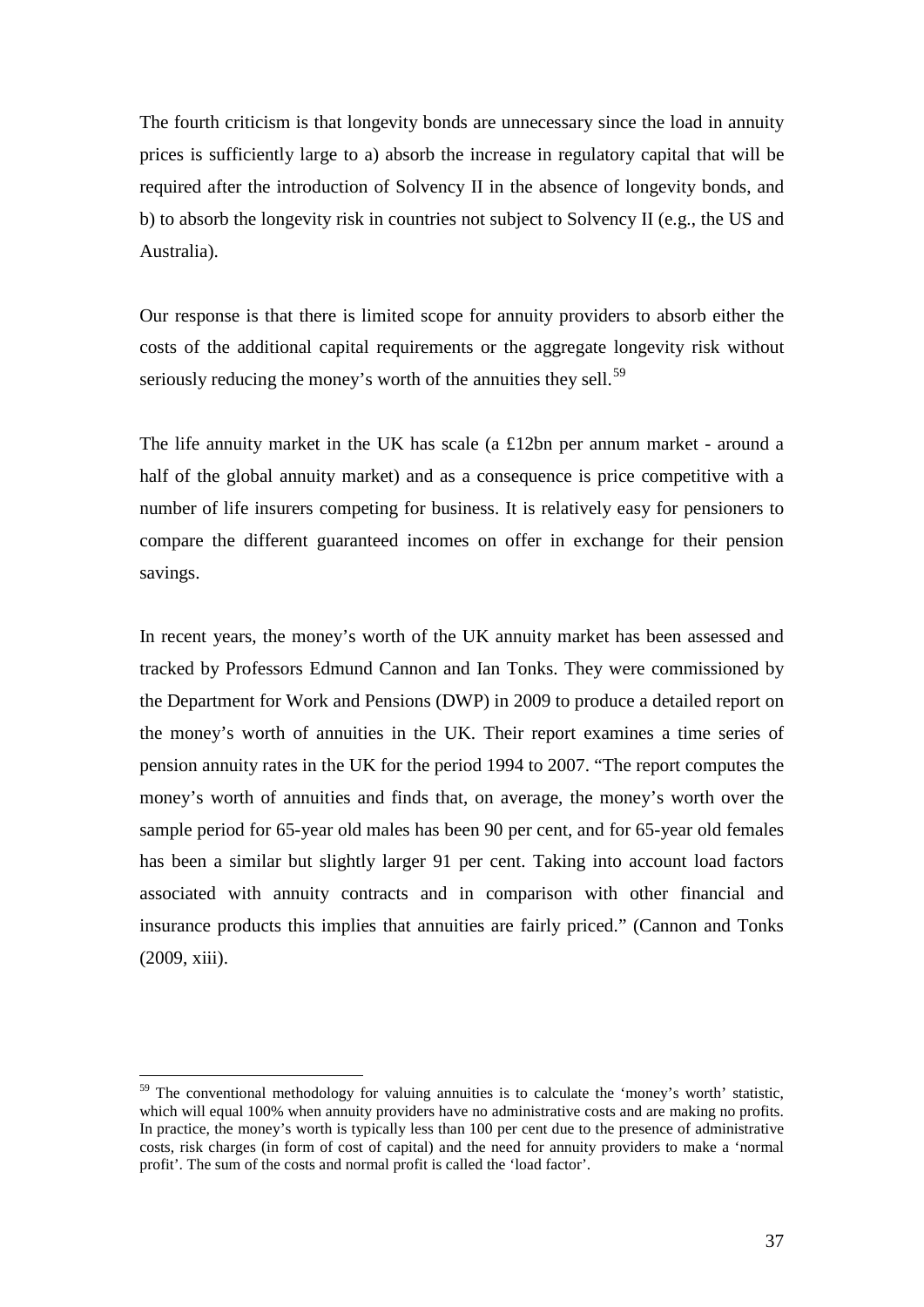Cannon and Tonks' analysis shows that there is some evidence that the money's worth has fallen since 2002. They discuss a number of reasons for this, including: changes in insurance regulation, changes in industrial concentration, an insurance cycle, the pricing of mortality uncertainty, and the growth in the impaired lives market. The last of these is becoming an increasingly important factor in the UK and it has resulted in the money's worth for standard annuities (i.e., those for healthy lives) falling as insurance companies have made allowance for the selection effects caused by the introduction of enhanced rates for pensioners with health impairments that reduce their expected life expectancy. Around 30% of pensioners qualify for enhanced annuity rates and life insurers have adjusted the rates on standard annuities to reflect the longer life expectancy of the 70% buying standard annuities. The other main reason is that UK insurers have increased the loading for the cost of their risk capital to reflect the fact that they expect to have to hold more capital in a Solvency II world. This trend has accelerated since 2009 as the introduction of Solvency II comes nearer. In short, the load in annuities cannot take much more strain without adversely impacting the size of the annuity payments.

The fifth and final criticism that we consider is that basis risk is sufficiently large that it would negate any gains from holding longevity bonds.

We recognise that basis risk is an important issue. There will be a requirement under Solvency II for annuity companies to hold capital to cover basis risk where they have a hedging instrument that is not perfect. However, given that no longevity bonds have yet been issued, no annuity provider has been in a position to agree the scale of capital required with its regulator. The level of capital will clearly depend on the composition and size of the insurer's annuity population. However, reinsurers who are also caught by Solvency II would be more able to consolidate exposure by pooling portfolios from different providers and therefore suffer less basis risk. It is possible that reinsurers could end up using longevity bonds to manage their longevity risk and reduce their Solvency II capital requirement, whilst providing indemnity rather than indexed solutions to insurers with small pools of annuities.

Whilst it is hard to be absolutely sure at this stage in the development of the market, we do not believe that basis risk means that longevity bonds will be ineffective. Basis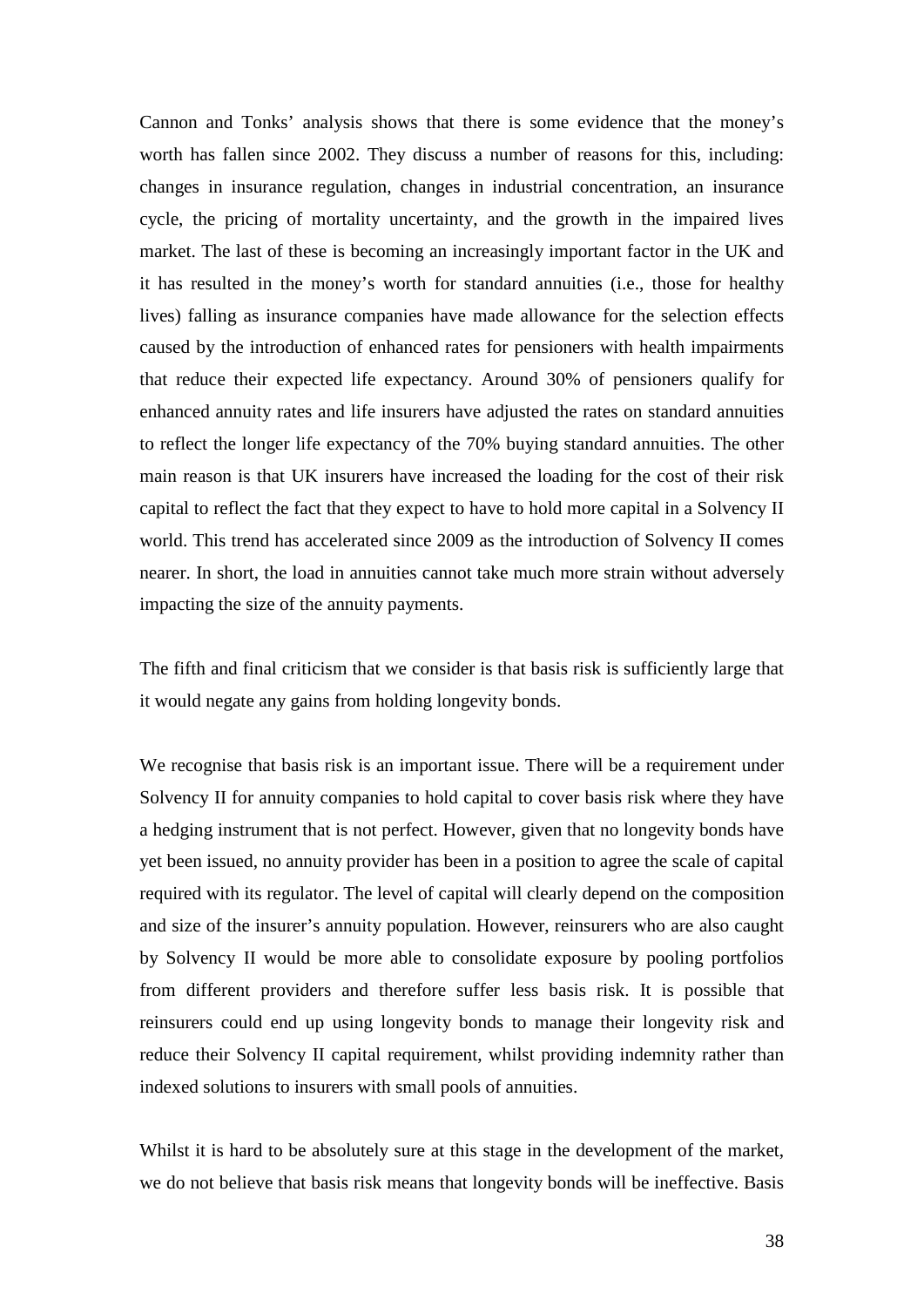risk arises in other markets where imperfect hedging instruments are used, such as interest rate and currency futures contracts. Using these contracts leads to both contemporaneous and time basis risk, but this does not prevent them from providing highly effective – if not perfect – hedges as was discussed in detail in Blake et al. (2006).

### **XI. Next Step**

If we accept that longevity bonds have a potentially important role to play in hedging systematic longevity risk, then the next step is for governments in countries with significant private sector pension funds to set up a working party to undertake a costbenefit analysis of government issuance of longevity bonds to help manage the associated longevity risk exposure. The terms of reference of this working party should cover the benefits that would accrue, the scale of the longevity risk that governments would be assuming, and the actions governments can take to mitigate this risk. The working party should also work through the practicalities of issuing longevity bonds, including the construction of reference longevity indices, potential demand, pricing, liquidity and taxation.<sup>[60](#page-40-0)</sup>

### **Appendix A: A Brief Guide to Solvency II**

Solvency II is similar to the banks' regulatory regime Basel II, and its purpose is to align regulatory capital more closely with economic capital. It is due to come into force in all member states of the European Union in 2014, having already been delayed several times.

The European Commission's Solvency II initiative to improve the regulation of European insurance companies started in 2000. Its aim is to ensure improved risk management and greater consistency in the calculation of capital requirements across European insurers.

<span id="page-40-0"></span> $60$  Longevity bonds are annuity bonds with the coupon payment involving a return of capital element as well as an interest element. The tax treatment will therefore be more complicated than with a conventional bond.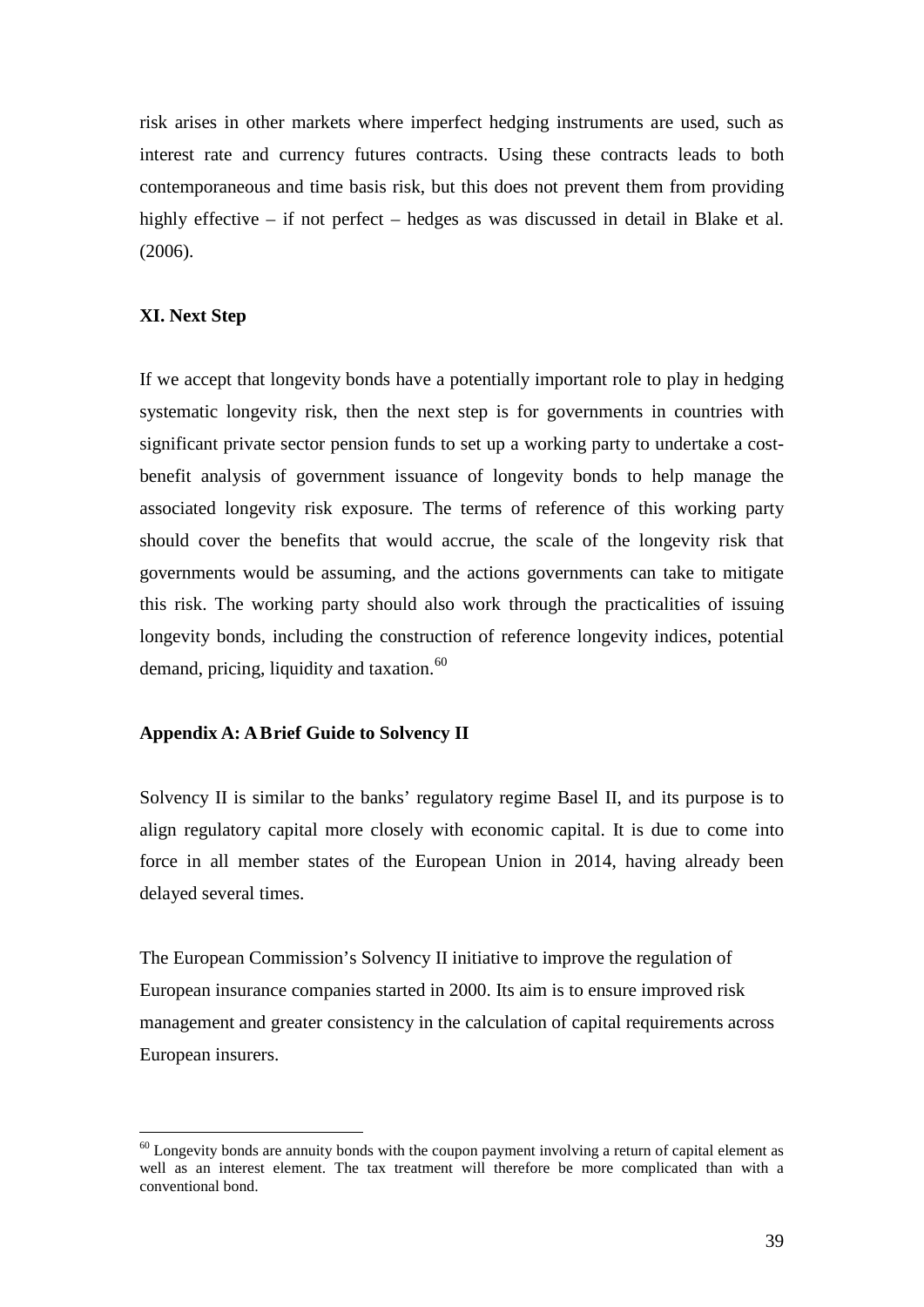The capital that needs to be held under the current Solvency I framework is calculated using simple formulae which result in different levels of prudence for different insurance products and even different portfolios within product categories. As a result, it is difficult to compare the financial strength of European insurers.

Under Solvency II, Insurers will be required to hold a minimum Solvency Capital Requirement (SCR) which is calculated to ensure that the firm holds sufficient capital to cover against adverse events occurring over the next year with a probability of 99.5%.

The use of a one-year value-at-risk measure reflects a desire by EU regulators for consistency with the Basel capital adequacy regime for banks, although many insurance experts would argue that this is flawed given the long-term and different nature of insurance liabilities.

Insurance firms can either use Standard Formulae or develop their own Internal Models to calculate their SCR. Both methodologies require the firms to use assumptions set by the EU regulator regarding the valuations of assets and liabilities. To ensure consistency and maximum harmonisation across EU member states, national regulators will have the responsibility to ensure that their insurers use the final EU-wide standardised assumptions and methodologies.

The objective of the Solvency II valuation approach is to enhance comparability and transparency across European insurers. The Committee of European Insurance and Occupational Pension Supervisors (CEIOPS) has been advising on the development of common Solvency II risk margin calculation methodology and assumptions. This has proved to be a difficult and contentious task given the diversity of products and current practices across member states and there are still a number of unanswered issues particularly concerning annuity business.

Where possible a mark-to-market approach is used. However, if there is no deep and liquid financial market resulting in risks that are non-hedgeable then a mark-to-model approach is used. Longevity risk is currently deemed to be non-hedgeable.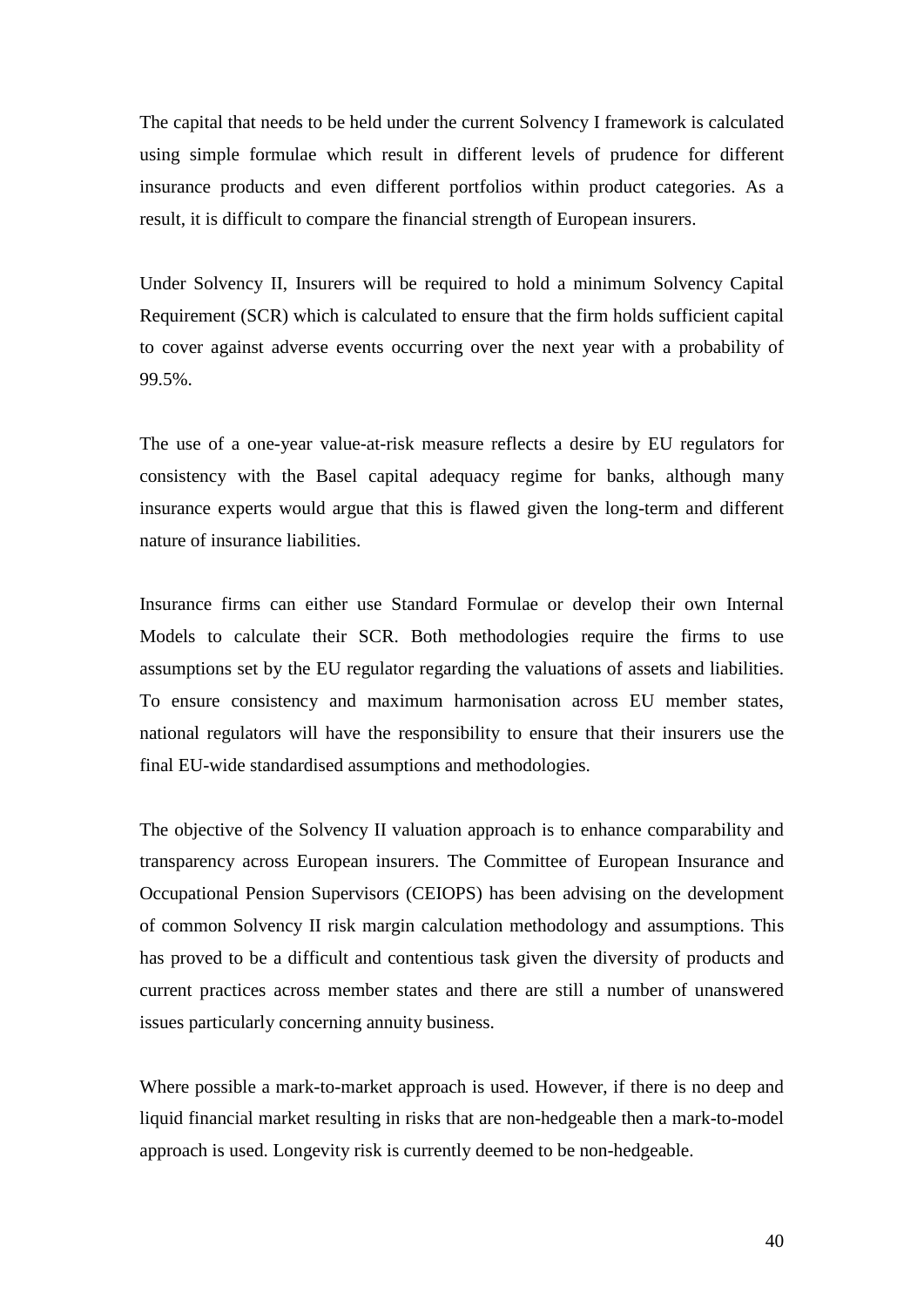The calculation of the risk margin for a non-hedgeable risk is based on the cost-ofcapital (CoC) method, with CoC defined as the cost of holding sufficient capital consistent with projected future SCRs to support the business. Under the CoC approach, the CoC charge in every period should be calculated by multiplying the projected capital requirement in respect of non-hedgeable risk capital by a predefined CoC rate. This is the philosophy we have attempted to mirror in calculating the longevity bond prices in Section VII. However as this CoC approach requires complex multi-year risk modelling, it is expected that some simplification will be allowed under Solvency II. The proposed Solvency II CoC of 6% above the risk free rate has also been challenged by the Chief Risk Officers' Forum<sup>[61](#page-42-0)</sup> and others.

A firm date for the introduction of Solvency II has still not been finally fixed and there are still a number of uncertainties particularly for annuity providers around the allowance for illiquidity premiums and future longevity risks.

Finally, it is important to reiterate that our proposal for governments to issue longevity bonds is not primarily a response to Solvency II in the EU. Our key argument is that longevity risk is an inter-generational risk that requires governments in all countries to help to manage.

### **Appendix B: The Cairns-Blake-Dowd Model**

The Cairns-Blake-Dowd (CBD) (2006) model is a two-parameter stochastic mortality model that fits the logit of the mortality rate to the two factors as follows:

$$
logit(q(t, x)) = log\left[\frac{q(t, x)}{1 - q(t, x)}\right] = \beta_x^{(1)} \kappa_t^{(1)} + \beta_x^{(2)} \kappa_t^{(2)}
$$

where  $q(t, x)$  is the mortality rate at time *t* and at age *x*,  $\kappa_t^{(i)}$  is the *i*<sup>th</sup> time-varying factor that drives the dynamics of mortality rates, and  $\beta_x^{(i)}$  is the *i*<sup>th</sup> age-related weight on  $\kappa$ <sup>(*i*</sup>). The CBD model adopts very simple parametric forms for the age-related weights:

<span id="page-42-0"></span> $61$  See Appendix C for further information on the C-o-C Method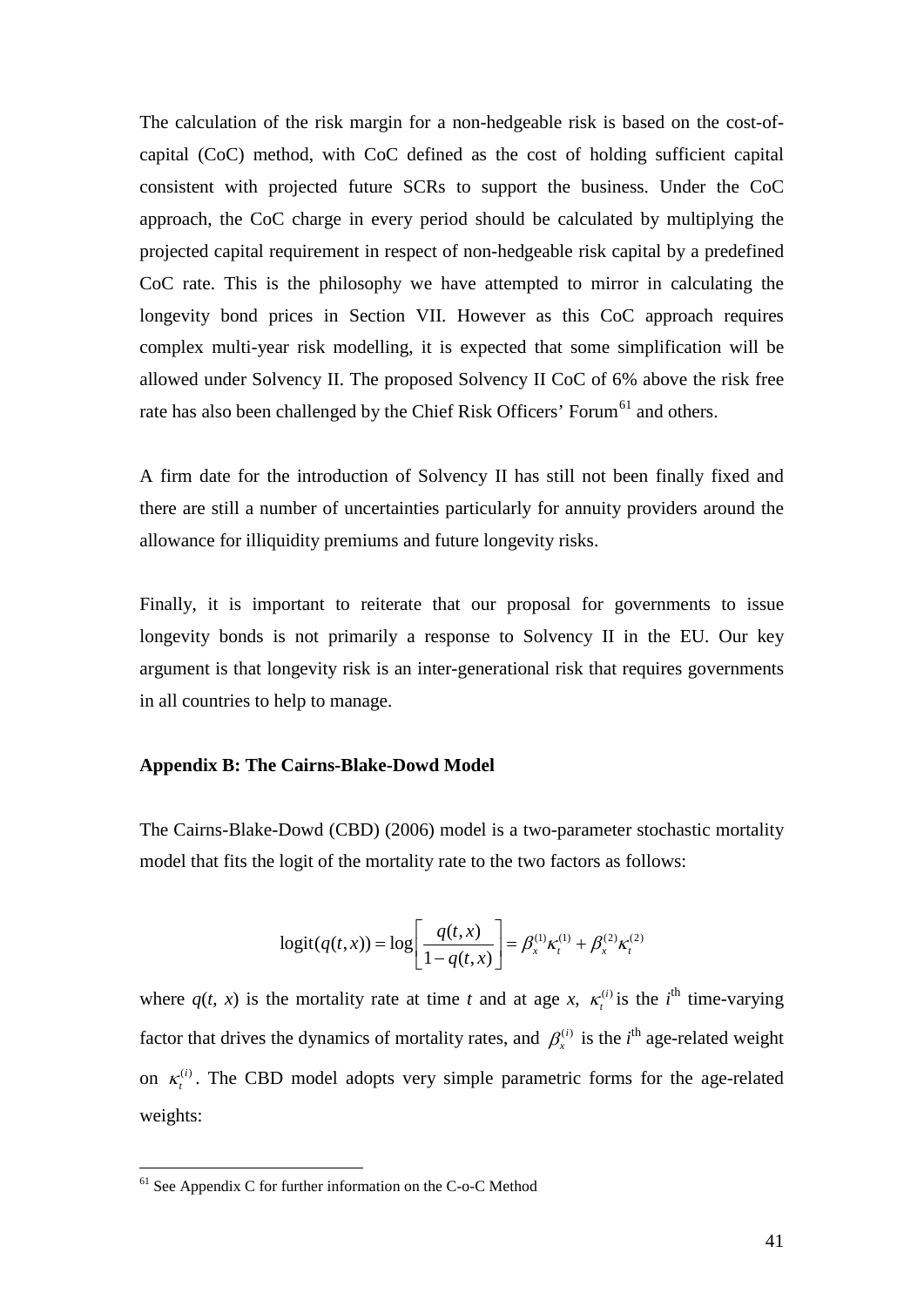$$
\beta_x^{(1)} = 1
$$

$$
\beta_x^{(2)} = (x - \overline{x})
$$

where  $\bar{x} = n^{-1} \sum_{i} x_i$  is the mean age in the sample range and *n* is the length of the sample range. This particular parameterization means that the first time-varying factor influences the level of the mortality term structure at time *t*, while the second influences the slope.

A number of studies have shown that the CBD model fits mortality rate data well at high ages (above 50) in terms of goodness-of-fit, backtesting and the generation of mortality density forecasts (see, e.g., Cairns et al. (2009, 2011) and Dowd et al. (2010a,b).

### **Appendix C: The Cost-of-Capital Method and a Justification for the Cost-of-Capital Assumptions used to Price the Longevity Bond**

Our model for pricing longevity bonds makes use of the 'cost-of-capital' method outlined in the Chief Risk Officer (CRO) Forum's (2008) report 'Market Value of Liabilities for Insurance Firms – Implementing Elements for Solvency II'. This report addressed both core principles and practical issues relating to the calculation of the market value of liabilities under Solvency II.

By the 'cost of capital' (CoC), we mean the cost above the risk free rate. As shown in Table 4, the CoC can be expressed as a risk premium above or as a reduction in yield from the risk free rate. We can interpret the CoC as the longevity risk premium demanded by government to ensure inter-generational fairness, as discussed in Section V.C.

The CRO Forum sought advice from Dr Philipp Keller of Ernst & Young and Professors Shaun Wang and Richard Phillips of Georgia State University concerning the calibration of the CoC. The resulting 2008 report concluded (pages 8 and 18): "Research commissioned by the CRO Forum suggests that a suitable range for the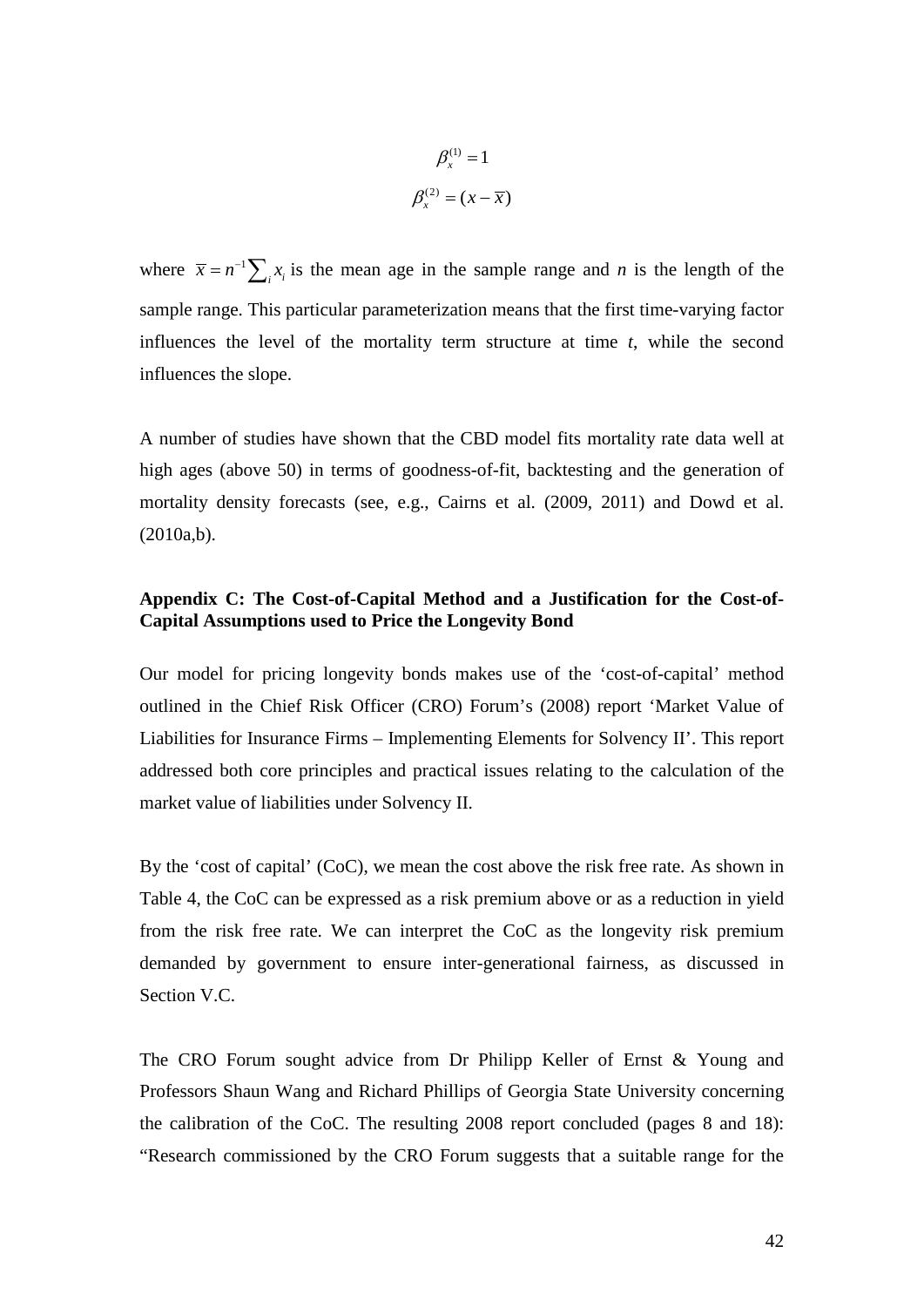cost of capital rate is 2.5% - 4.5% per annum. This rate is intended to be applied to an Solvency Capital Requirement (SCR) calibrated to a 99.5% confidence interval over a one year time horizon." Figure 1 on page 30 of the report shows the CoC rate as a function of confidence level in the base case that they assumed: "It can be seen that the CoC rate reduces as the level of capitalisation increases, reaching a level of COC  $(99.99\%) = 2.6\%$  for AAA-rated companies."

The CRO Forum's base case also assumed a risk free rate of 4%, hence our use of this rate in our study. Figure 6 in the CRO report on page 35 shows the sensitivity of the cost of capital as a function of the confidence level for a range of risk free rates. An 8% risk free rate suggests a 3.5% CoC, a 5% risk free rate a 2.5% CoC, and a 2% risk free rate a 2% CoC, all at the 99.99% one year confidence level.

The CRO Forum's analysis of and charts on The CoC lend support for our decision to show the longevity bond pricing at COCs of 2% and 3%, particularly when we are calculating capital at the 99.95% one year confidence level. The quantum of economic capital at this level is much higher than at the 99.5% level which is consistent with the use of a lower cost of capital.

### **References**

Antolin, Pablo, and Hans Blommestein (2007), *Governments and the Market for Longevity-Indexed Bond*s, OECD Working Papers on Insurance and Private Pensions, No. 4, OECD Publishing, Paris.

Blake, David, and William Burrows (2001), "Survivor Bonds: Helping to Hedge Mortality Risk", *Journal of Risk and Insurance*, 68: 339-348.

Blake, David, Andrew Cairns and Kevin Dowd (2006), "Living with Mortality: Longevity Bonds and other Mortality-Linked Securities", *British Actuarial Journal*,  $12: 153 - 228$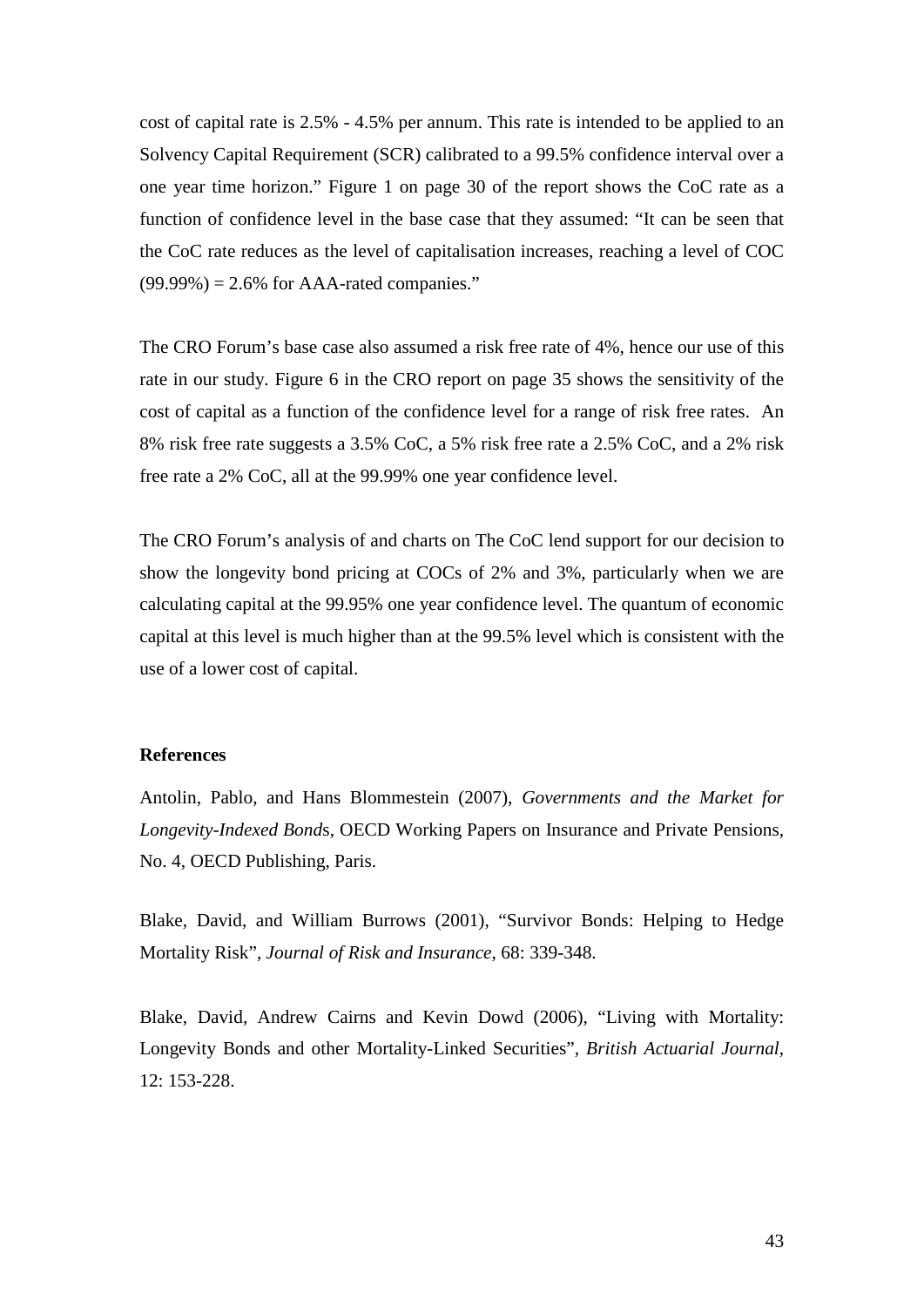Blake, David, Andrew Cairns and Kevin Dowd (2008), "Longevity Risk and the Grim Reaper's Toxic Tail: The Survivor Fan Charts", *Insurance: Mathematics & Economics*, 42: 1062-66.

Bohn, Henning (2012), "Private versus Public Risk Sharing: Should Governments Provide Reinsurance?", in A. Lans Bovenberg, Casper van Ewijk and Ed W.M.T. Westerhout (2012) *The Future of Multi-Pillar Pensions*, Cambridge University Press, Cambridge.

Brown, Jeffrey, and Peter Orszag (2006), "The Political Economy of Government-Issued Longevity Bonds", *Journal of Risk and Insurance*, 73: 611-631.

Cairns, Andrew, David Blake and Kevin Dowd (2006), "A Two-Factor Model for Stochastic Mortality with Parameter Uncertainty: Theory and Calibration", *Journal of Risk and Insurance*, 73: 687-718.

Cairns, Andrew, David Blake, Kevin Dowd, Guy Coughlan, David Epstein, Alen Ong, and Igor Balevich (2009), "A Quantitative Comparison of Stochastic Mortality Models Using Data From England and Wales and the United States, *North American Actuarial Journal*, 13(1): 1-35.

Cairns, Andrew, David Blake, Kevin Dowd, Guy Coughlan, David Epstein, and Marwa Khalaf-Allah (2011), "Mortality Density Forecasts: An Analysis of Six Stochastic Mortality Models", *Insurance: Mathematics and Economics*, 48: 355–367.

Cannon, Edmund, and Ian Tonks (2009) "Money's Worth of Pension Annuities", Department for Work and Pensions, Research Report No 563.

Coughlan, Guy, Marwa Khalaf-Allah, Yijing Ye, Sumit Kumar, Andrew Cairns, David Blake and Kevin Dowd (2011), "Longevity Hedging 101: A Framework for Longevity Basis Risk Analysis and Hedge Effectiveness", *North American Actuarial Journal*, 15(2): 150-176.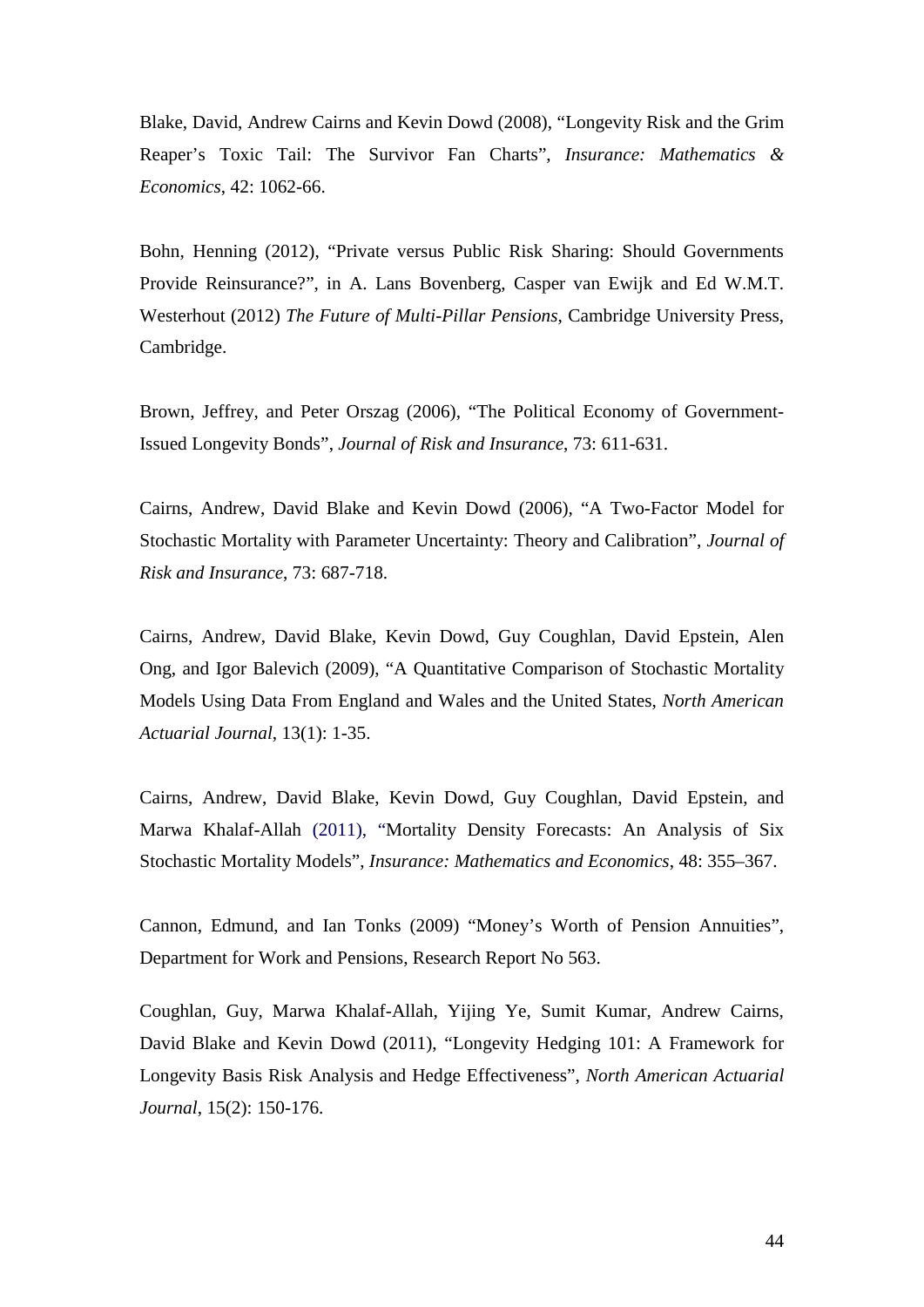Chief Risk Officer Forum (2008), "Market Value of Liabilities for Insurance Firms: Implementing Elements for Solvency II", July. [www.thecroforum.org/publication/market\_value]

Dowd, Kevin (2003), "Survivor Bonds: A Comment on Blake and Burrows", *Journal of Risk and Insurance*, 70: 339-348.

Dowd, Kevin, David Blake, Andrew Cairns and Paul Dawson (2006), "Survivor Swaps", *Journal of Risk and Insurance*, 73: 1-17.

Dowd, K., Andrew Cairns, David Blake, Guy Coughlan, David Epstein, and Marwa Khalaf-Allah (2010a), "Evaluating the Goodness of Fit of Stochastic Mortality Models", *Insurance: Mathematics and Economics*, 47: 255–265.

Dowd, K., Andrew Cairns, David Blake, Guy Coughlan, David Epstein, and Marwa Khalaf-Allah (2010b), "Backtesting Stochastic Mortality Models: An Ex-Post Evaluation of Multiperiod-Ahead Density Forecasts", *North American Actuarial Journal*, 14 (3): 281-298.

Hobbs, David (2012), "A Broader Picture of the Public Sector Balance Sheet: State Pension and Other Pension Obligations - An Update at April 2012", Office for National Statistics, 27 April (www.ons.gov.uk/ons/dcp171766\_263808.pdf )

International Monetary Fund (2012), *The Financial Impact of Longevity Risk,* Chapter 4 of *Global Financial Stability Report*, April,Washington DC.

Levy, Sarah (2012) "Pensions in the National Accounts – A Fuller Picture of the UK's Funded and Unfunded Pension Obligations", Office for National Statistics, 27 April

(www.ons.gov.uk/ons/rel/pensions/pensions-in-the-national-accounts/uk-nationalaccounts-supplementary-table-on-pensions--2010-/art-mainarticle.html)